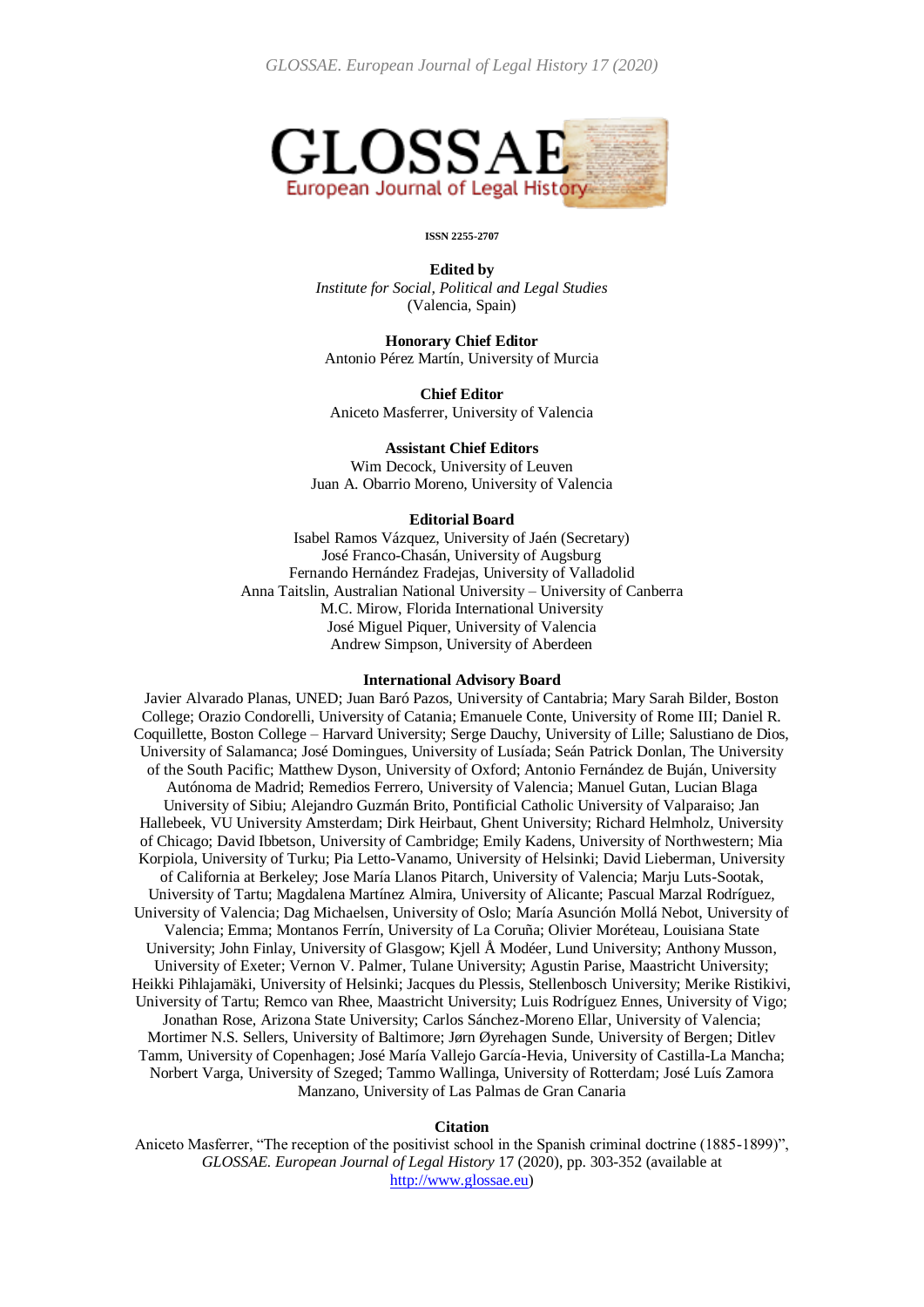# **The reception of the positivist school in the Spanish criminal doctrine (1885-1899)\***

Aniceto Masferrer University of Valencia

> Received: 4.3.2020 Accepted: 3.5.2020

This work describes the reception of the positivist school in the Spanish criminal law doctrine in the late nineteenth century. In doing so, the main authors, their works and mutual influences are critically analysed, giving a complete picture of the reception of the primary theory, the positivist or anthropological criminal one –leaving aside the correctionalist and the sociologist one– in a precise chronological context, from 1885 to 1899.

#### **Keywords**

Criminal Law Science, Eclecticism, Positivist School, Criminology, Late Nineteenth Century, Spain, Europe

**Summary:** 1. Reception of the new theories in Spanish criminal law (1870-1899). 2. Main ways of reception of the Positivist School (1885-1899): 2.1. Academic institutions and activities. 2.1.1. Bulletin of the Free Institution of Education 2.1.2. Specialised journals. 2.1.3. *Seminar of Criminology*, precedent of the *School of Criminology*. 2.1.4. Congresses and conferences. 2.1.5. The *International Union of Criminal Law*. 2.2. Main authors: their contribution and work. 2.2.1. Pedro Dorado Montero. 2.2.2. Rafael Salillas. 2.2.3. Constancio Bernaldo de Quirós. 2.2.4. Ángel María Álvarez Taladrid. 2.2.5. César Silió Cortés. 2.2.6. Félix de Aramburu y Zuloaga. 2.2.7. Constante Amor y Naveiro. 2.2.8. Máximo de Arredondo y Fernández Sanjurjo and José Bravo Goyena. 2.2.9. Other experts in criminal law. 2.2.10. Contribution of medicine: the pathologisation of crime. 3. To conclude. Bibliographical References

### **1. Reception of the new theories in Spanish criminal law (1870-1898)**

The Spanish criminal science of the nineteenth century remained generally faithful to an eclectic position until the end of that century. It placed itself halfway between the classical school (Beccaria, Lardizábal) and the new theories that emerged in the last third of the  $19<sup>th</sup>$  century: the positivist (identified in Italy with Lombroso, Ferri, Garofalo; in France with Lacassagne, Aubry, Magnan, Feré; in Germany with Kurella, Baer, Naecke; in Belgium with Dallemagne, Moureau, Bidez, Semal), the sociological (in Italy with Poletti, Vaccaro; in France with Tarde, Durkheim, Letouneau, Fouillée; in Germany and Austria with Makarewick, Schaettle; in Belgium with Prins), and the correctionalist school originated in Germany (Krause and Röder).

The leading Spanish experts in criminal law of the nineteenth century (Joaquín Francisco Pacheco, Alejandro Groizard y Gómez de la Serna, Tomás María de Vizmanos, Cirilo Álvarez Martínez, and so forth), as well as the vast majority of professors and teachers who taught criminal law courses in Spanish universities at the end of that century, adhered to the postulates of the classical –or rather neoclassical– school, giving importance to certain aspects of utilitarianism, as some of the leading French experts in criminal law did, who defended this eclecticism, such as Rossi, Tissot,

#### **Abstract**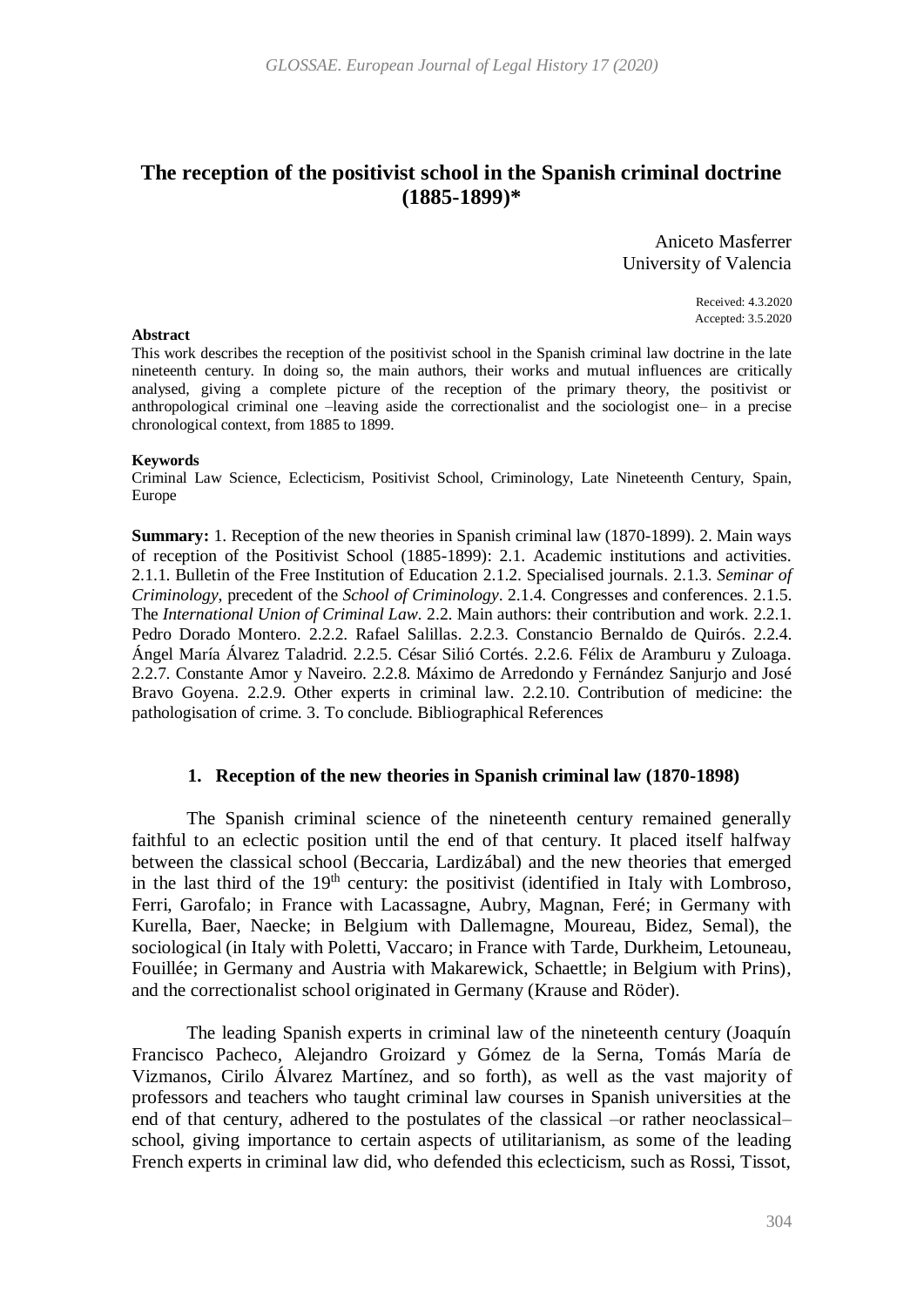and Ortolan<sup>1</sup>. The latter stated, for example, that "to demonstrate the social right to punish, it is indispensable to bring together two ideas: that of absolute justice, and that of the need for social utility"<sup>2</sup>.

The foundations of criminal law and penal sanction, and the right to punish, remained anchored in the free will, in a rational conception of moral and Law, in the principle of culpability and responsibility of the offender. This fact prevented the positivist theses from enjoying the hegemony that those who defended them so relentlessly would have wished.

That does not mean that Spanish criminal doctrine was not aware of the existence of these new theories and that they did not have their defenders. However, it is true that not all of them were received in the same way, and that their specific process of reception or introduction led to a greater or lesser transformation of the same doctrines. In this regard, while the sociological theses defended by Gabriel Tarde<sup>3</sup>, Durkheim<sup>4</sup> or even by Ferri were barely accepted in Spain<sup>5</sup>, as it was the case of the so-called *Terza* 

 $\ddot{\phantom{a}}$ 

<sup>\*</sup> This work has been undertaken in the context of the International GERN Seminar (Groupe Européen de Recherches sur les Normativités) organized by Yves Cartuyvels (University of Saint-Louis – Bruxelles, Belgium) and Aniceto Masferrer (University of Valencia, Spain), and of the research project entitled "Las influencias extranjeras en la Codificación penal española: su concreto alcance en la Parte Especial de los Códigos decimonónicos" (ref. DER2016-78388-P), funded by the Spanish 'Ministerio de Economía y Competitividad' (2017-2020) and by the Groupe Européen de Recherches sur les Normativités (GERN) Interlabo (2019-2020).

<sup>&</sup>lt;sup>1</sup> See in this regard Sánchez-González, D. del M., "Historiografía penal española (1808-1870): la Escuela Clásica española", *Estudios de historia de las ciencias criminales en España* (J. Alvarado Planas, A. Serrano Maíllo, eds.), Madrid: Dykinson, 2007, pp. 69-130; Iñesta-Pastor, E., "La interpretación del eclecticismo en la doctrina y en la legislación penal de la España del siglo XIX", *Ius Fugit* 19 (2016), pp. 209-230; Masferrer, A., "The Role of Nature in the Secularization of Criminal Law in Europe (17<sup>th</sup>–19<sup>th</sup> Centuries): The Criminal Law of the Enlightenment Revisited", *Criminal Law and Morality in the Age of Consent: Interdisciplinary Perspectives* (Aniceto Masferrer, ed.), Dordrecht-Heidelberg-London-New York, Springer (Collection '*Ius Gentium*: Comparative Perspectives on Law and Justice'), 2020 (in press).

<sup>2</sup> Ortolan, M., *Tratado de Derecho penal, según la ciencia racional, la legislación positiva y la jurisprudencia* (translated by Melquíades Pérez Rivas), Madrid: Librería de Leocadio López, 1878, book I, p. 23.

<sup>&</sup>lt;sup>3</sup> This can be said of Gabriel Tarde, even though some of his works were well known, translated and prefaced in Spain: see, for example, G. Tarde, *Estudios penales y sociales*, Madrid: La España Moderna. Revista Ibero Americana, Año V, Colección de Libros Escogidos [undated] (the translator is not indicated); *La criminalidad comparada*, Preface and notes by Adolfo Posada, with a letter from the author written for the Spanish edition, Madrid: La España Moderna. Revista Ibero Americana, Año V, Colección de Libros Escogidos [undated, 1893?] (for a brief overview of Tarde's work, see the one made by A. Posada, pp. 12-22); in the field of comparative Law, Adolfo Posada also translated the work of Franz von Liszt, *La legislación penal comparada*, published by agreement of the International Union of Criminal Law, book I: El Derecho criminal de los Estados europeos (translation from the French version by Adolfo Posada, Madrid-Berlín, 1896).

<sup>4</sup> Durkheim, E., *Les regles de la méthode sociologique* (1895); it was not translated into Spanish (*Las reglas del método sociológico*) until 1984 (Madrid: ed. Morata) and two years later in Mexico (México: Fondo de Cultura Económica; available at [https://eva.fcs.edu.uy/pluginfile.php/45453/mod\\_resource/content/1/LAS\\_REGLAS\\_DEL\\_METODO\\_S](https://eva.fcs.edu.uy/pluginfile.php/45453/mod_resource/content/1/LAS_REGLAS_DEL_METODO_SOCIOLOGICO_-_EMILE_DURKHEIN_-_PDF.pdf) [OCIOLOGICO\\_-\\_EMILE\\_DURKHEIN\\_-\\_PDF.pdf\)](https://eva.fcs.edu.uy/pluginfile.php/45453/mod_resource/content/1/LAS_REGLAS_DEL_METODO_SOCIOLOGICO_-_EMILE_DURKHEIN_-_PDF.pdf).

<sup>&</sup>lt;sup>5</sup> Even though works characterised by their eclecticism did emerge, as some of them are described by Cristina Vara Ocón, *Criminalidad y orden penal. Estudio de la delincuencia en la Granada de la Restauración (1875-1902)*, Doctoral Thesis, Universidad de Granada, 2001, pp. 212-213 (available at [https://digibug.ugr.es/handle/10481/1682\)](https://digibug.ugr.es/handle/10481/1682).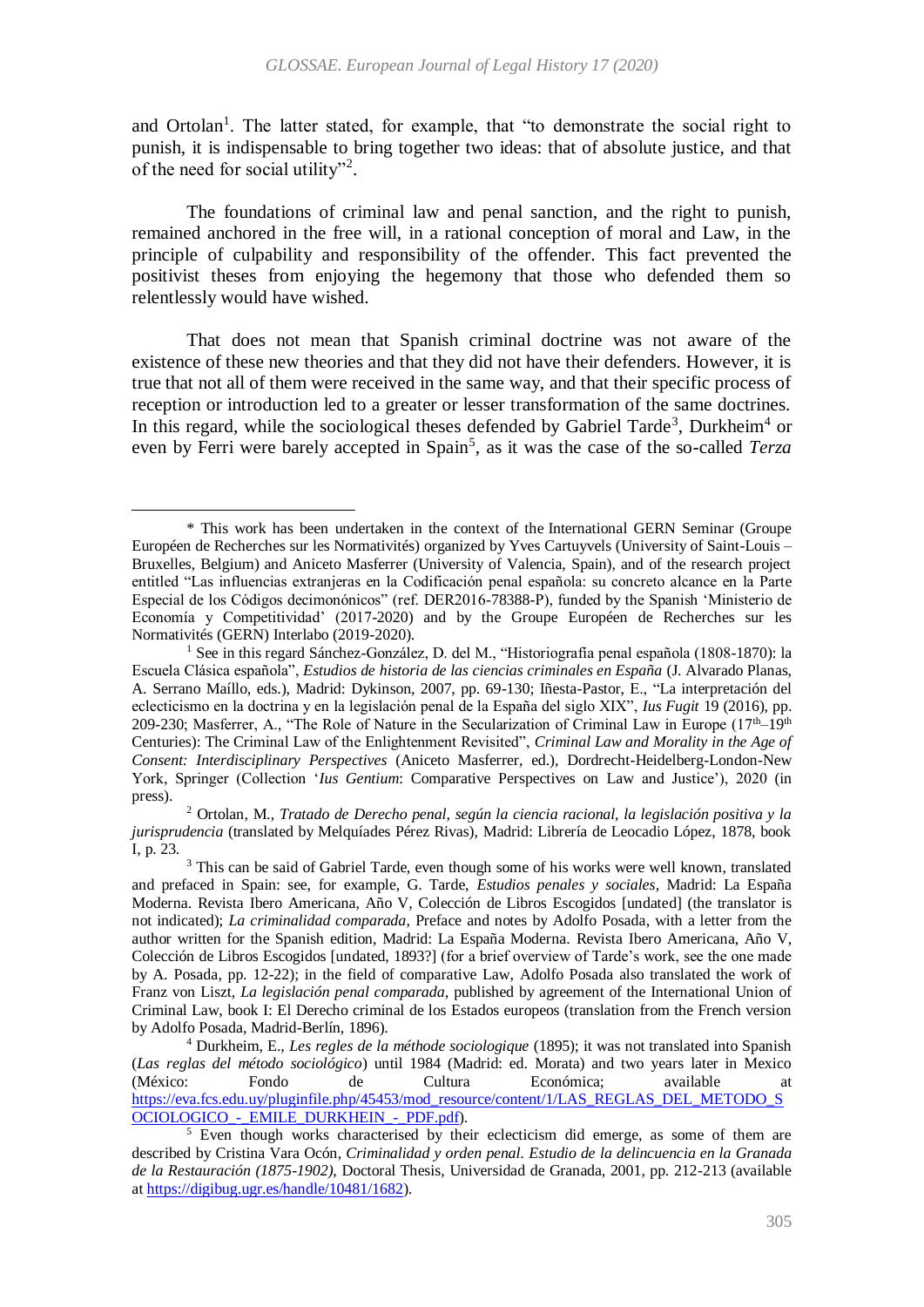*Scuola*, we cannot say the same thing regarding correctionalism, whose reception on the peninsula was remarkable, particular, and genuine.

<span id="page-3-0"></span>Correctionalism did not arrive in Spain until the work of its principal defender, K.D.A. Röder<sup>6</sup>, disciple of K.Ch.F. Krause, was translated into Spanish and published in Spain<sup>7</sup>, a task that was carried out first by Vicente Romero Girón and later by Francisco Giner, one of the leading representatives –together with Julián Sanz del Río and Gumersindo de Azcárate- of Krausism in Spain<sup>8</sup>.

Constancio Bernaldo de Quirós, a Krausist and author of the most complete work on the new theories of criminality at the end of the  $19<sup>th</sup>$  century<sup>9</sup>, deals with correctionalism in Spain. He admits that Röder introduced it, and points out that Krausism entered Spain with high intensity through Ahrens, permeating the entire atmosphere or air ("of the Academies, Athenaeums, the forum, the chair, the parliament, the meeting, the laws themselves, all our legal and political life") with that particular aroma or "oxygen"<sup>10</sup>. According to Bernaldo de Quirós, in addition to the work of Romero Girón<sup>11</sup> and Giner de los Ríos<sup>12</sup>, who "poured their ideas into our language,"

<span id="page-3-2"></span><span id="page-3-1"></span>1

<sup>8</sup> See, for example, the study of López-Morillas, J., *The Krausist Movement and Ideological Change in Spain, 1854-1874*, Cambridge University Press, 1981 (translation from the original version entitled *El Krausismo español*, México-Buenos Aires: Fondo de Cultura Español, 1956; 2nd ed., 1980); see also Capellán de Miguel, G., *La España armónica. El proyecto del krausismo español para una sociedad en conflicto*, Madrid: Biblioteca Nueva, 2006; more recently, Martín Martín, S., "La utopía krausista: autonomía del sujeto (individual y colectivo) en la polémica jurídica española (1870-1900)", *Quaderni fiorentini per la storia del pensiero giuridico moderno* 43.1 (2014) (Copy dedicated to 'Autonomia. Unità e pluralità nel sapere giuridico fra Otto e Novecento'), pp. 481-539.

<sup>9</sup> Bernaldo de Quirós, C., *Las nuevas teorías de la criminalidad*, Madrid: Hijos de Reus, 1898.

<sup>10</sup> Expression used by Nicolás Salmerón, Minister of Grace and Justice, when he refers to the work of Röder, K., *Las doctrinas fundamentales reinantes sobre el delito y la pena en sus interiores contradicciones* (Madrid, 1877) (collected by Bernaldo de Quirós, *Las nuevas teorías de la criminalidad* p. 161, footnote no. 2); Francisco Giner refers, for his part, in his 'Advertencia del traductor' to the third edition of *Las doctrinas fundamentales reinantes sobre el delito y la pena*, p. 321, footnote no. 1, by Vicente Romero Girón –*Estudios sobre Derecho penal y sistemas penitenciarios* (1875)–, that the Minister consulted with Mr. Röder, which led the German author to write a paper entitled 'Sobre la necesaria reforma del sistema penal español mediante el establecimiento del régimen cedular'.

<sup>11</sup> *Estudios sobre Derecho penal y sistemas penitenciarios* (Madrid, 1875). Romero Girón also translated *Lecciones sobre el grado en la fuerza física del delito* (Carrara), as well as the Proyecto de Código penal italiano (Mancini) (collected in Bernaldo de Quirós, *Las nuevas teorías de la criminalidad*, pp. 161-162, footnote no. 3).

<sup>12</sup> Röder, C.D.A., *Las doctrinas fundamentales reinantes sobre el delito y la pena. Ensayo crítico preparatorio para la renovación del Derecho penal*, translated by Francisco Giner, Madrid: Printed by Biblioteca de Instrucción y Recreo, 1871; Bernaldo de Quirós, *Las nuevas teorías de la criminalidad*, p. 162, footnote no. 1, collected the already mentioned 3rd edition, that is, *Las doctrinas fundamentales* 

<sup>6</sup> The first work of Karl David August Röder, entitled *An poenam malum esse debet* or *Commentatio de quaestione an poena malum esse debeat* (1839), was followed by many others, reported by Francisco Giner in his 'Advertencia del traductor' to the third edition of *Las doctrinas fundamentales reinantes sobre el delito y la pena. Ensayo crítico preparatorio para la renovación del Derecho penal*, by C.D.A. Röder, translated by Francisco Giner, Madrid: Printed by Victoriano Suárez, 1876 [third edition, revised and corrected by the author and enlarged with a Report by the same author 'Sobre la necesaria reforma del sistema penal español mediante el establecimiento del régimen cedular', pp. 321-363] (available a[t http://fama2.us.es/fde//ocr/2006/doctrinasFundamentales.pdf\)](http://fama2.us.es/fde/ocr/2006/doctrinasFundamentales.pdf), ix-x, footnote no. 1.

<sup>7</sup> The first work of K.D.A. Röder, published in 1839, entitled *An poenam malum esse debet* or *Commentatio de quaestione an poena malum esse debeat*, translated into Spanish in 1862 under the title *La escuela del Derecho*; see in this regard V. Giner, "Carlos Röder", *Revista de Legislación*, 1880, p. 129; in particular, Röder, *Las doctrinas fundamentales reinantes sobre el delito y la pena*, 3rd ed., where Francisco Giner mentions the translations of this work in his 'Advertencia del traductor' to the third edition of *Las doctrinas fundamentales reinantes sobre el delito y la pena*, vi-vii, footnote no. 2).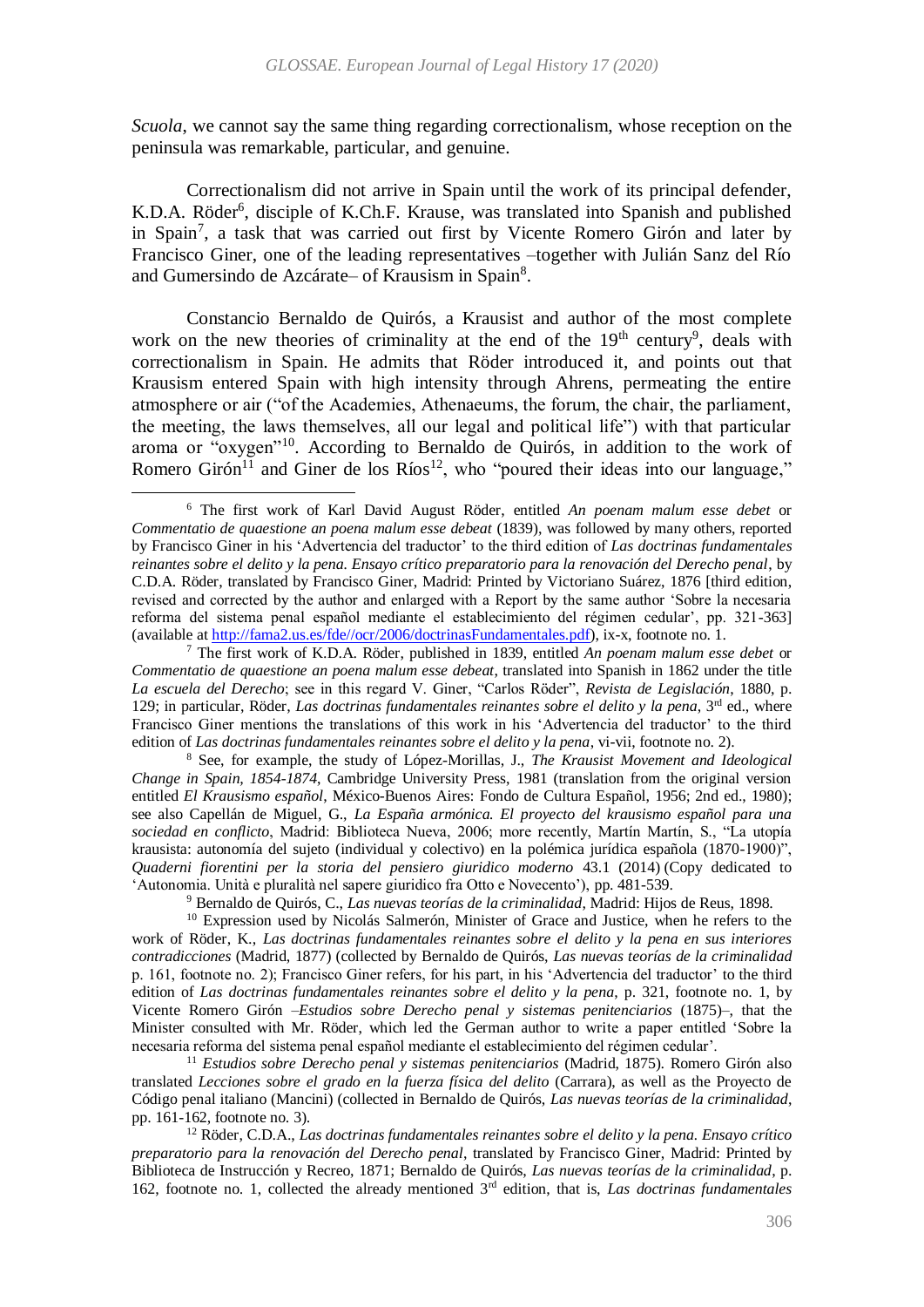<span id="page-4-0"></span>the work of Silvela, who "should be considered as the first truly serious treatise that our criminal literature can present"<sup>13</sup>, had on them an effect of adaptation to the environment, similar to that recognised in Ahrens on those of Krause. And he adds:

"Taught since then by Silvela himself in Madrid, by Aramburu in Oviedo, by Millet in Seville, by Rueda in Santiago, and so on, they have crossed the entire Peninsula, perhaps more as a platonic intellectual statement, than as a regenerative force. Furthermore, with Dorado, it can be stated that, having been accepted the bases of correctionalism, *in trying to develop particular theories, the meaning and demands of correctionalism have been left aside, making use of the modern ideas of penal sanction, evil and punishment*."<sup>14</sup>

In short, the correctionalism of its intellectual author –the German Röder–, and the one introduced and spread in Spain –by Silvela (author of the "first truly serious treatise" on this matter)<sup>15</sup>, Aramburu, Dorado Montero, Millet, Rueda<sup>16</sup>, Lastres, Llopis<sup>17</sup>, and so on–, were quite different<sup>18</sup>. Moreover, sometimes it is not easy to set

 $\ddot{\phantom{a}}$ 

<sup>15</sup> Francisco Giner, in his 'Advertencia del traductor' to the third edition of *Las doctrinas fundamentales reinantes sobre el delito y la pena*, vii, footnote no. 2, indicates that "[e]n 1870 y 1872 salieron a la luz la 1ª y la 2ª edición, respectivamente, de este libro; y en 1874 publicó el Sr. D. Luis Silvela la importante obra que, con el título de *El Derecho penal estudiado en principios*, é inspirada en la doctrina de Röder constituye el primer tratado verdaderamente sério que puede presentar nuestra literatura jurídico-penal" (vi, footnote no. 1); however, historiography has not always recognized it, as shows the study by Quisbert, E., *Historia del Derecho penal a través de las escuelas penales y sus representantes*, La Paz (Bolivia): Centro de Estudios de Derecho, 2008, pp. 56-59 (available at [https://www.sijufor.org/uploads/1/2/0/5/120589378/historia\\_del\\_derecho\\_penal\\_a\\_traves\\_de\\_las\\_escuela](https://www.sijufor.org/uploads/1/2/0/5/120589378/historia_del_derecho_penal_a_traves_de_las_escuelas_penales_-_quisbert_ermo.pdf) [s\\_penales\\_-\\_quisbert\\_ermo.pdf\)](https://www.sijufor.org/uploads/1/2/0/5/120589378/historia_del_derecho_penal_a_traves_de_las_escuelas_penales_-_quisbert_ermo.pdf): when dealing with the correctional school, the author mentions, as its main representative figures, K.D.A. Röder (correctionalism), F. Giner de los Ríos ('tutela criminal' or criminal protection) and P. Dorado Montero ('Derecho protector del delincuente' or Protective law of the offender), but entirely overlooks L. Silvela.

<sup>16</sup> Rueda Neira, R.R., *Elementos de Derecho penal, con arreglo al programa de esta asignatura en la Universidad de Santiago*, Santiago: Printed by José M. Paredes, 1886; *Parte artística del Código penal vigente. Estudio teórico y práctico de las reglas de aplicación de penas*, Santiago: Printed by José M. Paredes, 1890 (work that shows the complexity of the Criminal Code 1870 for a correct application of penalties); about Ramón Ramiro Rueda Neira, see [http://portal.uc3m.es/portal/page/portal/instituto\\_figuerola/programas/phu/diccionariodecatedraticos/lcate](http://portal.uc3m.es/portal/page/portal/instituto_figuerola/programas/phu/diccionariodecatedraticos/lcatedraticos/rneira) [draticos/rneira\)](http://portal.uc3m.es/portal/page/portal/instituto_figuerola/programas/phu/diccionariodecatedraticos/lcatedraticos/rneira).

<sup>17</sup> Llopis Domínguez, J.M., *Apuntes de Derecho penal ó breve sumario de las explicaciones del profesor de esta asignatura (…) en el Curso de 1884 á 1885*, Valencia: Printed by Casa Beneficencia, 1885 (available at [https://bvpb.mcu.es/es/consulta/registro.do?control=RAJ2009000363\)](https://bvpb.mcu.es/es/consulta/registro.do?control=RAJ2009000363); among the 38 lessons, only lesson 6 (pp. 43-51) is devoted to the science of Criminal Law from Greece to the 18th century, and lesson 7 (pp. 53-62) is devoted to the origin and the foundation of the penal sanction, in which he briefly deals with the diversity of systems and theories (revenge, social agreement, reparation, social defence, utilitarianism and spiritualism of absolute justice or remuneration).

<sup>18</sup> The correctionalist school envisages the law as a set of norms that are fulfilled according to the free will of man and considers that the penalty must justly modify the immoral will. Therefore, this school pursues the internal correction of the offender, considering that the best sentence is that of deprivation of liberty and that it should be possible to issue an indeterminate sentence regarding the duration and content of the sentence. In Spain this school presented a considerable variety of forms of correctionalism that were defended by authors as different as Francisco Giner de los Ríos, Luis Silvela or Concepción Arenal,

*reinantes sobre el delito y la pena en sus interiores contradicciones*, 3<sup>rd</sup> ed., enlarged with a report by the same author on the reform of the Spanish criminal system (Madrid, 1877).

<sup>13</sup> Silvela, L., *El Derecho penal estudiado en sus principios y en la legislación vigente en España* (Madrid, 1874) (collected by Quirós, *Las nuevas teorías de la criminalidad*, p. 162, footnote no. 2).

<sup>14</sup> Bernaldo de Quirós, *Las nuevas teorías de la criminalidad*, pp. 161-162; the text in italics is by Dorado Montero, P., "Del Derecho penal represivo al preventivo", *Revista de Legislación y Jurisprudencia*, t. 90, p. 567 (collected by Bernaldo de Quirós, *Las nuevas teorías de la criminalidad*, p. 162, footnote no. 3); see Francisco Giner, 'Advertencia del traductor' to the third edition of *Las doctrinas fundamentales reinantes sobre el delito y la pena*, vii, footnote no. 2.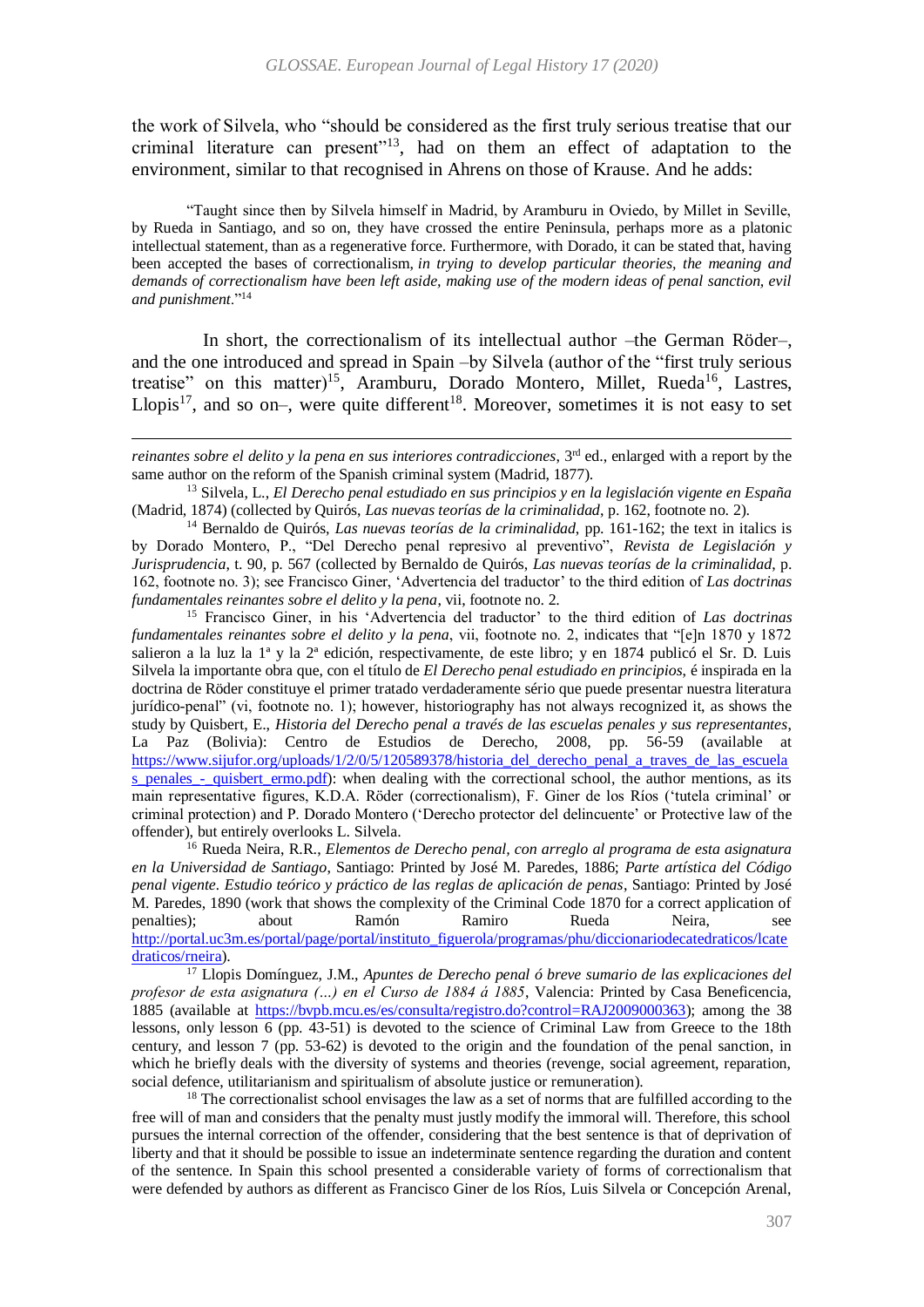out the boundaries between the new theories, such as, for example, between correctionalism and the positivist school (or Criminal Anthropology), as Bernaldo de Quirós acknowledged when dealing with this issue<sup>19</sup>, especially when some authors are present in several of them. It is the case of Pedro Dorado Montero, who not only contributed –as we will see in the following section– to the development of Criminal Anthropology but also made his contributions to correctionalism and criminal sociology. That is why Bernaldo de Quirós said that Dorado Montero<sup>20</sup> holds, concerning Sociology, "the first place, for the quantity of his scientific production, the originality, and independence of his theory and the solid procedure with which he has been able to develop it, all of which have made him favourably known throughout Europe $"^{21}$ .

It would be wrong to think that Bernaldo de Quirós' statement, which stated it is not easy to distinguish between the correctionalist and the positivist school, was a misperception or misinterpretation on his part, especially since he knew the work and the teachers of the professor from Salamanca<sup>22</sup>. A clear evidence of his success is the explicit testimony of Dorado Montero, who –in the Prologue to his *Problemas de Derecho penal*– recognised unequivocally the convenience of uniting the correctionalist school with the positivist one, combining or "widening" the metaphysics with the experimental method $^{23}$ .

<span id="page-5-1"></span>There is no doubt that Spain was the recipient of the new schools, the positivist or anthropological criminal school, the correctionalist school, and the sociological criminal school, more intensely and extensively regarding the first one $24$ . From our point of view, the first stage of this reception process goes from 1870, the year of publication of the first Spanish version of the work of Röder, to 1898, the year – called the "Disaster" due to the loss of the last Spanish colonies in America (Cuba, Puerto Rico, the Philippines, and Guam)– of the publication of the work of Bernaldo de Quirós (praised by Dorado Montero)<sup>25</sup>.

 $\overline{a}$ 

<sup>23</sup> Dorado Montero, P., *Problemas de Derecho penal*, t. I, Prólogo; collected by Bernaldo de Quirós, *Las nuevas teorías de la criminalidad*, pp. 165-166, footnote no. 1.

<sup>24</sup> In this regard, see the study by Sánchez-González, D. del M., "La influencia de los escritores italianos en el pensamiento jurídico-penal español del siglo XIX", "*Italia-España-Europa": Literaturas comparadas, tradiciones y traducciones: XI Congreso Internacional de la Sociedad Española de Italianistas* [held from 11 to 13 May at La Cartuja de Sevilla] (M. Arriaga Flórez, J.M. Estévez-Saá, M.D. Ramírez Almazán, L. Trapassi, C. Vera Saura, coords.), 2005, vol. I, pp. 659-670.

among others; on the connection between correctionalism and prison reformism, see Lithner, K., "Pioneers in Criminology: Karl Roeder–A Forgotten Prison Reformer", 59 *J. Crim. L. Criminology & Police* Sci. 219 (1968) (available at [https://scholarlycommons.law.northwestern.edu/cgi/viewcontent.cgi?article=5517&context=jclc\)](https://scholarlycommons.law.northwestern.edu/cgi/viewcontent.cgi?article=5517&context=jclc).

<span id="page-5-0"></span><sup>19</sup> Bernaldo de Quirós, *Las nuevas teorías de la criminalidad*, pp. 162-163.

<sup>20</sup> Bernaldo de Quirós, *Las nuevas teorías de la criminalidad*, pp. 163-168, where he deals with the professor from Salamanca.

<sup>21</sup> Bernaldo de Quirós, *Las nuevas teorías de la criminalidad*, pp. 163-164; and it includes in footnote no. 1 all the scientific production of Dorado Montero on criminal sociology.

<sup>&</sup>lt;sup>22</sup> The pages that Bernaldo de Quirós dedicates to Dorado Montero show that he knew his work well, and not only the titles (see the two previous footnotes); about the Salamanca teacher, see Bernaldo de Quirós, *Las nuevas teorías de la criminalidad*, pp. 164-165.

<sup>25</sup> Dorado Montero, P., Review of the book "*Las nuevas teorías de la criminalidad* (Madrid: Hijos de Reus, 1898), by Constancio Bernaldo de Quirós", *Revista general de legislación y jurisprudencia* 46 (93) (1898), pp. 377-378, 377; in this regard, see also the study by Dorado Montero, published in the journal *La Scuola Positiva* (1894), under the eloquent title "Los correccionalistas españoles y la escuela positiva".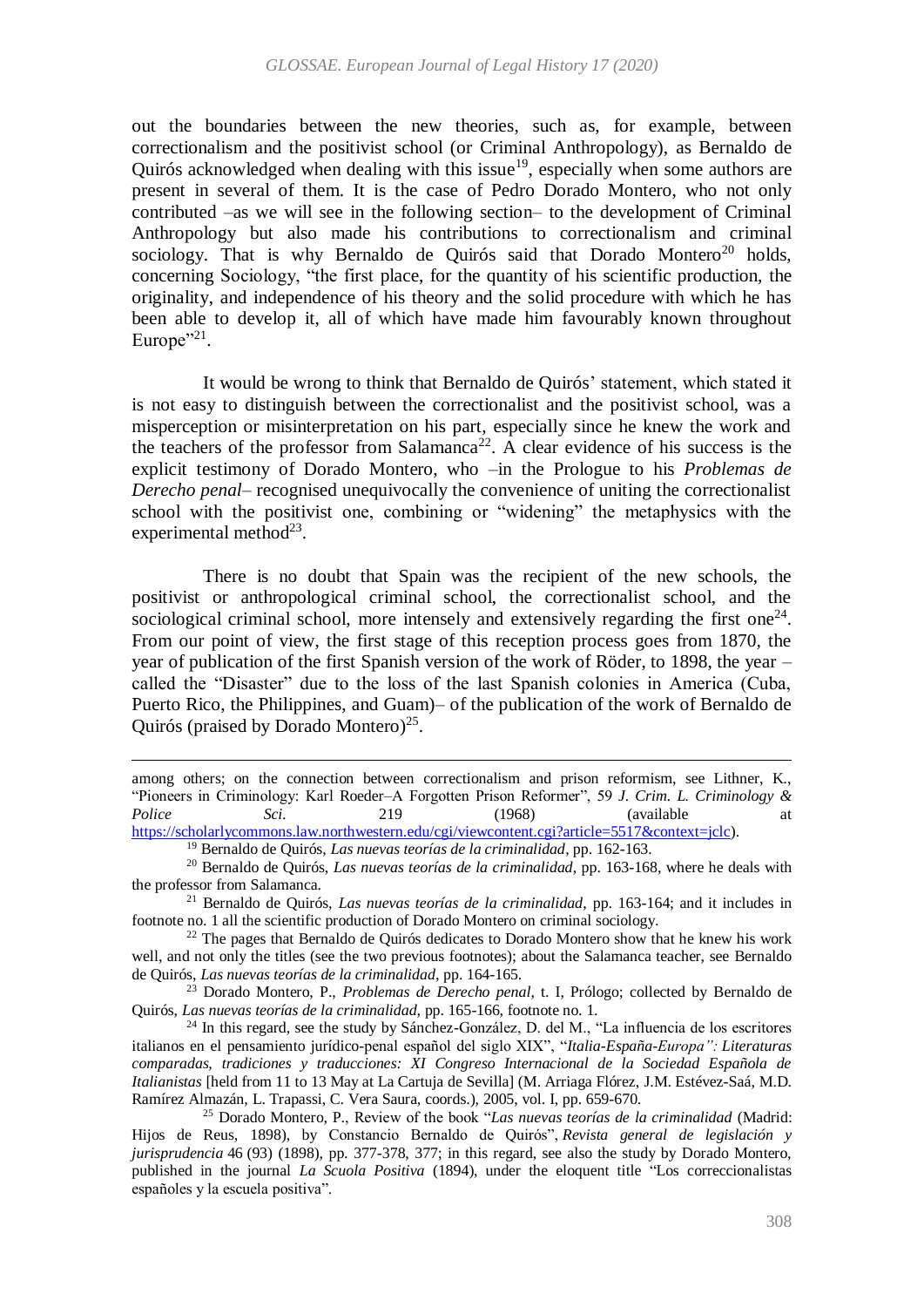The present work deals with the reception of the primary theory, the positivist or anthropological criminal one –therefore leaving aside the correctionalist and the sociologist one-, and in an exact chronological context, from 1885 to 1899<sup>26</sup>. After a brief description of the different ways of reception of this new school, we will deal with the leading authors, analysing their particular contribution and work. The limit of space prevents us not only from covering a broader chronological period but also from limiting ourselves to the study of the most noteworthy aspects of each author, especially since many of them have been –or could be– the object of a particular study, an article or a monograph.

### <span id="page-6-0"></span>**2. Main ways of reception of the Positivist School (1885-1899)**

The positivist school arrived in Spain slightly later than the correctionalist school<sup>27</sup>. If the latter started in 1870, the former arrived at the end of the seventies or even in the eighties. The conferences given by Félix de Aramburu y Zuloaga in 1887 could be considered the first public presentation of the Lombroso's theories in Spain<sup>28</sup>.

This may be true, but it is undeniable that the positivist school had already been giving a significant contribution to Spanish scientific knowledge for more than five years with the creation of some academic institutions' creation, by implementing their activities or by fostering some Spanish scientists. Institutions and people, or, if preferred, people and institutions, was the pairing that allowed the reception and development of the positivist school in Spain at the end of the  $19<sup>th</sup>$  century. Some people created academic institutions in order to cultivate and develop the knowledge of the new currents, and these, in turn, influenced those people who, as they worked in them, became 'apostles' or spreaders of those new schools. The close connection between the creation and activity of individual institutions and the contribution of some authors makes it advisable to devote a brief section to them before delving into the study of the principal authors.

## **2.1. Academic institutions and activities**

 $\ddot{\phantom{a}}$ 

### **2.1.1.** *Bulletin of the Free Institution of Education*

<sup>&</sup>lt;sup>26</sup> These two years, neither arbitrary nor chosen at random, reflect the period of the positivist school's particularly great reception in the Spanish doctrine. It is from its definite beginning –with the publication of the first work by Isidro Pérez Oliva in 1885 (see the reference in the footnote no. 150)–, until the last year of the 19th century, with the publication of an essential work by Constante Amor y Naveiro (see its reference in the footnote no. 203), although –as we will see– one of its channels of reception was earlier). (*Boletín de la Institución Libre de Enseñanza*, created on 7 March 1877).

<sup>27</sup> In this regard, see the works of Puig-Samper, M.A. & Galera Gómez, A., *La Antropología española del siglo XIX*, Madrid, 1983; Galera Gómez, A., "La antropología criminal en España: su proceso de asimilación y evolución", *Asclepio. Revista de Historia de la Medicina y de la Ciencia* 39.1 (1988), pp. 273-289; for a brief historical approach to criminology, see Serrano Maíllo, A., *Introducción a la Criminología*, Madrid: Dykinson, 2003, pp. 79-131; on the Italian positivist school and its reception in Spain, pp. 95-105.

<sup>28</sup> This is stated by Maristany, L., *El gabinete del doctor Lombroso. Delincuencia y fin de siglo en España*, Barcelona: ed. Anagrama, 1973, p. 33 (collected by Vara Ocón, *Criminalidad y orden penal*, p. 196); it should be noted, however, that it was Isidro Pérez Oliva who, two years earlier, had published the first work on the Italian positivist school (on this subject, see the reference in footnote no. [160\)](#page-25-0).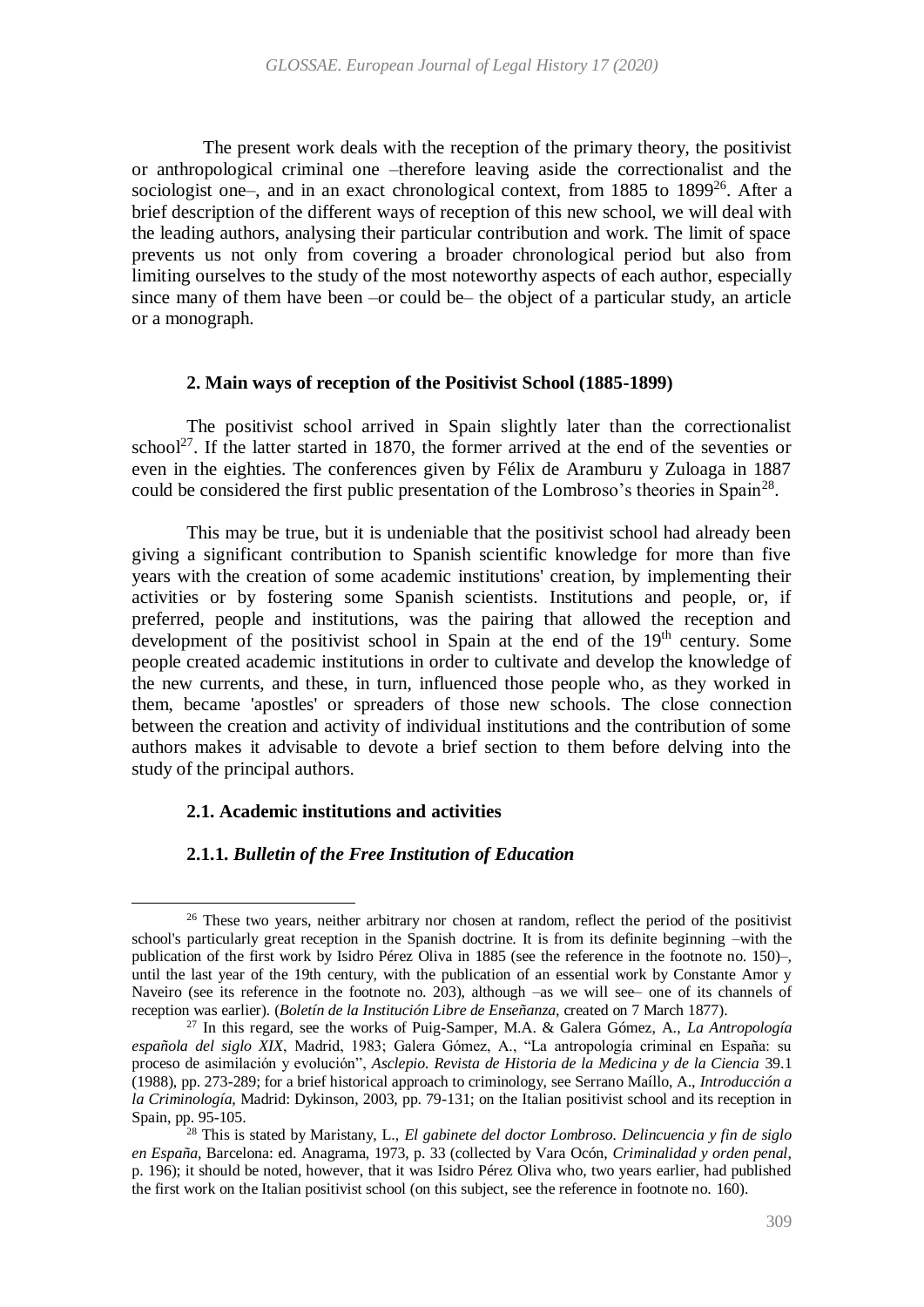Krausism was not a strictly academic institution, but it strongly contributed to the promotion of the positivist school<sup>29</sup>, with the creation of the *Free Institution of Education*, from which the *Bulletin of the Free Institution of Education* emerged four months later, on 7 March 1877. The *Bulletin* had as its director two distinguished representatives of the school –who were also Krausists– Francisco Giner de los Ríos in two different periods (in its first stage, 1877-1881, and another long period, 1890-1904) and Adolfo Posada (1910-1917). In other words, except for nine years (1882-1889), Giner was the director of this influential publication, from its creation (1877) until 1904.

From there, it began the promotion of the study, elaboration, and publication of works in the Criminal Anthropology line. Some of the most outstanding students participated, such as Pedro Dorado Montero, Constancio Bernaldo de Quirós, and Adolfo Posada, all Krausists. Between 1882 and 1887, several published works were related directly to the theories of the Italian school (Lombroso, Ferri, and Garofalo)<sup>30</sup>.

### <span id="page-7-0"></span>**2.1.2. Specialised journals**

 $\ddot{\phantom{a}}$ 

Some journals contributed significantly to the cultivation and dissemination – both scientific and educational– of Criminal Anthropology. In this regard, it is worth mentioning, in particular, the *Revista de Antropología criminal y Ciencias Médico Legales*, founded in Valladolid in April 1888 by Ángel María Álvarez Taladrid, a criminal lawyer and Professor of Law and director of the University of Alava –the first year together with Rafael Salillas–. With a monthly periodicity, it enjoyed an international character from the beginning, reflected in some members of its editorial board (with professor Lacassagne, University of Lyon, and professor Puglia, University of Messina). The journal was created to disseminate the advances in Criminal Anthropology, although the contributions came mostly from foreign scholars than from Spaniards. The publication was able to establish contacts and be present in the European sphere and was even selected as the official body in Spain of the *International Congress of Criminal Anthropology* (Paris, 1899) and the *Forensic Medicine Conference* (New York). The journal's life lasted only a few years: in 1890, its publication was interrupted for a while, then resumed, but in 1809 it stopped. In any case, it served as a "communication media, both internal and external, for the national criminal anthropological movement, like the *Archives de L'Antropologie criminelle* or any other European publication"<sup>31</sup>.

<sup>&</sup>lt;sup>29</sup> Several scholars, translators or spreaders of the positivist school were Krausists, such as Francisco Giner de los Ríos, one of its most representative figures –or the most representative one–, and others (Adolfo Posada, Pedro Dorado Montero, Constancio Bernaldo de Quirós, and so on).

<sup>30</sup> Sama, J., "La criminalidad de los animales" (1882); Dorado Montero, P., "Sobre el estado de la ciencia jurídica italiana en los momentos presentes" (1886); Calderón, A., "Teorías penales contemporáneas" (1887); summary of a conference by prof. Benedickt on "Biología y criminología" (1887); Arenal, C., "Psicología comparada del delincuente y Clínica criminal" (1887); conclusions of the 1st Conference on Criminal Anthropology, Rome, November 1885; for a complete description of the contents of the Bulletin during those years, see Galera Gómez, A., *Ciencia y delincuencia*, Sevilla: CSIC, 1991, pp. 26-36 (collected by Vara Ocón, *Criminalidad y orden penal*, pp. 196-197).

<sup>31</sup> In this regard, see Galera Gómez, "La antropología criminal en España: su proceso de asimilación y evolución", pp. 287-288.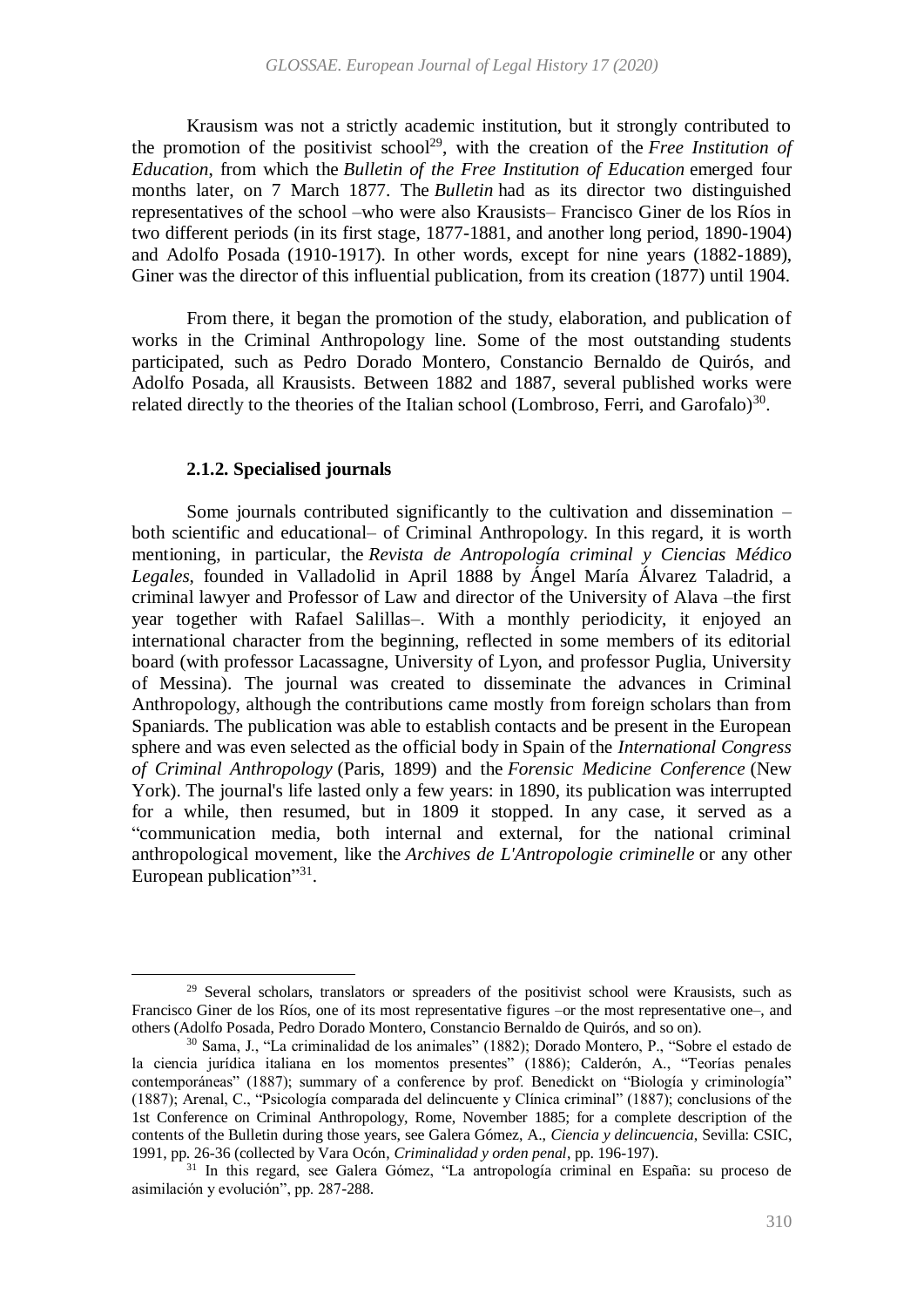In 1892 another journal was created, *La Nueva Ciencia Jurídica*, in which Rafael Salillas collaborated. It emerged to spread Lombroso's theories (1892), but it only lasted two years<sup>32</sup>.

The journal *Revista de Legislación y Jurisprudencia* also included works with a criminal anthropological content. Thus, for example, since 1886, the publication of a series of articles on this subject signed by Rafael Salillas, which would later be published jointly in his well-known work *La vida penal en España* (1888)<sup>33</sup>.

# **2.1.3.** *Seminar of Criminology***, precedent of the** *School of Criminology*

In 1899, Francisco Giner de los Ríos created the *Laboratory* or *Seminar of Criminology*, counting on the collaboration of Rafael Salillas. Over two courses, Constancio Bernaldo de Quirós, José María Llanas Aguinaliedo, Luis Simarro Lacabra and Eugenio Cuello Calón, as well as Rafael Salillas took part under the direction of Giner de los Ríos. As Jiménez de Asúa said, this *Seminar* had a "limited life", but it was "the germ of the School of Criminology"<sup>34</sup> . Soon after, the *School of Criminology* was created, thanks to the Royal Decree of 12 March 1903, signed by Eduardo Dato, Minister of Grace and Justice. Rafael Salillas was the founder –together with others, such as Luis Simarro Lacabra–, director and one of its chief promoters until his death $35$ . Although the *Seminar of Criminology* intended to train prison managers, it was also open to university students. Its first faculty was made up of professors Salillas, Cossío, Simarro, Olóriz, Aramburu, and Antón Ferrándiz, as well as the assistants Manuel Gullón, secretary of the School, and Anselmo González. It was closed on 1st January 1927<sup>36</sup> .

#### **2.1.4. Congresses and conferences**

 $\ddot{\phantom{a}}$ 

The International Congresses were another way of developing and disseminating the new criminal schools in general<sup>37</sup>, and Criminal Anthropology in particular. At the end of the 19th century, several International Congresses on Criminal Anthropology were held: Rome  $(1895)^{38}$ , Paris  $(1899)^{39}$ , Brussels  $(1892)^{40}$ , Geneva  $(1896)^{41}$ . Forensic Medicine Congresses also started to be held during these years.

<sup>32</sup> Bernaldo de Quirós states that the journal *Revista de Antropología criminal* was replaced by another, *Nueva Ciencia Jurídica*, directed by J. Lázaro, but it did not last long either (Bernaldo de Quirós, *Las nuevas teorías de la criminalidad*, pp. 94-95).

<sup>&</sup>lt;sup>33</sup> Rafael Salillas started to publish them, as of 7 February 1886, in the newspaper El Liberal, and then continued in the journal *Revista de Legislación y Jurisprudencia* (collected by Vara Ocón, *Criminalidad y orden penal*, p. 203, footnote no. 231).

<sup>34</sup> Jiménez de Asúa, L., *Tratado de Derecho penal*, Buenos Aires: ed. Losada, 1964, I, p. 225.

<sup>35</sup> See in this regard Serrano Gómez, A. & Serrano Maíllo, A., "Centenario de la Escuela de Criminología", *Revista de Derecho Penal y Criminología*, 2ª Época, 14 (2004), pp. 181-289; therein, it is stated that the appointment of Rafael Salillas as director was made in the *Acta de Constitución* of 20 January 1906, and that he was in fact the true creator of the *School of Criminology.*

<sup>36</sup> Serrano Gómez & Serrano Maíllo, "Centenario de la Escuela de Criminología", p. 285.

<sup>&</sup>lt;sup>37</sup> In this regard, the International Penitentiary Congresses held in the last third of the 19th century are worth mentioning: London, 1872; Stockholm, 1878; Rome, 1885; Saint Petersburg, 1890; Paris, 1895; Brussels, 1900.

<sup>38</sup> Held at the Palace of Fine Arts, this congress had two sections: biology, with Lombroso, and law, with Ferri and Garofalo. The first section dealt with the relationship between epilepsy, moral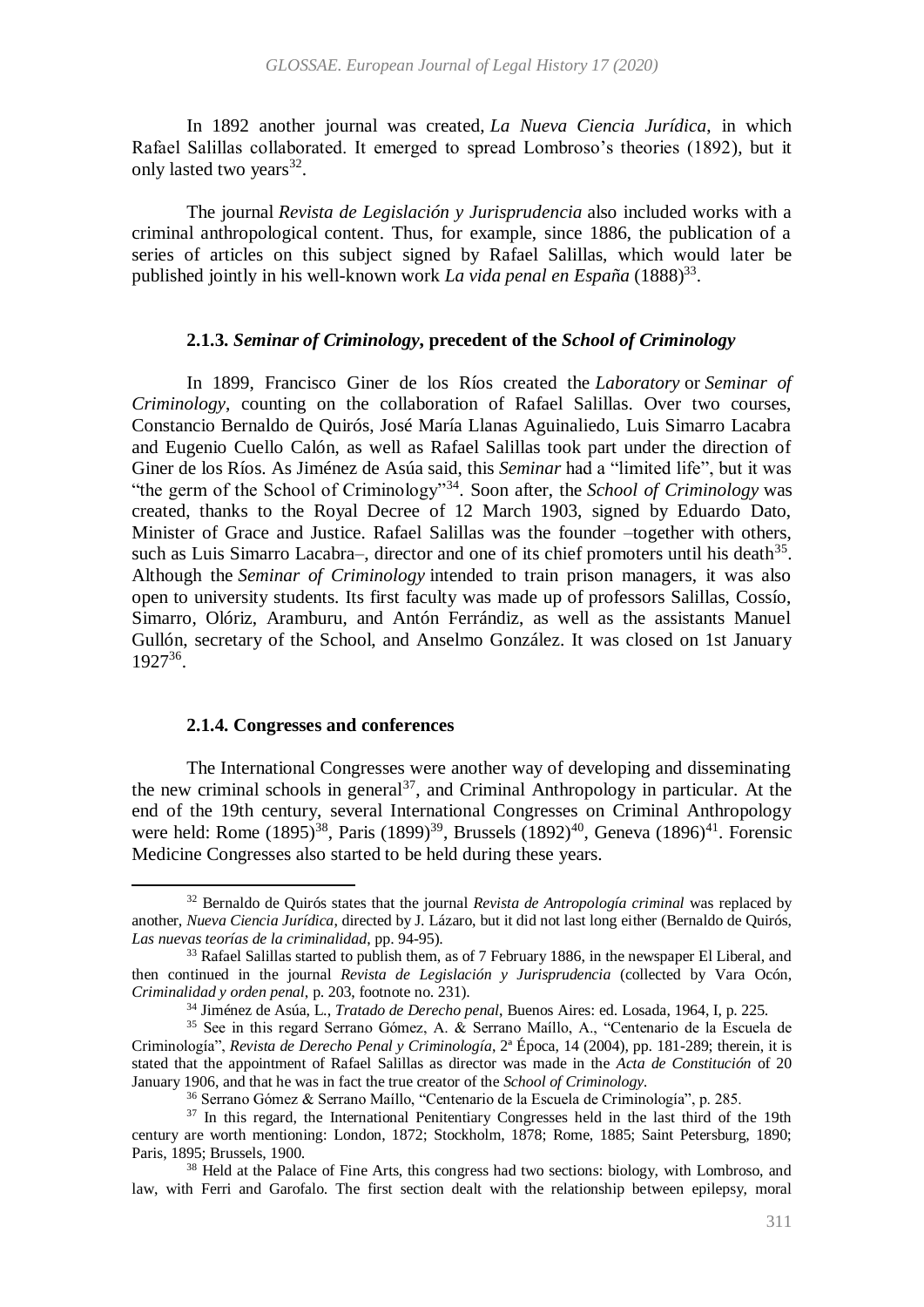The conferences or series of conferences contributed to the reception and dissemination of the New School, too, as in the case of the series of conferences mentioned above, given by Félix de Aramburu y Zuloaga in Oviedo in  $1887^{42}$ , or the conference given by Rafael Salillas in the Ateneo Mercantil in 1888, entitled "*La antropología en el Derecho penal*" (Anthropology in Criminal Law), which led some to consider him as "the introducer in Spain of Lombroso's theories of Criminological Positivism",43.

#### **2.1.5. The** *International Union of Criminal Law*

The *International Union of Criminal Law* (*U.I.D.P.*) was created in Vienna by three great experts in criminal law –Franz Von Liszt, Gérard Van Hamel, and Adolphe Prins– "so that all men of good will, whether experts in criminal law or not, could fight together against crime with penalties, all possible legal institutions, and social actions, forgetting old dogmas and schools exclusivism."<sup>44</sup> Although it was dissolved after the First World War –to be re-founded as the current *International Association of Criminal Law* (*A.I.D.P.*) in Paris on 14 March 1924–, it was an institution that also served as a means of reception or understanding of the New School in Europe in general and in Spain in particular. Specifically, many criminal law experts –most of them were scholars and disseminators of the positivist school– joined this academic institution. It is the case of Giner de los Ríos, Dorado Montero, Salillas, Azcárate, Lastres, Aramburu, Valdés, Maluquer, Montoro, Pérez Oliva, Taladriz, Torres Campos and Vida<sup>45</sup>.

#### **2.2. Main authors: their contribution and work**

We now move from the Positivist School's reception to the people who contributed to its development in Spain. Logically, they knew each other well, and, in many cases, they were friends (as in the case of Dorado Montero and Bernaldo de Quirós). For example, in the 'Prologue' of his book *Las nuevas teorías de la criminalidad*, he pointed out that there were already two books that dealt with the same subject, *Antropología Criminal en Italia*, by Dorado Montero, and *Nueva Ciencia Penal*, by Aramburu y Zuloaga (although those works –published a decade earlier– had

<sup>45</sup> *Ibídem*.

 $\ddot{\phantom{a}}$ 

madness, and congenital delinquency; the second section analysed the possible application of the new school's theories in criminal legislation. That was a time when positivism was inspiring, both for treatise and scholars of crime.

<sup>&</sup>lt;sup>39</sup> The French School strongly criticised the Positivist School, thus the Congress became a defeat for the *Nuova Scuola*.

<sup>40</sup> Lombroso's section had been divided into many small schools: the second, the third, the metaphysical, the sociological, the positivist of criminal sociology, and so on. Discussions were held in a more peaceful and informed manner.

<sup>&</sup>lt;sup>41</sup> It was a synthesis congress. It could be said that it was the origin of a more scientific and integrated criminology, more acceptable to the scientific community.

<sup>&</sup>lt;sup>42</sup> See footnote no. [28](#page-6-0) and its corresponding main text.

<sup>43</sup> See the biography Rafael Salillas in the Royal Academy of History (available at [http://dbe.rah.es/biografias/6145/rafael-salillas-y-panzano\)](http://dbe.rah.es/biografias/6145/rafael-salillas-y-panzano); Vara Ocón, *Criminalidad y orden penal*, p. 203.

<sup>44</sup> Emilio Brusa, *Prolegómenos de Derecho penal, con un apéndice sobre el Derecho penal español (historia y fuentes)* [Turin, 1888], Madrid: Hijos de Reus, editores, 1897, p. 532.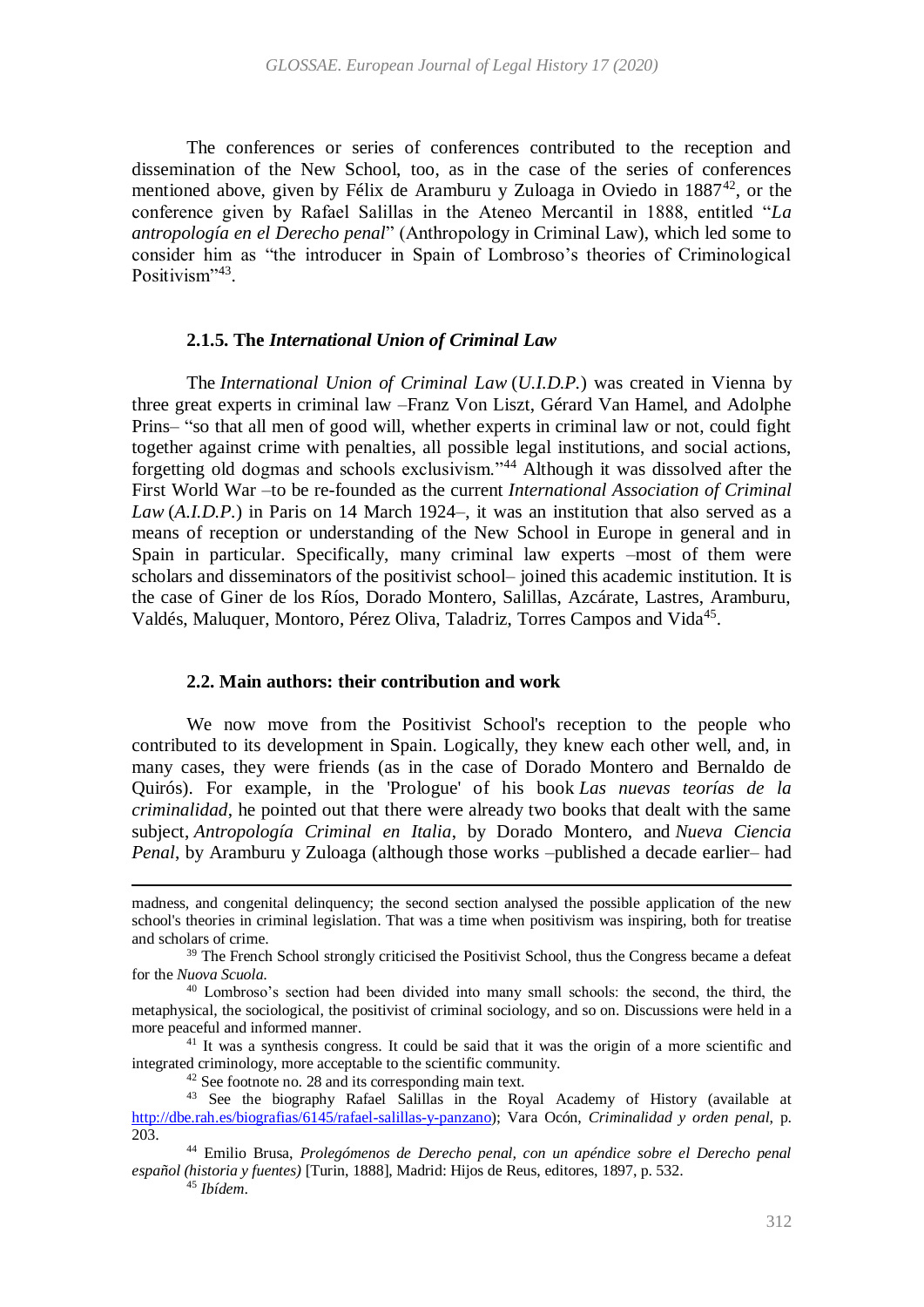only dealt with anthropological theory, and merely explained the development of the *Nuova Scuola*) 46 . Shortly after the publication of the work by Bernaldo de Quirós, Dorado Montero published a complimentary review of the book $47$ .

Bernaldo de Quirós, when he presents criminal anthropology in Spain, points out that it has three stages: a first stage of presentation –with Pedro Dorado Montero–, a second stage of contribution –with Rafael Salillas– and a third stage of criticism –with Félix de Aramburu $-48$ . Although it could serve to group together the different authors, this scheme poses particular difficulties for some authors, so we have chosen to reject it as a criterion for structuring this section.

#### <span id="page-10-0"></span>**2.2.1. Pedro Dorado Montero**

 $\overline{a}$ 

The studies on the figure of Pedro Dorado Montero (1861-1919) do not fully reflect his relevance in the Spanish criminal doctrine of the late 19th and early 20th centuries<sup>49</sup>. Since the majority of his works were published between 1900 and 1915, and his contribution is still an object of today's studies<sup>50</sup>, we will only analyse his role in the reception of the positivist school in Spain at the end of the  $19<sup>th</sup>$  century.

For Bernaldo de Quirós, Dorado Montero was the great exponent of Criminal Anthropology, and he is partly right, because the professor from Salamanca was, in part<sup>51</sup>, the first to study and present Lombroso's theories in Spain. In his first work in 1889 on *Antropología criminal en Italia*<sup>52</sup> , rewritten and extended two years later with a second work<sup>53</sup>, he presented the theses of the *Nuova Scuola* in Spain autonomously<sup>54</sup>. For Bernaldo de Quirós, Dorado has "his own personality, and his ideas are not measured or adjusted to the mould of the ideas of the Italian positivists," hence "the criticism often accompanies the presentation"<sup>55</sup>. Although Dorado is not fully determinist, his anthropology reflects "the predisposition, propensity, or 'secret inclination of the soul towards the crime' of which Luis Silvela speaks. Moreover, this

<sup>46</sup> Bernaldo de Quirós, *Las nuevas teorías de la criminalidad*, p. 8.

<sup>47</sup> Dorado Montero, P., Review of "*Las nuevas teorías de la criminalidad*, cited in the footnote no. [25.](#page-5-0)

<sup>48</sup> Bernaldo de Quirós, *Las nuevas teorías de la criminalidad*, pp. 87-88 ff.

<sup>49</sup> See in this regard Petit, C., Voz "Pedro García Dorado y Montero", *Diccionario de Catedráticos Españoles de Derecho (1847-1943)*, Universidad Carlos III (available at [http://portal.uc3m.es/portal/page/portal/instituto\\_figuerola/programas/phu/diccionariodecatedraticos/lcate](http://portal.uc3m.es/portal/page/portal/instituto_figuerola/programas/phu/diccionariodecatedraticos/lcatedraticos/gdorado) [draticos/gdorado\)](http://portal.uc3m.es/portal/page/portal/instituto_figuerola/programas/phu/diccionariodecatedraticos/lcatedraticos/gdorado), which includes a significant part of the bibliography on this author; see also the – already classic– study by Antón Oneca, J., *La utopía penal de Dorado Montero*, Salamanca: Universidad de Salamanca, 1951.

<sup>&</sup>lt;sup>50</sup> José Franco-Chasán is currently preparing his doctoral thesis on this subject, entitled "The Reception of Positivism in Spain: Pedro Dorado Montero".

<sup>&</sup>lt;sup>51</sup> I add "in part" because, as we will see, two years earlier Félix de Aramburu had published his work (in this regard, see footnote no. [165\)](#page-25-1).

<sup>52</sup> Dorado Montero, P., *La Antropología criminal en Italia*, Madrid: Imprenta de la Revista de Legislación, 1889, 177 pp.

<sup>53</sup> Dorado Montero, P., *El positivismo en la ciencia jurídica y social italiana*. 2ª Parte, Economía política, filosofía del derecho, derecho civil, derecho político, derecho romano, otras ramas jurídicas, Madrid, Revista de Legislación, 1891, 343 pp.

<sup>54</sup> Shortly after he published his *Problemas jurídicos contemporáneos*, Madrid: La España Moderna, [1893?], 162 pp. [\(https://sirio.ua.es/libros/BDerecho/problemas\\_juridicos/index.htm\)](https://sirio.ua.es/libros/BDerecho/problemas_juridicos/index.htm), although he barely dealt with Criminal Anthropology in that work.

<sup>55</sup> Bernaldo de Quirós, *Las nuevas teorías de la criminalidad*, p. 89.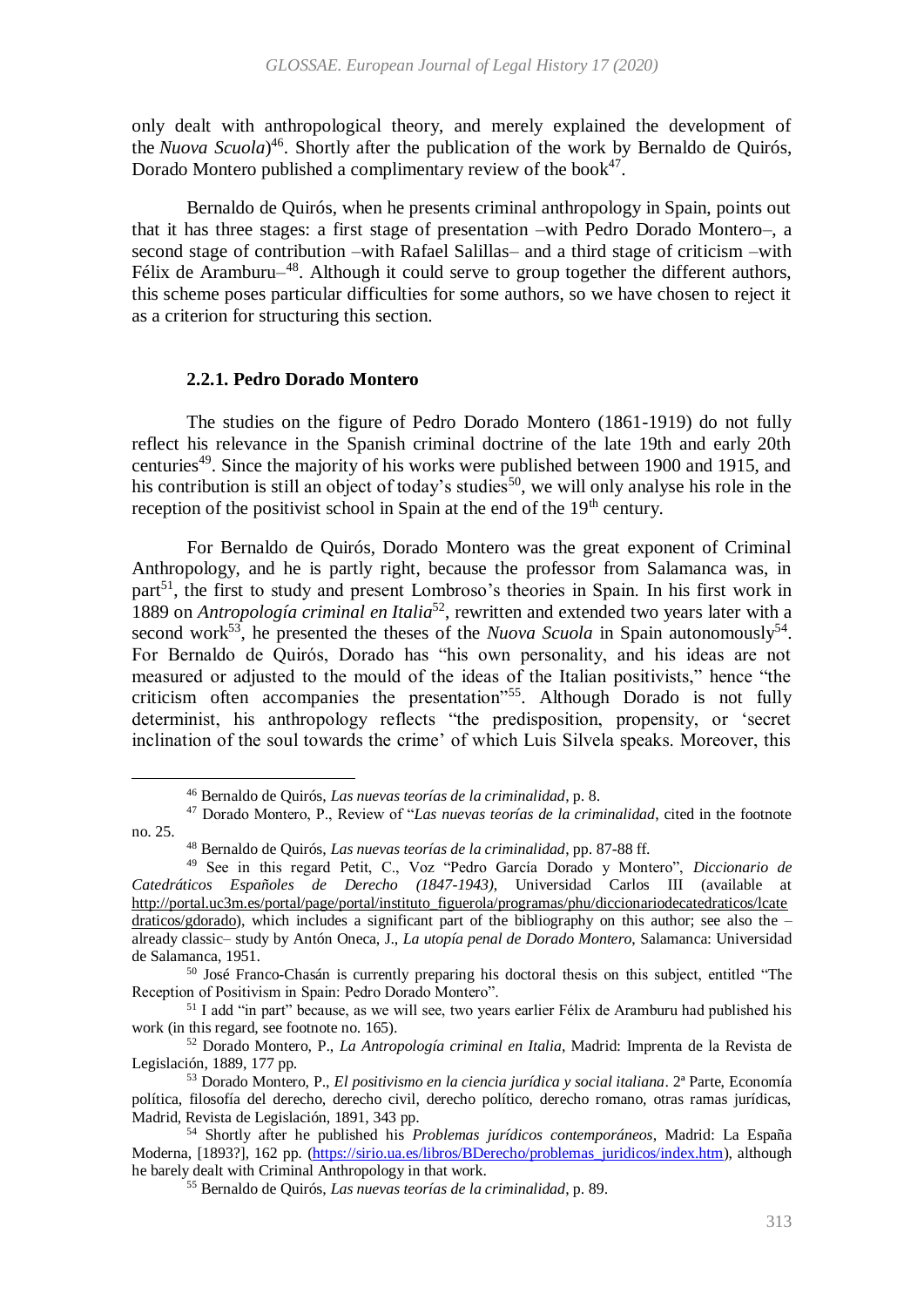predisposition or propensity is admitted by everyone, even the most determined spiritualists". This is demonstrated by a "particular letter that reaches my hands today," from Dorado Montero to Bernaldo de Quirós, in which he admits such a predisposition or propensity<sup>56</sup>.

In addition to these two works, Dorado Montero's contribution also included his translation of many works by foreign authors (Garofalo, Sighele, Carnevale, Tarde, Francotte, Proal, Ferri, and so on)<sup>57</sup>.

### **2.2.2. Rafael Salillas**

1

Rafael Salillas (1854-1923) is probably the most outstanding exponent of Criminal Anthropology in the Spain of his time<sup>58</sup>. His status as a doctor and criminologist –but not as a jurist– is evident throughout his work. Hence, most have studied his contribution to criminology from a medical point of view rather than a legal one<sup>59</sup>. A tireless worker<sup>60</sup> and a good connoisseur of the penitentiary establishments<sup>61</sup>, his activity in promoting the new school was remarkable, trying to demonstrate to what extent genetic and environmental causes contribute to the emergence of criminality.

Among his several works<sup>62</sup>, the most relevant was undoubtedly *La vida penal en* España<sup>(1888)<sup>63</sup>. After reading it, Lombroso stated that "Spain has also its Marro",</sup>

<sup>56</sup> Letter collected by Bernaldo de Quirós, *Las nuevas teorías de la criminalidad*, p. 90.

<sup>&</sup>lt;sup>57</sup> In this regard, see the article by José Franco-Chasán in the current issue: Franco-Chasán, J., "Pedro Dorado Montero: A Transitioning Figure", *GLOSSAE. European Journal of Legal History* 17 (2020), pp. 366, 375, 383, 385, 387.

<sup>58</sup> Serrano Maíllo, *Introducción a la Criminología*, p. 103, for whom Salillas was "one of the main Spanish representatives of positivism", together with Bernaldo de Quirós and Dorado Montero.

<sup>59</sup> In this regard, see the works of Galera Gómez, A., *Introducción de la Antropología criminal en España. La Antropología criminal en la obra de Rafael Salillas*, Ciencias Biológicas, Universidad Complutense, 1984; by the same author, "Rafael Salillas: medio siglo de antropología criminal española", *Llul* 9 (1986), pp. 8-104; see also Sánchez de Juan, M.C., *Medicina y reformismo penal: la obra de Rafael Salillas*, Doctoral Thesis, Cátedra de Historia de la Medicina, Universidad de Salamanca, 1986; from the legal perspective, see the study by Dorado Montero, P., "Sobre el libro Hampa del Dr. Salillas", *Derecho protector de los criminales*, Madrid: Lib. de Victoriano Suárez, Madrid, 1915; Jiménez de Asúa, L., "Rafael Salillas. Sus precursores y discípulos", *El Criminalista* (Buenos Aires) 3 (1949), pp. 36 ff.; Antón Oneca, J., "Don Rafael Salillas", *Anuario de Derecho Penal y Ciencias Penales* (Madrid: Instituto de Estudios Jurídicos), 1974; Fernández Rodríguez, M.D., *El pensamiento penitenciario y criminalista de Rafael Salillas*, La Coruña: Universidad de Santiago de Compostela, 1976; Burillo, F., "Rafael Salillas. En los orígenes de la Criminología", *Rolde* 90 (October-December 1999), pp. 45-50.

<sup>60</sup> Ruiza, M., Fernández, T., Tamaro, E., "Biografía de Rafael Salillas", *Biografías y Vidas. La enciclopedia biográfica en línea*, Barcelona, 2004 (available at [https://www.biografiasyvidas.com/biografia/s/salillas.htm\)](https://www.biografiasyvidas.com/biografia/s/salillas.htm).

 $<sup>61</sup>$  It is well known that "nunca cultivó una ciencia positiva cuantitativa al estilo de Lombroso",</sup> but "sí tuvo un profundo conocimiento de la realidad criminal debido a su contacto con los establecimientos penitenciarios" (Serrano Maíllo, *Introducción a la Criminología*, p. 103).

<sup>62</sup> *La antropología en Derecho penal* (1889), *Doña Concepción Arenal en la ciencia penitenciaria* (1894), *Psicología picaresca* (1895), *Los ñáñigos en Cuba* (1895), *El delincuente español. El lenguaje* (1896), *La teoría básica* (1901), *La reforma penitenciaria* (1904), *El doctor J. Huarte y su 'examen de ingenios'* (1905) and *La evolución penitenciaria* (1919), *Las Cortes de Cádiz* (1910), *Morral el anarquista* (1914).

<sup>63</sup> Salillas, R., *La vida penal en España*, Madrid: Imprenta de la Revista de la Legislación, 1888.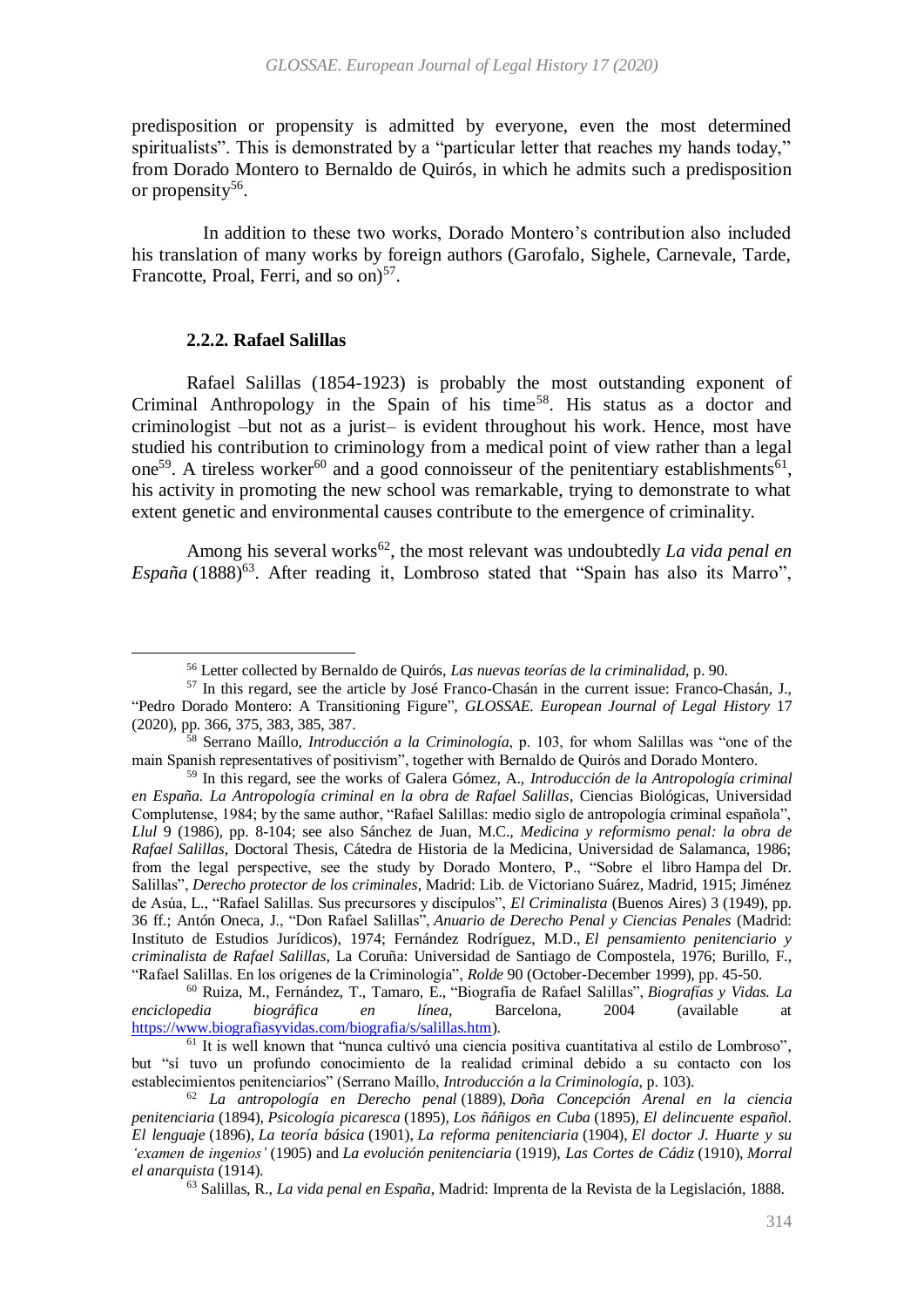because, in his opinion, that work "is a second work of Marro, with the typical characters of Spain"64.

In his 'Introduction', the same author acknowledges that he never intended to write this book, which is nothing more than a collection of articles that he started to publish from 7 February 1886 in the newspaper *El Liberal*, and from September of the same year, in the journal *Revista General de Legislación y Jurisprudencia* (ix). His goal was to "contribute with selfless collaboration to establish on a positivist basis the criminal procedure and discipline in our country"<sup>65</sup> . The book, which contains the author's comments from the *Directorate-General of Penal Establishments*, reflects that Salillas was perhaps a doctor rather than a criminologist, and certainly not a jurist. However, many of his statements have a purely legal content, since they deal, for example, with "legal progress", the "distinguishing characteristic between ancient and modern criminal law<sup>166</sup>, or penal sanction and its supposedly restorative purpose<sup>67</sup>.

For Salillas, "the crime is a stain on the conscience and the law. The prison adds the contact of the criminal, the filth of the environment, the impurity of the atmosphere, the laziness of the customs, and the habit of corruption. The imprisonment exaggerates and extends the stains of the prison. Finally, even the official language requires police. We use the expression *finished off*, that can be understood as incapable of cleaning, and *forced*, to live in the pigsty"<sup>68</sup>.

The base was the nourishment, which was, in his opinion, the foundational element of zoology and sociology, and consequently, the fact that the psychic responded to the organic. "Any alteration of the food base has an impact on the psyche, and how its history is the history of the evolution and the background of human ideas"<sup>69</sup>. For Salillas, three terms have already merged: "Mendicity and vagrancy, prostitution and criminality; each of these terms has in its own way these three fundamental characteristics: falsification, suggestion, and coercion," giving rise to *the ones who forge*, *suggest* and *robber*<sup>70</sup> *.*

The anthropological thought of Salillas is also included in *El delincuente español. El Lenguaje*  $(1896)^{71}$ . As the title says, it is a more philological, psychological, and sociological than strictly legal work. However, it is remarkable how it highlighted the contribution of classical authors  $(16<sup>th</sup>$  and  $17<sup>th</sup>$  centuries) to Anthropology and Criminology: Cervantes, Hurtado de Mendoza, Mateo Alemán, Quevedo, and so forth.

<sup>64</sup> Bernaldo de Quirós, *Las nuevas teorías de la criminalidad*, pp. 90-94, in which he discusses Salillas' contribution to the development of Criminal Anthropology; the aforementioned statement – between quotation marks– is included in p. 90.

<sup>65</sup> Salillas, *La vida penal en España*, Introducción, x.

<sup>66</sup> Salillas is particularly eloquent in *La vida penal en España*, chapter XII ('Balance penal'), pp. 77-86.

<sup>67</sup> Salillas, *La vida penal en España*, pp. 79-80.

<sup>68</sup> Salillas, *La vida penal en España*, p. 39.

<sup>69</sup> Bernaldo de Quirós, *Las nuevas teorías de la criminalidad*, pp. 92-93.

<sup>70</sup> Bernaldo de Quirós, *Las nuevas teorías de la criminalidad*, p. 93.

<sup>71</sup> Salillas, R., *El delincuente español. El lenguaje (estudio filológico, psicológico y sociológico) con dos vocabularios jergales*, Madrid, Librería de Victoriano Suárez, 1896 (available at [http://www.cervantesvirtual.com/obra/el-delincuente-espanol-el-lenguaje-estudio-filologico-psicologico](http://www.cervantesvirtual.com/obra/el-delincuente-espanol-el-lenguaje-estudio-filologico-psicologico-y-sociologico-con-dos-vocabularios-jergales--0/)[y-sociologico-con-dos-vocabularios-jergales--0/\)](http://www.cervantesvirtual.com/obra/el-delincuente-espanol-el-lenguaje-estudio-filologico-psicologico-y-sociologico-con-dos-vocabularios-jergales--0/).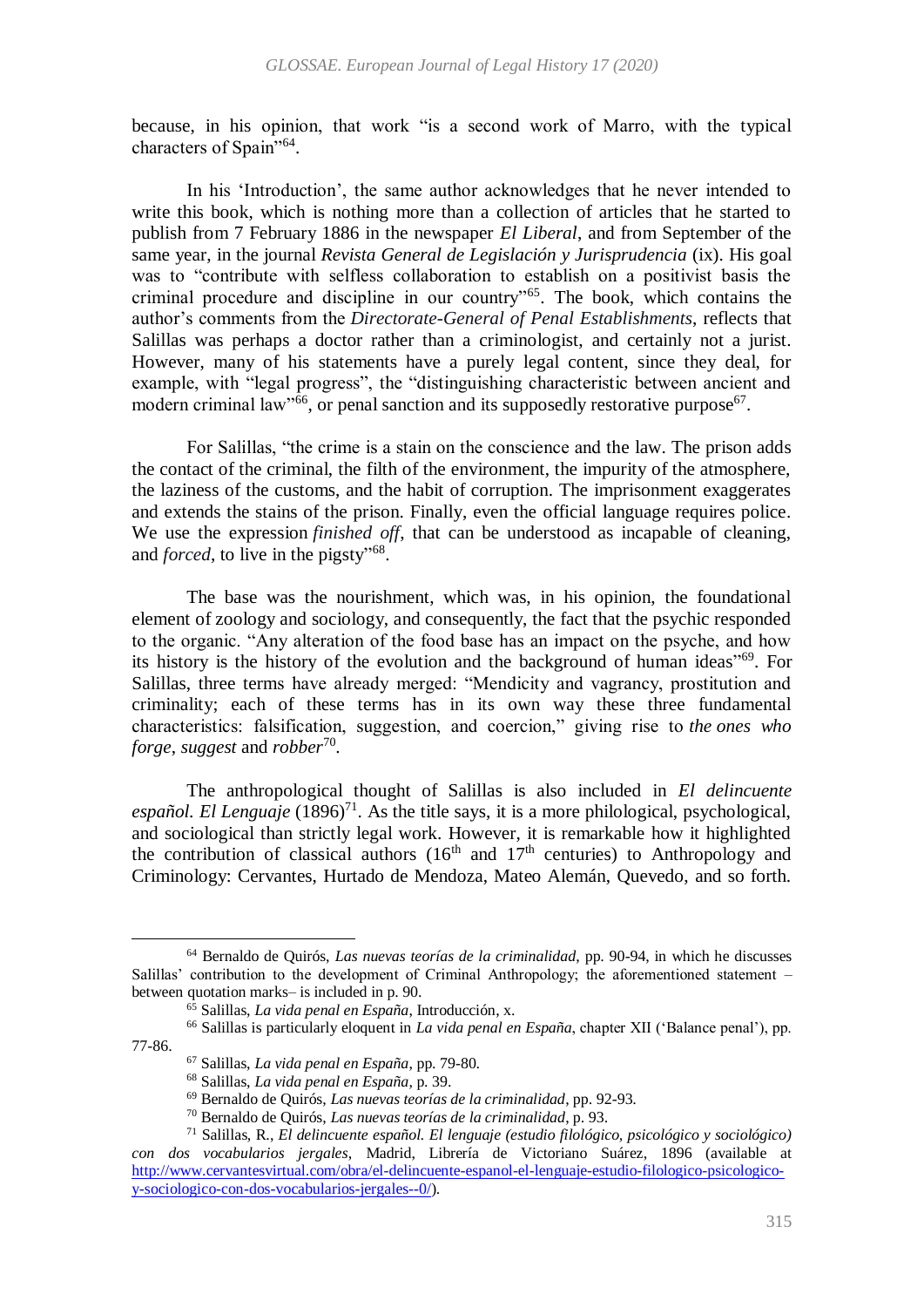In this work, Salillas argues –in Bernaldo de Quirós's opinion– that "individuals are as they are because of their relations with the environment"<sup>72</sup>.

#### **2.2.3. Constancio Bernaldo de Quirós**

 $\ddot{\phantom{a}}$ 

<span id="page-13-0"></span>Constancio Bernaldo de Quirós Pérez (1873-1959) had a "long and exemplary life"<sup>73</sup>, as well as fruitful in the field of criminal science, criminology, and criminal sociology, as demonstrated by his scientific production<sup>74</sup>, His biographies highlight the early age at which his interest in criminology arose, just after obtaining his degree in Law –at the age of  $19-^{75}$ , and his capacity for work reflected in the preparation of the study –more complete until the end of the 19th century– on *Las nuevas teorías de la criminalidad*<sup>76</sup>, at the early age of 25, four years after the beginning of his doctorate, in which he studied Philosophy of Law, taught by Francisco Giner de los Ríos, his teacher, together with Dorado Montero and Salillas. These three figures (Dorado Montero, Salillas, and Bernaldo de Quirós) were –under the guidance, impulse, and inspiration of Giner de los Ríos– the most outstanding representatives of Criminal Anthropology or criminal sociology in the late  $19<sup>th</sup>$  and early  $20<sup>th</sup>$  centuries, Bernaldo de Quirós was the first not only to "disseminate in Spain the scientific work that had been carried out since the end of the 19<sup>th</sup> century by French and Italian positivist scientists within the criminal and criminological disciplines"<sup>77</sup>, but also to present, in a quite complete and rigorous way, the contributions of the Spanish 'positivists' up to the end of the same century.

In addition to his collaboration in several journals and publications<sup>78</sup>, he translated some Italian works into Spanish (Beccaria, Lombroso, and Niceforo)<sup>79</sup>, and

<sup>72</sup> Text by Salillas collected by Bernaldo de Quirós, *Las nuevas teorías de la criminalidad*, p. 92.

<sup>73</sup> Jiménez de Asúa, L., "La larga y ejemplar vida de Constancio Bernaldo de Quirós", Preliminary Study to *El espartaquismo agrario andaluz*, Madrid, 1974.

<sup>74</sup> *Las nuevas teorías de la criminalidad,* Madrid: Reus, 1898; with J. M. Llanas Aguilaniedo, *La mala vida en Madrid,* Madrid: Cerra, 1901; *El alcoholismo,* Barcelona: Gili, 1903; *Alrededor del delito y de la pena,* Madrid: Viuda de Rodríguez Serra, 1904; *Criminología de los delitos de sangre en España,*  Madrid: P. Apaletegui, 1906; *La Picota, crímenes y castigos en Castilla en los tiempos medios,* Madrid: Suárez, 1908; *Figuras delincuentes con ocho reproducciones de antiguos rollos jurisdiccionales,* Madrid, J. Góngora, ¿1908?; "Yebala y Garb," *Boletín de la Real Sociedad española de Historia Natural*  (Madrid), separata (July 1914); *Derecho Penal,* Madrid: Instituto Reus, 1931; *Cursillo de criminología y derecho penal,* Santo Domingo: Montalvo, 1940; *Lecciones de legislación penal comparada,* Santo Domingo: Montalvo, 1944; *Nuevas noticias de picotas americanas,* La Habana: Montero, 1952; *Lecciones de derecho penitenciario,* México: Universidad, 1953; *El bandolerismo en España y en México,* México: Jurídica Mexicana, 1959.

<sup>75</sup> See, for example, some of the works we have discussed about Bernaldo de Quirós: by Ribes Leyva, A.J. [\(http://dbe.rah.es/biografias/13028/constancio-bernaldo-de-quiros\)](http://dbe.rah.es/biografias/13028/constancio-bernaldo-de-quiros), by Herráiz García, C. [\(http://www.mcnbiografias.com/app-bio/do/show?key=bernaldo-de-quiros-constancio\)](http://www.mcnbiografias.com/app-bio/do/show?key=bernaldo-de-quiros-constancio); see also the work collected in [https://www.ecured.cu/Bernaldo\\_de\\_Quir%C3%B3s.](https://www.ecured.cu/Bernaldo_de_Quirós)

<sup>76</sup> Dorado Montero, Review of the book "*Las nuevas teorías de la criminalidad*", already mentioned, pp. 377-378; see footnote no. [25.](#page-5-1)

<sup>77</sup> Herráiz García, "Bernaldo de Quirós" (available at [http://www.mcnbiografias.com/app](http://www.mcnbiografias.com/app-bio/do/show?key=bernaldo-de-quiros-constancio)[bio/do/show?key=bernaldo-de-quiros-constancio\)](http://www.mcnbiografias.com/app-bio/do/show?key=bernaldo-de-quiros-constancio).

<sup>&</sup>lt;sup>78</sup> See his biography at [https://www.ecured.cu/Bernaldo\\_de\\_Quir%C3%B3s.](https://www.ecured.cu/Bernaldo_de_Quirós)

<sup>79</sup> See, for example, regarding the work of Alfredo Nicéforo, an author certainly less known than Beccaria and Lombroso, the following translations: *La transformación del delito en la sociedad moderna: estudio inédito*. Translated by C. Bernaldo de Quirós; prologue by Rafael Salillas, Madrid: Librería General de Victoriano Suárez., 1902, 154 pp.; *Guía para el estudio y la enseñanza de la criminología*. Translated and extended by C. Bernaldo de Quirós, Madrid: Casa Editorial Viuda de Rodríguez Serra, 1903, 112 pp.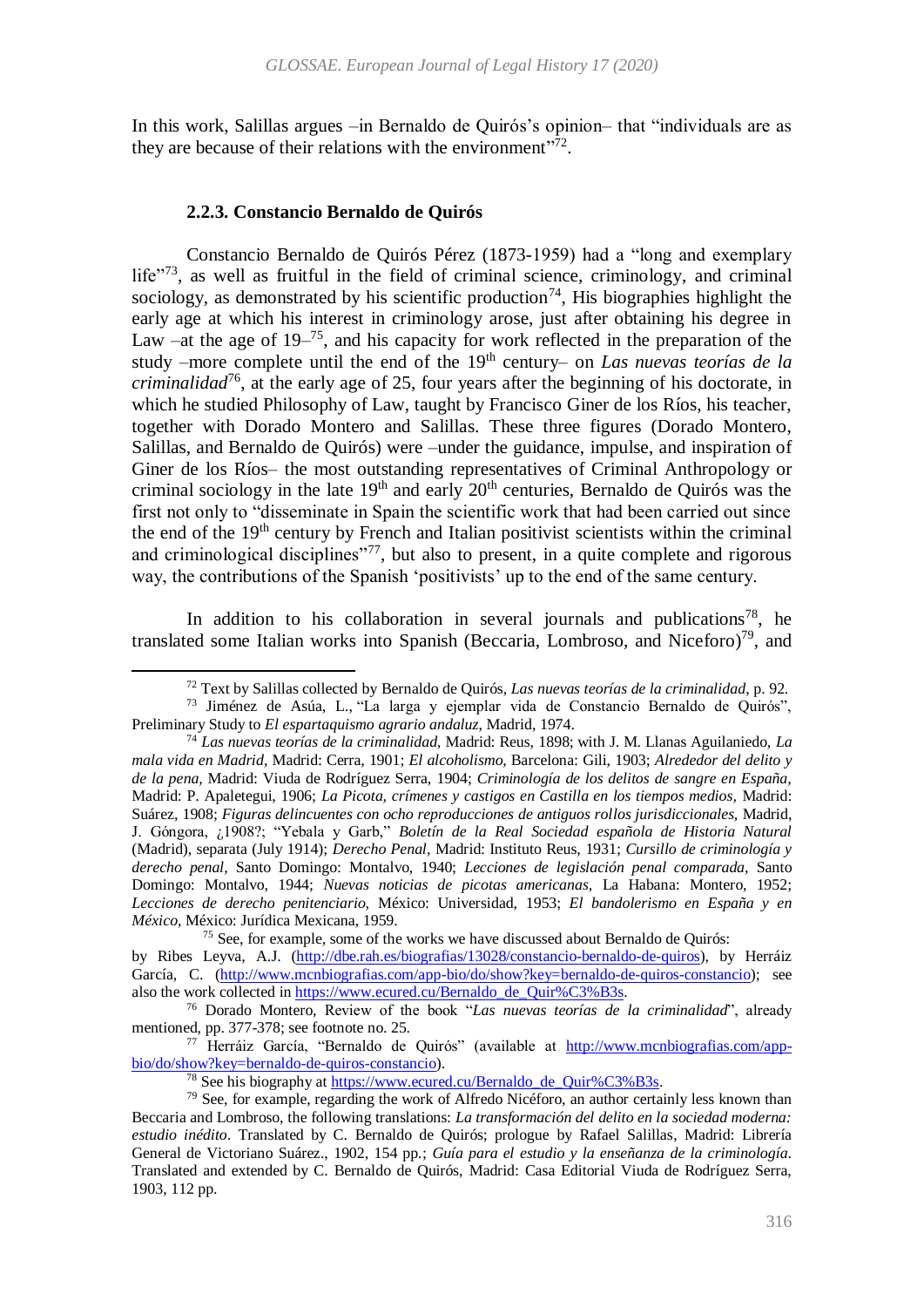<span id="page-14-0"></span>he wrote several prologues to various works by Italian authors (Lombroso, Ferri, and Niceforo). Besides, in 1899, Bernaldo de Quirós joined the recently created *Laboratory of Criminology* –belonging to the Chair of Giner de los Ríos and under the direction of Salillas–, from where many studies on criminology, anthropology, sociology, and psychology were carried out over a decade, among which those by Salillas and Bernaldo de Quirós, among others, play a unique role<sup>80</sup>. In 1902, perhaps due to the close relationship between the two of them, Salillas entrusted Bernaldo de Quirós with the drafting of the Montilla Criminal Code, but the text itself was not successful.<sup>81</sup> A year later, he began to work on the recently created *Institute of Social Reforms*, presided over by Gumersindo de Azcárate.

Taking into account that many historiographers have studied with intensity the figure of Bernaldo de Quirós $^{82}$ , and considering the limited chronological scope of our investigation, it is sufficient to analyse his first book, which includes his doctoral thesis directed by Giner de los Ríos, published in 1998 under the title *Las nuevas teorías de la criminalidad*, and translated into English<sup>83</sup> and other languages<sup>84</sup> a decade later. The numerous references in these pages to work mentioned above by Bernaldo de Quirós show its value.

However, it is now appropriate to synthesise his thought regarding our object of study. The final pages of his work, and in particular those relating to 'La solución del porvenir,' can be used for this purpose<sup>85</sup>. Bernaldo de Quirós, after rigorously and extensively presenting "authors and science" and regretting that, "in practice, so little has been done that it can be said that everything is still to be done"<sup>86</sup>, affirms that it is

1

<sup>80</sup> This is the case of J. M. Llanas Aguilaniedo, with whom Bernaldo de Quirós published *La mala vida en Madrid*, Madrid: Cerra, 1901; on this subject, see Broto Salanova, J., *Un olvidado: José María Llanas Aguilaniedo*, Huesca: IEA, 1992; see also [https://www.ecured.cu/Bernaldo\\_de\\_Quir%C3%B3s.](https://www.ecured.cu/Bernaldo_de_Quirós)

<sup>81</sup> Vara Ocón, *Criminalidad y orden penal*, p. 117, footnotes nos. 90-91; where the study by Jorge Barreiro, A. is collected, *Las medidas de seguridad en el derecho español: un estudio de la ley de peligrosidad y rehabilitación social de 1970 y de la doctrina de la Sala de Apelación de Peligrosidad*, Madrid: Civitas, 1976, p. 48, and this in turn includes the *Proyecto de Reforma del Código Penal*, by Montilla (1902), "preparado por Constancio Bernaldo de Quirós" and which "acepta las tendencias antropológicas y sociales de la época", quoting the study by Alfonso Rodríguez Dranguet, *Defensa Social, Tratamiento de los Peligrosos, Legislación de Vagos e Maleantes, Ley y Reglamento,* First edition. Ediciones Góngora, Madrid, 1935, pp. 183-184; Jorge Barreiro also mentions, as the second antecedent of the Vagrancy Act, the *Proyecto Piniés de Profilaxis Social* (1922) (p. 48).

 $82$  In addition to the work of Jiménez de Asúa, already mentioned in footnote no. [73,](#page-13-0) see the works of Alonso Burgos, J., *Marginalidad y delincuencia en la España de la Restauración (1875-1923). Una introducción a la obra de Constancio Bernaldo de Quirós; estudio preliminar a Figuras delincuentes y Figuras delincuentes en el Quijote*, Jaén, 2008; García Herreros, E., "Semblanza de Bernaldo de Quirós", *Revista Jurídica* 64 (21 May 1904); VV.AA., *Estudios a la memoria de Don Constancio Bernaldo de Quirós* (México, 1960); Cassá Bernaldo de Quirós, C., *Vida y antepasados de Constancio Bernaldo de Quirós,* Santo Domingo, Instituto Dominicano de Genealogía, 1998; Nebreda Torres, J., "Debate sobre la normalidad del delito en los comienzos de la sociología española: Constancio Bernaldo de Quirós", *Revista Española de Investigaciones Sociológicas,* 101 (2003).

<sup>83</sup> Under the title *Modern Theories of Criminality (Modern Criminal Science Series)*, Boston, Massachusetts: Little, Brown and Company, 1911, which was the subject of a review in English, published the same year, in *The Yale Law Journal* Vol. 20, No. 6 (Apr., 1911), pp. 519-521.

<sup>84</sup> Also *La mala vida en Madrid. Estudio psico-sociológico con dibujos y fotografías del natural* (see references in footnote no. [80\)](#page-14-0), was translated into several languages.

<sup>85</sup> Bernaldo de Quirós, *Las nuevas teorías de la criminalidad*, pp. 339-348 (conclusions); pp. 344-348 ("La solución del porvenir').

<sup>86</sup> Bernaldo de Quirós, *Las nuevas teorías de la criminalidad*, p. 337.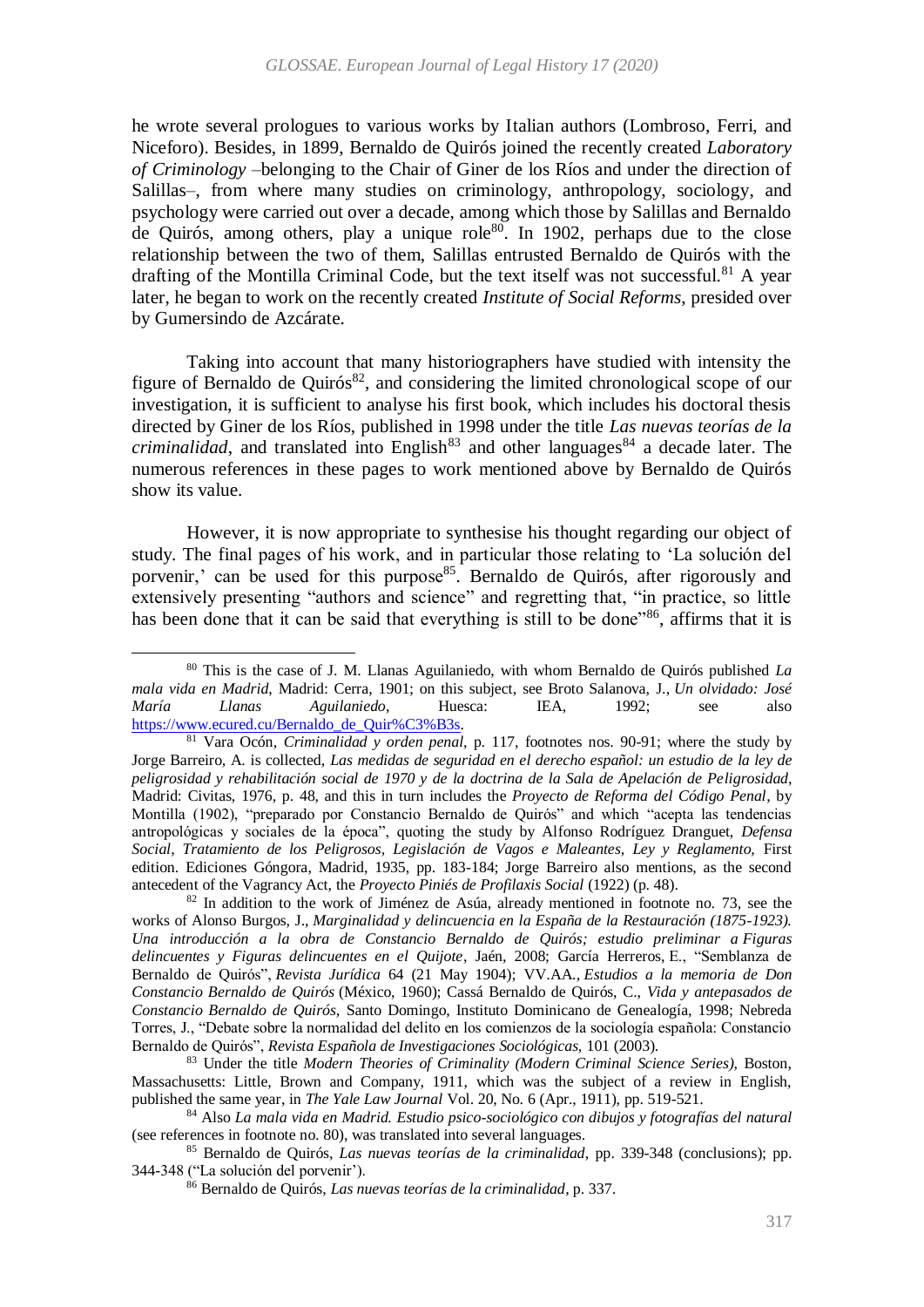possible to resolve "the complex problem of responsibility that torments authors." For this expert in criminal law and criminology, "if the real essence of this problem is to distinguish between the *imputable* and *non-imputable* to *punish* the former and *absolve* the latter, the day when punishment is exhausted, could it not be well said that NONE is responsible or that ALL are responsible?"<sup>87</sup>.

In short, what Bernaldo de Quirós suggested was to link "solutions that were contrary in words". A "notion of responsibility that extinguishes itself" with the sanctioning of the responsible, later "reborn and enlarged by picking up the old irresponsible" (or 'non-liable' or 'dangerous' –referring to "the crazy and invalid of the soul, the minor and imprudent, the impulsive defenders of their person")–, as well as the return to society of those who have served the punishment– was, in Bernaldo de Quirós' opinion, "the greatest immorality of the systems." Where did the problem lie? In the concept of *responsibility*, which should be replaced by the *need for public guardianship.* In this way, "the disputes of *free will defenders* and *determinists* also cease" because, regardless of where the crime came from –"either from the most unbridled freedom of indifference or the fatal imposition of invincible agents"–, the *need for public guardianship* would not "disappear or be altered." Moreover, moving from *misdemeanour* to penal guardianship would also resolve the contradictions and limitations of the correctionalist school with the *incorrigible*, just as the medical sciences treat "their *incurable*, or in their language, their *perpetual pupils*"88.

His long life and his remarkable scientific production make Bernaldo de Quirós a kind of bridge that connects the teaching of Francisco Giner de los Ríos, of whom he was one of his most appreciated disciples –together with Dorado Montero and Salillas– and the later authors who would take up, in their own way, the torch of positivist doctrines. It is the case of Luis Jiménez de Asúa<sup>89</sup>, who, to elaborate his doctoral thesis under the direction of Quintiliano Saldaña, in which he tackled a classic topic of the criminological positivist of the time (under the title "El sistema de penas determinadas a posteriori en la ciencia y en la vida")<sup>90</sup>, was inspired "by the work of Pedro Dorado" Montero and Constancio Bernaldo de Quirós, authors of an enthusiastic preface to the publication"<sup>91</sup>.

# **2.2.4. Ángel María Álvarez Taladrid**

1

In addition to his political activity, Ángel María Álvarez Taladrid (1850-1919) stood out as a jurist, renowned criminal lawyer, and university professor, "for

<sup>87</sup> Bernaldo de Quirós, *Las nuevas teorías de la criminalidad*, pp. 345-346.

<sup>88</sup> Bernaldo de Quirós, *Las nuevas teorías de la criminalidad*, p. 346.

<sup>89</sup> In this regard, see the study by Roldán Cañizares, E., *Luis Jiménez de Asúa: Derecho penal, República, Exilio*, Madrid: Dykinson, 2019.

 $90$  Unpublished doctoral thesis, Universidad de Madrid, Facultad de Derecho, defended in 1913 (available a[t https://eprints.ucm.es/54097/1/5324098075.pdf\)](https://eprints.ucm.es/54097/1/5324098075.pdf).

<sup>91</sup> Arroyo Zapatero, L., "Luis Jiménez de Asúa", *Diccionario Biográfico de la Real Academia de la Historia*, Madrid 2011, vol. XXVII, 22nd open edition 2018 (available at [http://blog.uclm.es/luisarroyozapatero/files/2018/04/JIM%C3%89NEZ-DE-AS%C3%9AA-](http://blog.uclm.es/luisarroyozapatero/files/2018/04/JIMÉNEZ-DE-ASÚA-LAZ_RAE_Definitivo2018-1.pdf)[LAZ\\_RAE\\_Definitivo2018-1.pdf\)](http://blog.uclm.es/luisarroyozapatero/files/2018/04/JIMÉNEZ-DE-ASÚA-LAZ_RAE_Definitivo2018-1.pdf).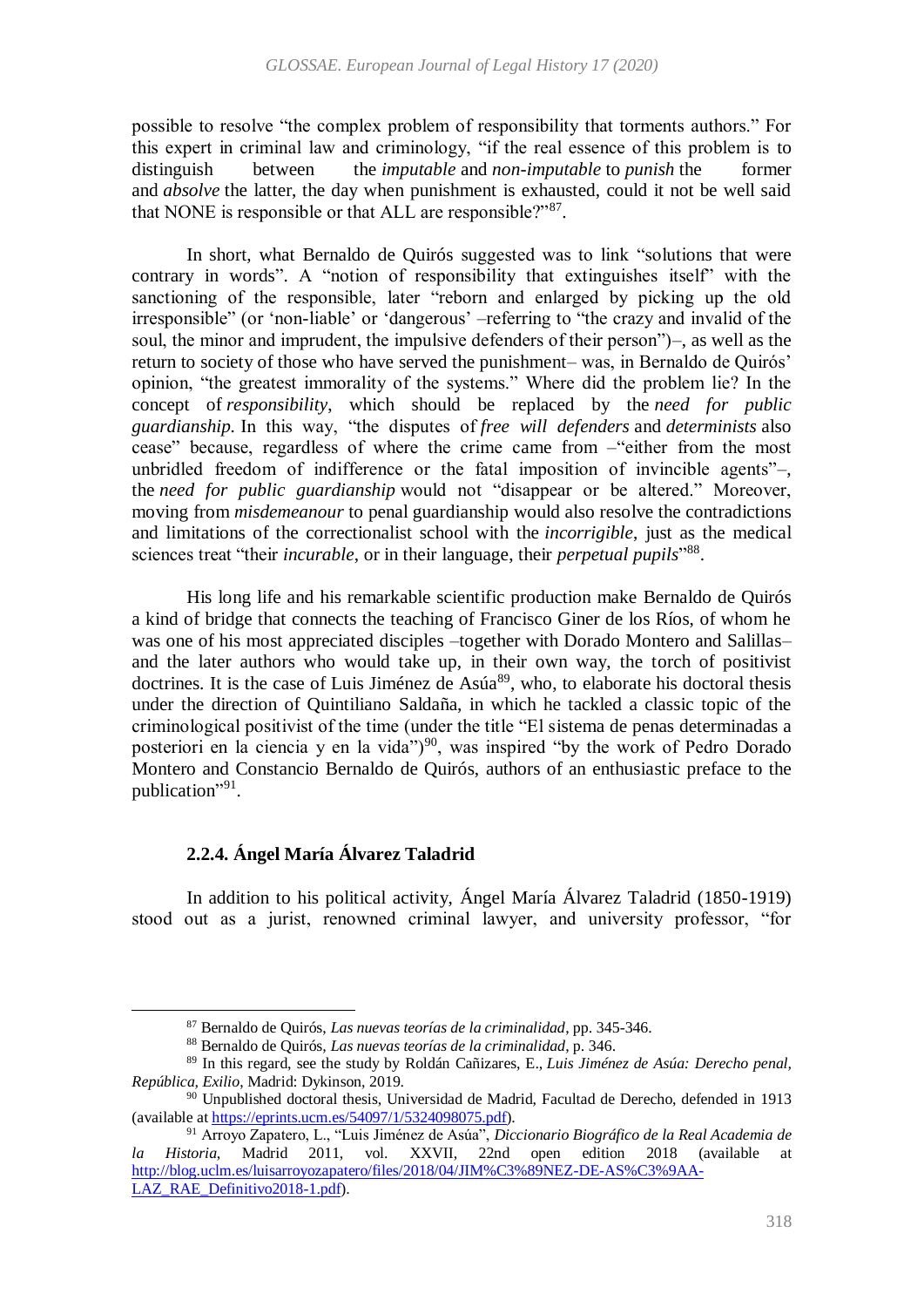introducing the theories that were most in vogue at the time, such as the application of anthropology to the study of criminality"?

There is little relevant information about this figure concerning our object of study. We have already seen that he founded, in 1888, in Valladolid, the *Revista de*  Antropología criminal y Ciencias Médico Legales journal, directed by himself<sup>93</sup>. It is well known his relationship with Salillas –with whom he directed the journal mentioned above for a year– <sup>94</sup>, with Giner de los Ríos –because of his relationship with the *Free*  Institution of Education<sup>-95</sup>, with Dorado Montero –with whom he corresponded<sup>-96</sup>, and with César Silió Cortés, whose work entitled *La crisis del derecho penal* he prefaced in 1891<sup>97</sup>.

<span id="page-16-1"></span><span id="page-16-0"></span>In this prologue, the only written text of the Valladolid jurist that we have been able to find and consult, Álvarez Taladrid states that Silió knew how to portray the new criminal science, by surrounding the 'young pupil' "with the essential elegance and finery to present it to the Spanish society, so that the latter would not run into the antiquated theories of *classicism* nor fall into the nonsense of the most exaggerated systems. These causes force the author not to be a true *orthodox* of the positivist school...;"<sup>98</sup> this seems to imply that he did consider himself as such, even though he praised Silió's "reasoning and harmonic *eclecticism*" 99 . It also responds to the criticism from "such illustrious writers as Carrara, Luchini, Brusa, Aramburu" against Criminal Anthropology for denying free will, "noting that neither denial is new and absolute, nor are there any grounds for such violent attacks, nor is the opposition to Criminal Anthropology justified, based on this single point of view"<sup>100</sup>. However, what Álvarez Taladrid admires most about the author of the work he prefaces is not the defence of the "doctrines of free will, trying with a titanic effort to unite them skilfully and artfully with the unbearable consequences of its entire criminal system," but "something greater" done by Silió, that is, "to embroider the rough silhouettes of matter with the reflections of a light (...), the spirit..."<sup>101</sup>. In short, Álvarez Taladrid, on the one hand, is amazed at Silió's "titanic effort" to "unite," with his "reasoning and harmonious *eclecticism*," two antagonistic ways of understanding criminal law and criminality, one from the metaphysics –or "metaphysical digressions"–, and the other one from matter and "anthropological and social factors". On the other hand, he doubts that this well-intentioned and praiseworthy effort made by Silió served to make "the so-

 $\ddot{\phantom{a}}$ 

<sup>99</sup> Álvarez Taladrid, 'Prologo' a *La crisis del derecho penal*, ix.

<sup>92</sup> Cano García, J.A., "Ángel María Álvarez Taladrid", *Diccionario Biográfico de la Real Academia de la Historia*, Madrid 2011 (available at [http://dbe.rah.es/biografias/63569/angel-maria](http://dbe.rah.es/biografias/63569/angel-maria-alvarez-taladriz-cabeza-de-vaca)[alvarez-taladriz-cabeza-de-vaca\)](http://dbe.rah.es/biografias/63569/angel-maria-alvarez-taladriz-cabeza-de-vaca).

<sup>&</sup>lt;sup>93</sup> In this regard, see footnote no. [31,](#page-7-0) and its corresponding main text.

<sup>94</sup> *Ibídem*.

<sup>95</sup> Checa Godoy, A., *Historia de la prensa pedagógica en España*, Sevilla: Universidad de Sevilla, 2002, p. 211.

<sup>96</sup> See, for example, the attentive Letter of Ángel María Álvarez Taladrid, a Valladolid lawyer and friend, to Pedro Dorado Montero, asking him for a copy of the 'Pastoral' of father Cámara and sending him a newspaper clipping, in 1897 (available at [https://gredos.usal.es/handle/10366/100246\)](https://gredos.usal.es/handle/10366/100246).

<sup>97</sup> César Silió Cortés, *La crisis del derecho penal* (prologue by Ángel Mª Álvarez Taladriz), Madrid: Fuentes y Capdeville, 1891.

<sup>98</sup> Álvarez Taladrid, A.M., 'Prologo' to *La crisis del derecho penal*, by César Silió y Cortés, vii.

<sup>100</sup> Álvarez Taladrid, 'Prologo' a *La crisis del derecho penal*, xiii-xiv.

<sup>101</sup> Álvarez Taladrid, 'Prologo' a *La crisis del derecho penal*, xxiii.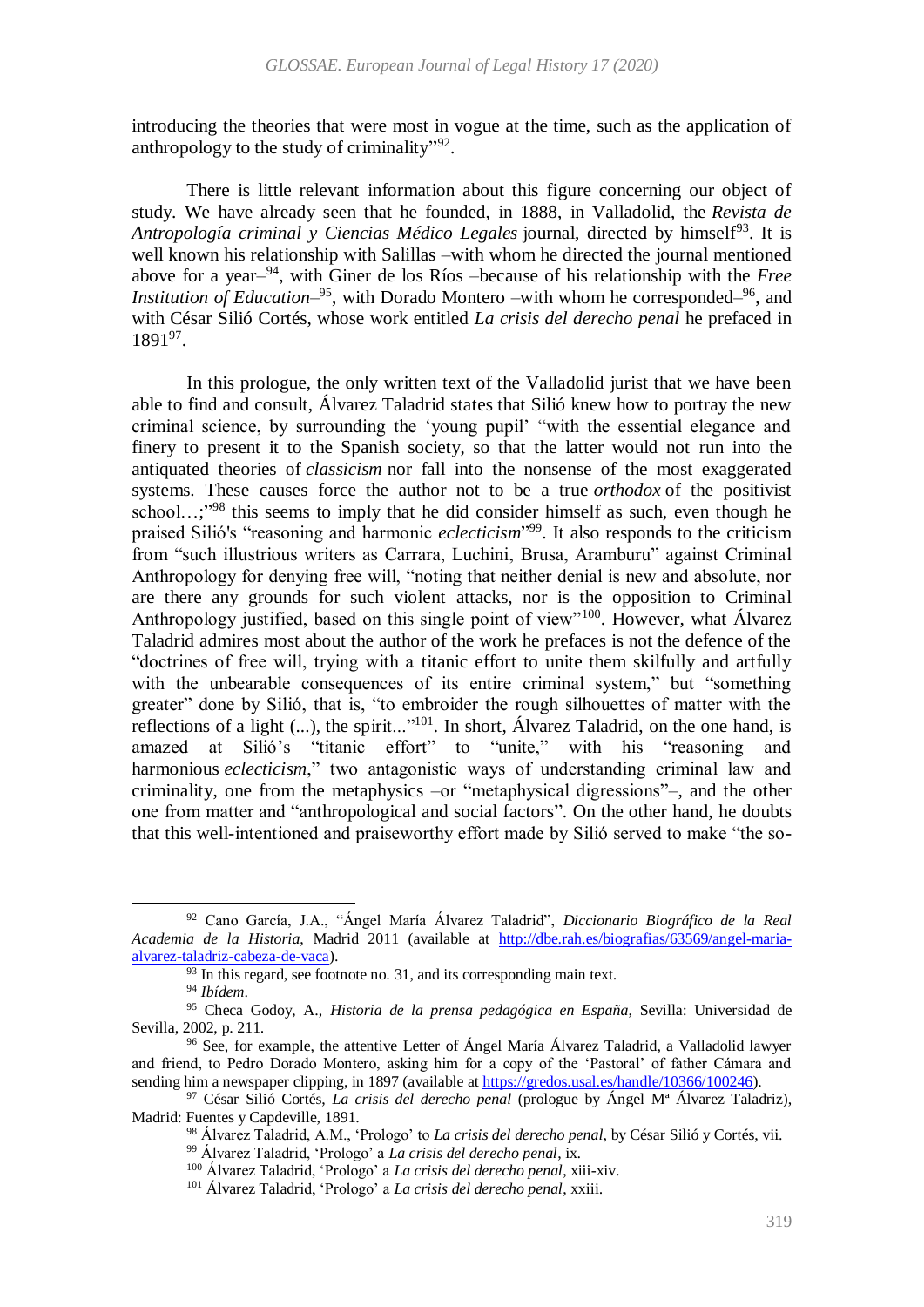called classical penologists" properly value "the study of the criminal and the atmosphere surrounding him"<sup>102</sup>.

#### <span id="page-17-0"></span>**2.2.5. César Silió Cortés**

 $\ddot{\phantom{a}}$ 

We had already introduced this author when we spoke about Álvarez Taladrid. César Silió Cortés (1865-1944) was "a prestigious lawyer, expert in criminology and with great influence in the Valladolid Bar Association"<sup>103</sup> and mainly devoted to politics. He began his internship with Álvarez Taladrid, who managed to transmit his interest in criminological matters. Perhaps this is why he decided to write his study entitled *La crisis del derecho penal*, and why Álvarez Taladriz wrote the 'Prologue'<sup>104</sup>.

As we have seen, Silió tried to combine the classical doctrine with the new positivist theories. Álvarez Taladrid praised his fatuous attempt, whereas, for Bernaldo de Quirós, Silió is "one of those who try to harmonise free will with positivism."<sup>105</sup> This statement is somewhat surprising because, in reality, there were not so many authors who made such an attempt of harmonisation, and especially considering the numerous chapters and pages that Silió dedicated to the most positivist part of the work $106$ .

Although Silió did not write any other monograph on Criminal Anthropology – he did it on other issues, some related to his interest in education, history, and politics–  $107$ , it is remarkable that his biographers have so overlooked this work $108$ . This might be because those who have studied Silió Cortés have done it from a political perspective, and not from a more juridical perspective, and even less from a juridical-criminal or criminological one<sup>109</sup>.

<sup>107</sup> *Problemas del día*, Madrid: Lib. Victoriano Suárez, 1900; *La educación nacional*, Madrid: Printed by Rev. de Archivos, 1914; *En torno a una revolución. Caída de la Monarquía*, Madrid: Espasa Calpe, 1933; *Vida y empresas de un gran español: Maura*, Madrid, 1934; *Don Álvaro de Luna y su tiempo*, Madrid: Espasa Calpe, 1935; *Isabel la Católica, fundadora de España*, Valladolid: Santarén, 1938; *Trayectoria y significación de* España. Del tiempo viejo al tiempo nuevo, Madrid: Espasa Calpe, 1939; *Maquiavelo y su tiempo*, Madrid: Espasa Calpe, 1946; collected in Gil Pecharromán, "César Silió Cortés", biography already mentioned in footnote no. [103.](#page-17-0)

 $108$  Up to the point of not even mentioning it in the text of his biography nor gathering it among his works: this is the case of Gil Pecharromán, "César Silió Cortés", already mentioned; García Cano, J.A., "El conservadurismo vallisoletano en la segunda Restauración", *Investigaciones históricas. Época moderna y contemporánea* 15 (1995) pp. 97-106; see also in Wikipedia [\(https://es.wikipedia.org/wiki/C%C3%A9sar\\_Sili%C3%B3\)](https://es.wikipedia.org/wiki/César_Silió).

<sup>109</sup> In fact, we do not know of the existence of any studies on Silió from a legal perspective, while there are studies with a more political content: García Canales, M., *El problema constitucional en la dictadura de Primo de Rivera*, Madrid: Centro de Estudios Constitucionales, 1980; Tusell, J. and Avilés, J., *La derecha española contemporánea. Sus orígenes: el maurismo*, Madrid: Espasa- Calpe, 1986; González, E., *Sociedad y educación en la España de Alfonso XIII*, Madrid: Fundación Universitaria

<span id="page-17-1"></span><sup>102</sup> Álvarez Taladrid, 'Prologo' a *La crisis del derecho penal*, xxvii.

<sup>103</sup> Gil Pecharromán, J., "César Silió Cortés", *Diccionario Biográfico de la Real Academia de la Historia*, Madrid 2011 (available at [http://dbe.rah.es/biografias/8238/cesar-silio-cortes\)](http://dbe.rah.es/biografias/8238/cesar-silio-cortes).

<sup>&</sup>lt;sup>104</sup> In this regard, see footnote n[o.97,](#page-16-0) as well as its corresponding main text.

<sup>105</sup> Bernaldo de Quirós, *Las nuevas teorías de la criminalidad*, p. 94.

<sup>106</sup> Silió Cortés, *La crisis del derecho penal*, see all chapters, except Chapter I, as can be seen when handling the work; Chapter II, El Delito (pp. 67-98); Capítulo III: El Delincuente (pp. 99-151); Chapter IV: Clasificación de Delincuentes (pp. 152-183); Chapter V: Temperatura y Delictuosidad (pp. 184-210); Chapter VI: Los factores sociales del delito (pp. 211-240); Chapter VII: Estadística Criminal (pp. 241-268); Chapter VIII: Homicidio-Suicidio (pp. 269-301); Chapter IX: La pena de muerte (pp. 302- 316).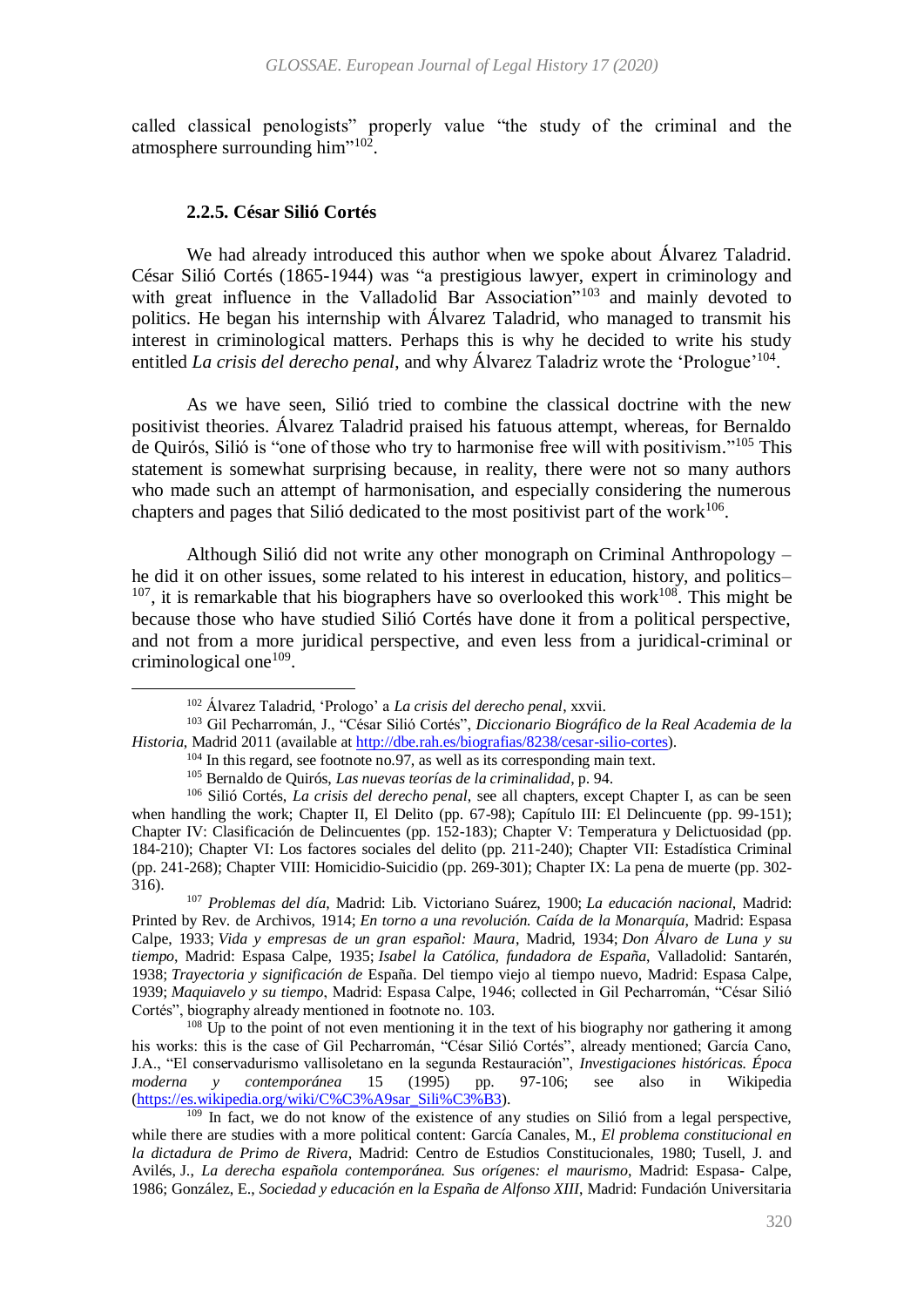One of his biographies points out that "Silió defined himself as a 'critical positivist,' whose objective was to harmonise the materialistic and deterministic perspective of the positivist school with the dogmas of traditional Catholicism<sup>"110</sup>. Is this statement true? To what extent can Silió Cortés be considered a "critical positivist"? What was his criticism? Is this statement correct? The fact that he adopted a good part of the postulates of the Italian positivist school, perhaps influenced by his time as an intern in the office of Álvarez Taladrid, seems to be beyond doubt<sup>111</sup>. We can find the sense or meaning of his 'critical' vision of positivism in the first two chapters of *La crisis del Derecho penal.* At the beginning of the preliminary chapter, referring to 'The new Doctrines'<sup>112</sup>, he admits the Darwinist theses, making them compatible with the "law  $(...)$  written by God in the great Code of nature"<sup>113</sup>. According to Silió, the "biological law that presides over the evolution of all organisms" also affects the history of peoples and civilisations, which would explain, for example, why "pagan idols were present in ancient Rome, before the sublime moral of the Gospel, sanctified by Christ at Calvary"<sup>114</sup>.

Silió argued that this same law applies to the history of criminal science. Acknowledging that Beccaria's initiative "responded perfectly to the needs of his time and succeeded in the fight against the systems of the Middle Ages, just as retaliation had triumphed before over the system of revenge." it was the right moment to turn to other "doctrines, vivified with the vitality of observation and statistics, which today appear in the world of science vigorously and with extraordinary strength." He quoted the three great defenders of the new doctrines: Lombroso, Ferri, and Garofalo<sup>115</sup>.

Silió describes the great schools, the classical, the positivist, and the correctionalist, between the two main ones. He criticises the classical school for several reasons: "it studies crime as an abstraction, and abstractions are lifeless beings without consistency," "it completely forgets the offender without caring about anything else than the crime committed," "its purpose is the absolute mathematical equality between penal sanction and crime, which is impossible." Furthermore, it has the "the illusory pretension of adjusting the penal sanction in each case, for the moral freedom of the individual to whom it is applied, as if this faculty –so much discussed and above all so inestimable– could be measured as the steam pressure in the boilers or the air temperature can be measured"<sup>116</sup>.

Española, 1988; González Hernández, M. J., *Ciudadanía y acción. El conservadurismo maurista, 1907- 1923*, Madrid: Siglo XXI, 1990; Gil Pecharromán, J., *Conservadores subversivos. La derecha autoritaria alfonsina, 1913-1936*, Madrid: Eudema, 1994; Cano García, J. A., *El poder político en Valladolid durante la Restauración. La figura de César Silió*, Valladolid: Universidad de Valladolid, 1996; González Cuevas, P.C., "El pensamiento político de Silió", *Razón Española* 99 (September-October 1999); collected in Gil Pecharromán, "César Silió Cortés", biography already mentioned in footnote no. [103.](#page-17-0)

<sup>&</sup>lt;sup>110</sup> Affirmation found in [https://www.valladolidweb.es/valladolid/vallisolet/biograf/silio.htm,](https://www.valladolidweb.es/valladolid/vallisolet/biograf/silio.htm) date of consultation: 5.3.2020.

<sup>&</sup>lt;sup>111</sup> See, in this respect, the contents of most of the chapters of his work, the titles of which are included in footnote n. [106.](#page-17-1)

<sup>112</sup> Silió Cortés, *La crisis del derecho penal*, pp. 1-18.

<sup>113</sup> Silió Cortés, *La crisis del derecho penal*, pp. 1-2.

<sup>114</sup> Silió Cortés, *La crisis del derecho penal*, p. 3.

<sup>115</sup> Silió Cortés, *La crisis del derecho penal*, pp. 8-9.

<sup>116</sup> Silió Cortés, *La crisis del derecho penal*, pp. 9-10.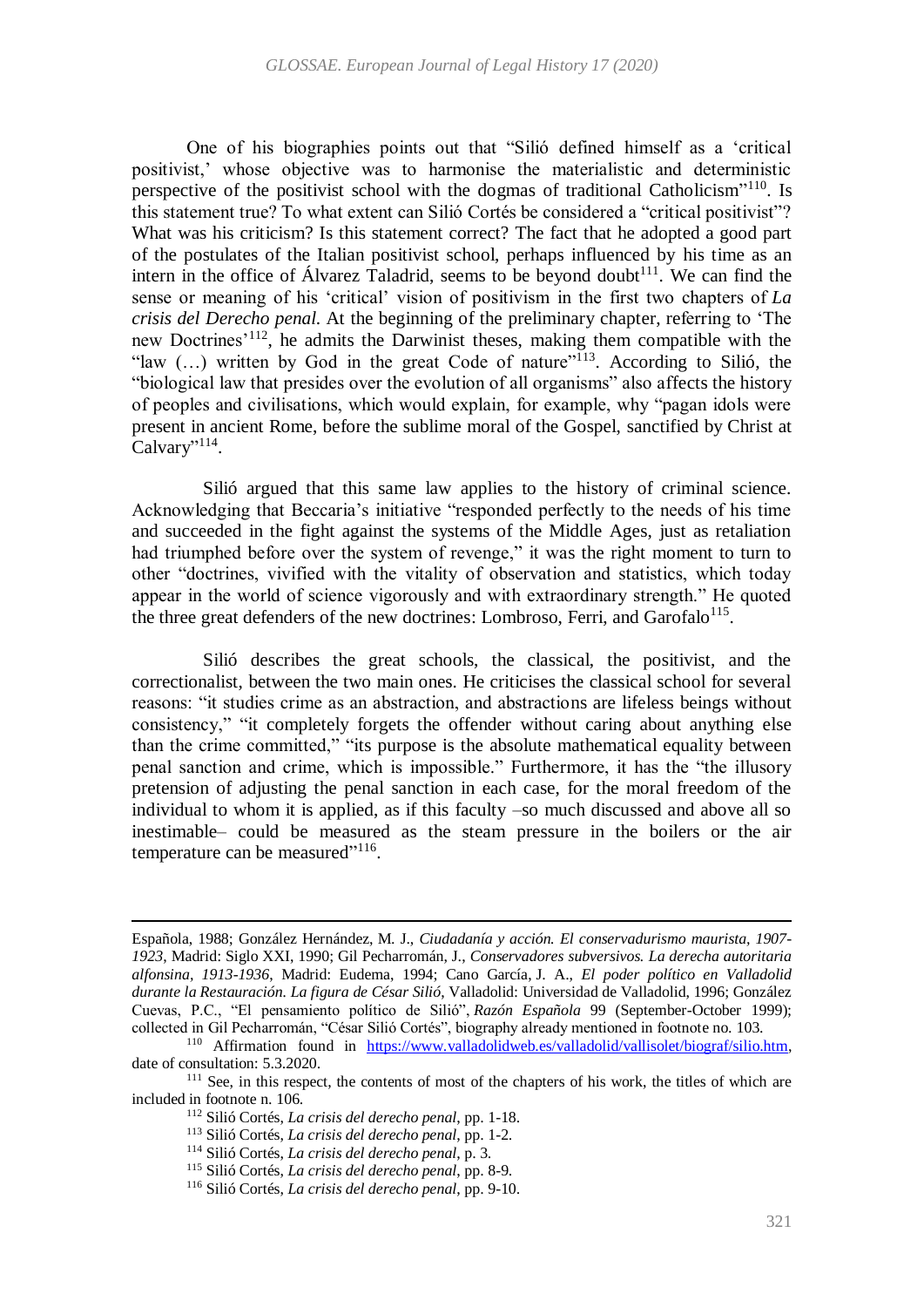Silió is less critical of the "modern" positivist school, which "rejects the *a priori* foundations of the classic and applies to criminal science a new method, whose beautiful and brilliant results (...) guarantee the success that certainly awaits it in the legal and social fields". Silió is captivated by the natural, physiological and anthropological sciences when they study the "incorrigible criminal figure". It is his conviction that with them, it is possible to "solve with success the complicated issues of madness and crime". He is so motivated by the convenience of replacing the "metaphysical and narrow criterion of the responsibility that diminishes or grows with the free will of the individual, with the positivist and broad criterion of social defence", that he concludes by asking "in a humble way to take into account its works, without expecting them to be considered as the exclusive way of resolving criminal problems"<sup>117</sup>.

Between the two mentioned schools, he places correctionalism, which he treats with a particular disdain, even though "it produced and still produces great goods insofar as it promotes and extends the very urgent penitentiary reform..." He criticises its "sentimental aspect" because it gives "new wings to crime, with the suppression of life sentences", it confuses "in a pitiful way a dubious effect of the penal sanction, with its end and its fundamental reason", and it "bumps into the growing and frightening patterns of recidivism"<sup>118</sup>.

<span id="page-19-1"></span><span id="page-19-0"></span>After exposing the existing schools at the end of the  $19<sup>th</sup>$  century, Silió confesses his position in favour of the *Nuova Scuola*, but "without this meaning absolute conformity, nor unconditional assent to what they proclaim..." In short, Silió only accepts, "in a simple way", the "method of study (…) and of the truths confirmed by the attentive and careful observation of the facts", "certainly putting aside the sentimental utopia of Röder and his supporters." He also affirms "with a frankness that today the classical doctrine is increasingly unstable, and its mission is fulfilled, as evidenced by the sterility of its supporters, which certainly contrasts with the second and extraordinary work of the apostles of positivism"<sup>119</sup>. Silió criticised how the "supporters of the classical school", unlike the "apostles of positivism," dedicated themselves to "copying their scarce productions, in the old metaphysical moulds, without even granting their adversaries the very high honour of fighting them, I do not know whether with disdain or ignorance. Frequently using mockery and sarcasm, and also falsehoods, without realising that they are forbidden weapons". Moreover, he only excludes from this criticism Félix Aramburu y Zuloaga, who, in his work *La nueva ciencia penal*, had shown his remarkable knowledge of the new positivist theory, and criticised him scientifically, in fairness, and unlike the others, "who censor the new school, without knowing the principles it supports"<sup>120</sup>.

Silió criticised the "supporters of the classical school" for their reductionist vision of criminal law, for limiting themselves to affirming –and "repeating a thousand times"– "free will", as if this was enough to explain and justify an amendment to the totality of the proposals of the new school, with the laws falling into notorious

<sup>117</sup> Silió Cortés, *La crisis del derecho penal*, pp. 10-11.

<sup>118</sup> Silió Cortés, *La crisis del derecho penal*, pp. 11-12.

<sup>119</sup> Silió Cortés, *La crisis del derecho penal*, pp. 13-14.

<sup>120</sup> Silió Cortés, *La crisis del derecho penal*, p. 14; in pp. 14-15, footnote no. 1, points out that Aramburu's scientific criticism was responded by Enrique Ferri, in the 'Prologue' to the Spanish edition of his work *Los Nuevos horizontes del Derecho y del Procedimiento Criminal* (1887).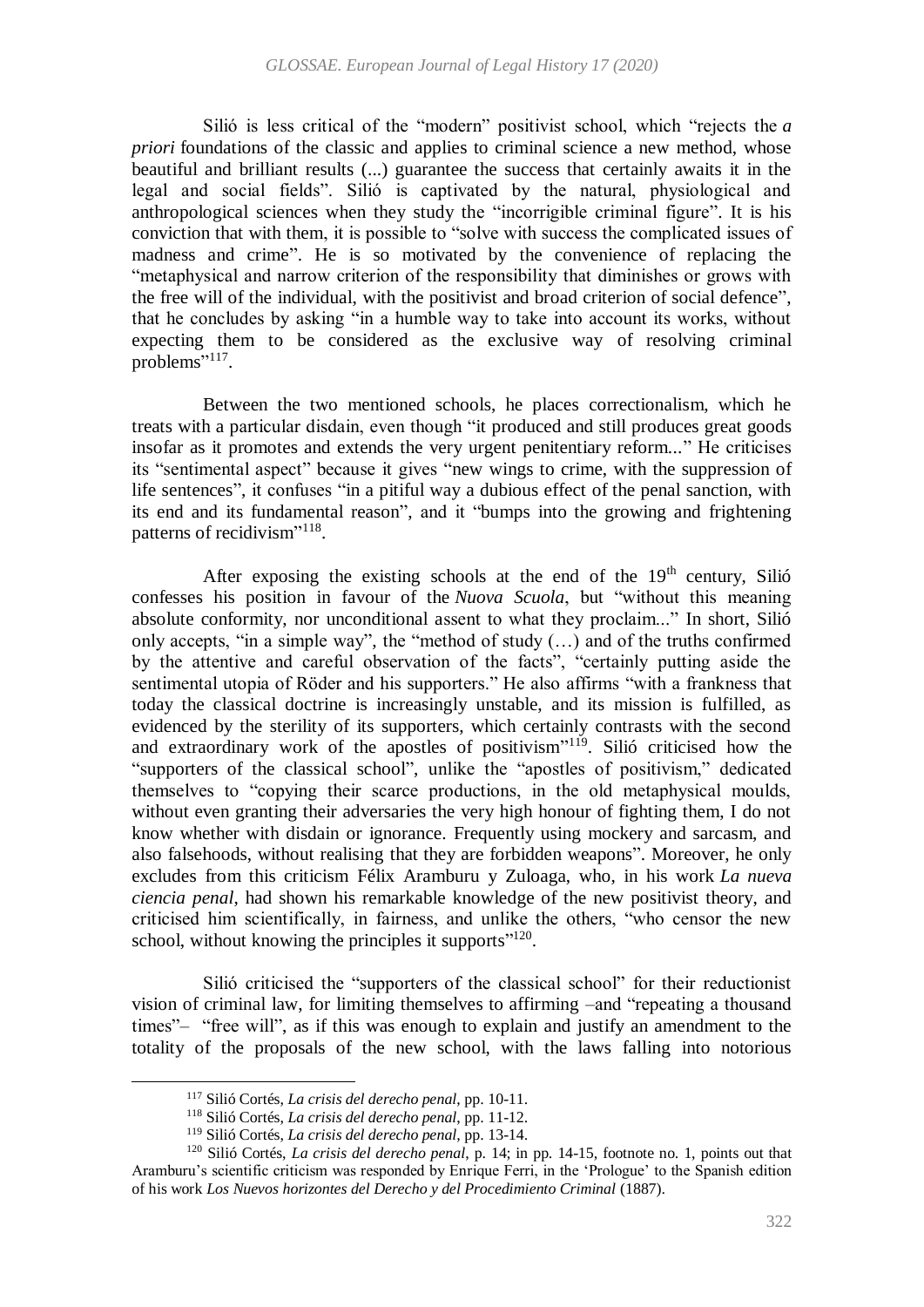inconsistencies and "betrayals"<sup>121</sup>. Moreover, -Silió continued to point out-, the extraordinary increase in crime in Europe throughout the 19th century "shows that new means of defence are needed to break the rising tide of crime"<sup>122</sup>.

In 'Chapter One'<sup>123</sup>, however, Silió surprisingly takes a turn in his speech. In fact, after his sharp criticism of the "supporters of the classical school", and having "placed himself fully and loyally in the second field of the supporters of new science"<sup>124</sup>, he devoted the whole chapter to making amends to the positivist school for starting "by categorically denying free will (…), the necessary consequence of materialism, which reduces us to the category of simple machines, governed and driven by forces inherent in themselves", to the point of "converting thought, the purest and greatest, the noblest and highest thing of our being, into a secretion of brain substance"<sup>125</sup>.

Silió defends the existence of an "entirely free faculty, which ultimately takes the decisions", "an immaterial and indefinable substance, which animates and gives warmth to matter, a mysterious and impalpable substance, different from the white and grey substances that make up the brain", as well as a "spirit" that keeps "in the archives of mind the memories of the past, and in the consciousness, the absolute conviction of its indestructible unity"<sup>126</sup>. As a consequence, our jurist and politician from Valladolid understands that "the materialistic and determinist tendencies of the modern school", "to formulate the conclusions that constitute its scientific creed," are "unnecessary," "perfectly gratuitous", contrary "to the observations and experimental studies of the physiologists", and counterproductive. From there, "undoubtedly arise most of the misgivings aroused by the studies of Criminal Anthropology –barely understood by its adversaries– and the repulsive horror with which we look at the new science…"<sup>127</sup>

For Silió, the connections of the soul with the brain are not enough to deny the existence of an "immaterial soul," and it would be meaningless to consider "vice and virtue" as "mere products like vitriol or sugar". Such conclusions could only be reached by "a fanatical spirit, since in science, too, there are fanaticisms". Silió is therefore placed halfway between the two extremes, that of "intransigent spiritualism, which divides man into two parts in no way independent of one another," and that "of the doctrine which claims to explain all the phenomena of life, with the mere existence of matter"<sup>128</sup>. In this sense, Silió affirms that molecular renovation, for example, cannot fully explain memory, especially when the latter, already in old age, remembers with greater ease "the events of childhood, and those other very recent ones, whose *purely material* impression should exist in all their purity"<sup>129</sup>. For Silió, one cannot deny that there is a "reciprocal influence of spirit on the matter and matter on the spirit"<sup>130</sup>.

1

<sup>121</sup> Silió Cortés, *La crisis del derecho penal*, pp. 15-16.

<sup>122</sup> Silió Cortés, *La crisis del derecho penal*, pp. 16-17.

<sup>123</sup> Silió Cortés, *La crisis del derecho penal*, Chapter One, pp. 19-66.

 $124$  See footnote no[. 119,](#page-19-0) as well as its corresponding main text.

<sup>125</sup> Silió Cortés, *La crisis del derecho penal*, pp. 19-20.

<sup>126</sup> Silió Cortés, *La crisis del derecho penal*, pp. 20-21.

<sup>127</sup> Silió Cortés, *La crisis del derecho penal*, p. 21.

<sup>128</sup> Silió Cortés, *La crisis del derecho penal*, pp. 25-27.

<sup>129</sup> Silió Cortés, *La crisis del derecho penal*, pp. 29-30.

<sup>130</sup> Silió Cortés, *La crisis del derecho penal*, p. 31.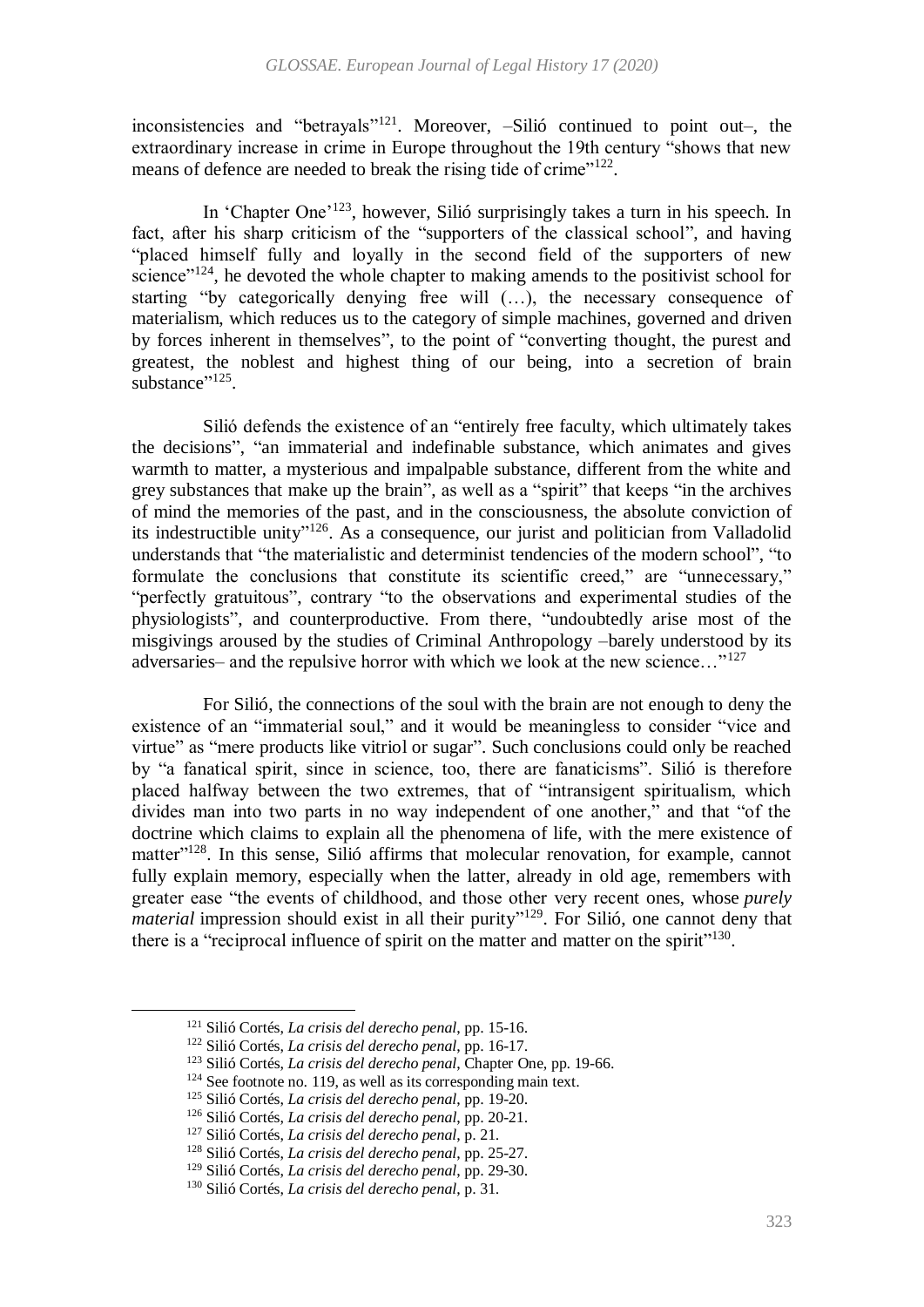Silió reasserts his affinity with the postulates of the new school. However, he rejected its materialistic premises. He was aware of the convenience, in all scientific research, of "perfectly fixing with clarity and accuracy the point of departure, so that while avoiding misinterpretations or malicious understanding, one can firmly place the first stone of the building on a terrain chosen with an honest and deep conviction". Although it would have been "more comfortable and easier not to deal with such burning and transcendental issues as that of materialism", Silió preferred "to begin with the concrete and clear exposition" of his opinion, and then tried to reach his primary objective: "to harmonise my spiritualist convictions with the doctrines of the Italian positivist school"<sup>131</sup>. He wanted to end this part of the first chapter by gathering the "conclusions that resume and synthesise" his ideas on the subject<sup>132</sup>. In short, Silió's conclusions on the doctrine of matter were "equidistant (...) from the spiritualist and materialistic exaggerations"<sup>133</sup>.

Silió also criticised the determinist doctrine. Furthermore, he did so by affirming the existence of an internal faculty, which, noticed and known "through internal observation as an evident fact," and "effectively aided by the intelligence", decides the course of one's actions<sup>134</sup>. For the Valladolid jurist, "free will is first and foremost a fact of conscience and purely internal observation", whose demonstration could be compared to that of someone who can demonstrate movement through the simple act of walking<sup>135</sup>. However, taking the existence of free will for granted, Silió asks himself whether "man is responsible for his actions because he is free and only insofar as he is free or there is something, different from that, freedom, that justifies the imposition of a punishment". Besides, he adds: "Here is a different and by no means independent issue from the one we have just discussed", which he intends to answer from his position or "neutral ground", supposedly far from "the stormy waves of exaggeration and passion" and from the "violent hurricane of exclusivism and intransigence"<sup>136</sup>.

When he deals with the 'Fundamentals of criminal responsibility,'<sup>137</sup> Silió argues that this cannot be free will only, thus rejecting the classical school's postulates. The author states that free will cannot be the foundation of responsibility, in particular when such "harmful, destructive, even monstrous acts are executed by someone who lacks that faculty", in which case "society must sit back, commiserate the aggressor... And turn the other cheek"<sup>138</sup>.

From here on, Silió speaks once more against the "supporters of the classical school". He does not share the opinion that "only under that freedom (...) can we be held responsible for our actions", and that if a "force greater than our free will" is given, in that case, "neither do we deserve the prize given to the virtuous, nor are we worthy of the punishment imposed on the wicked". Otherwise, "as it would be senseless to punish the stone for hurting an old man", so it would be "to ask the man to account for actions

1

<sup>131</sup> Silió Cortés, *La crisis del derecho penal*, p. 32.

<sup>132</sup> Silió Cortés, *La crisis del derecho penal*, pp. 32-33.

<sup>133</sup> Silió Cortés, *La crisis del derecho penal*, p. 33.

<sup>134</sup> Silió Cortés, *La crisis del derecho penal*, pp. 40-41.

<sup>135</sup> Silió Cortés, *La crisis del derecho penal*, p. 46.

<sup>136</sup> Silió Cortés, *La crisis del derecho penal*, p. 49.

<sup>137</sup> Silió Cortés, *La crisis del derecho penal*, pp. 49-66.

<sup>138</sup> Silió Cortés, *La crisis del derecho penal*, p. 50.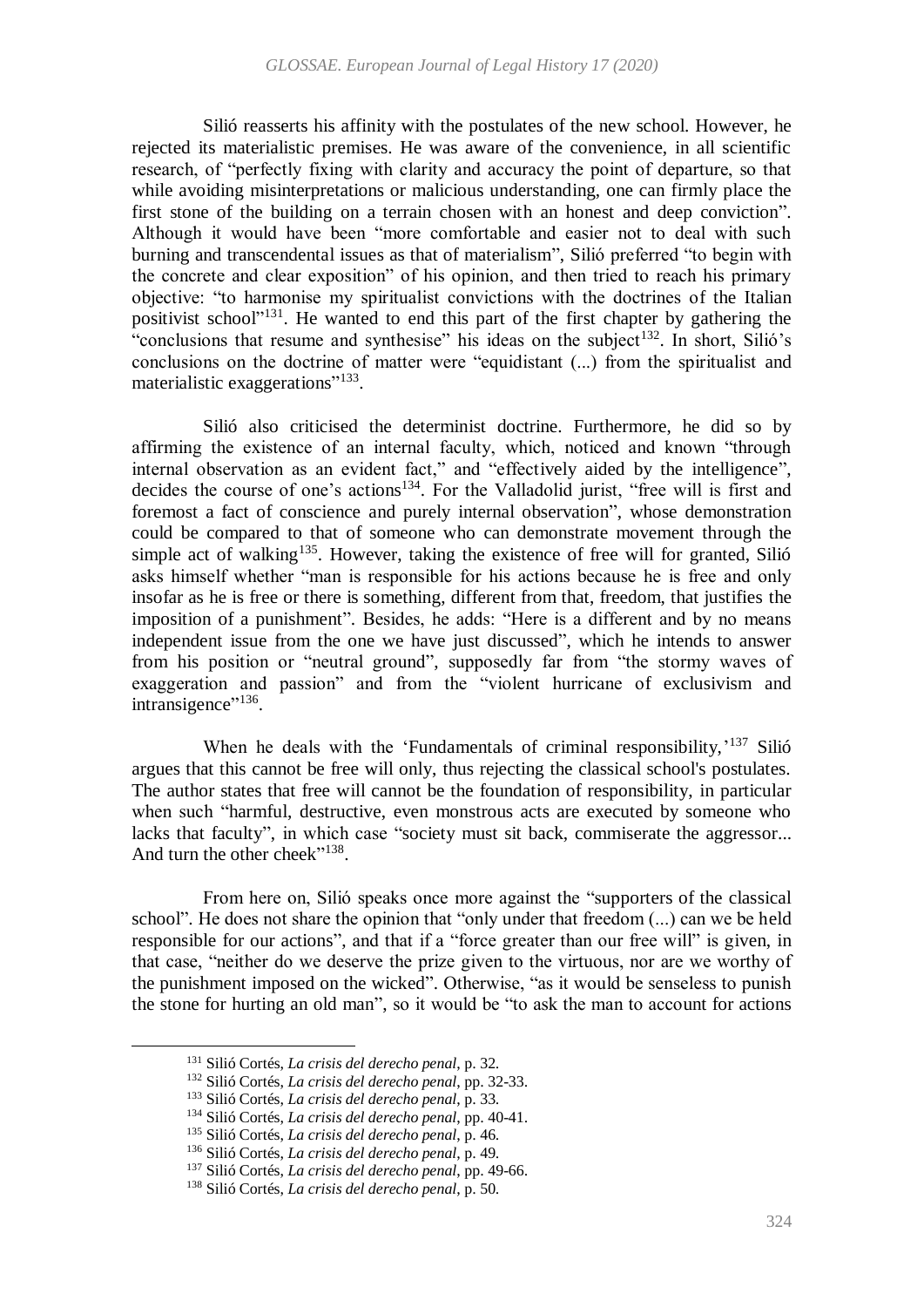that do not belong to him, since he executes them and carries them out, drawn by invincible forces, which he is not able to master"<sup>139</sup>. This way of reasoning of the "supporters of the classical school" is due to "prejudices, inherited from our parents (...)," and therefore "deeply rooted in the conscience, and only after enormous struggles and violent shocks, they can be completely abandoned, and replaced by new ideas". Additionally, these prejudices are rooted in "tradition, which is the fetter of progress, and *that* is the only cause of its strength"<sup>140</sup>.

The overcoming of such prejudices derived, according to Silió, from an entirely verifiable fact: "man is before all and primarily the social being *par excellence*, and society is as necessary for him as air for lungs", and "Law needs society to exist, to such extent that these two terms, *Law* and *society*, cannot be conceived separately. *Law* needs a being able to demand it, and another one to carry it out; it necessarily is the indication of an existing relationship; one cannot conceive Law without duty"<sup>141</sup>. According to Silió, after Rousseau's social contract, it makes no sense to base the criminal responsibility exclusively and fundamentally on free will. Moreover, by quoting Ferri, Silió states that "criminal sanction should not take into account the moral guilt" $142$ . If the individual and the family have the right to protect their lives, "why should one deny such right to that superior body in which all men are united?"<sup>143</sup>.

If the penal sanction is imposed because society exists, and the former is "the manifestation of the social function, legitimised by the need of that function," the latter must fulfil its function and respond to the behaviours of individuals that do not "adapt completely to its peculiar form of being", regardless of whether they act "freely or fatally, since this has little importance for our object." Ultimately, if an individual "shows, through his acts, incompatibility with the body he belongs to, he becomes worthy, because of them, of a punishment that we will not call penal sanction, but that, through this or another name, will still be a punishment, after all"<sup>144</sup>.

Silió's approach infringed on two fundamental principles of the classical doctrine of liberal criminal law: the principle of culpability as the basis of penal sanctions and the prohibition of being punished without having been condemned for the commission of a crime, not as a preventive measure or because of the possibility to commit it. There should be no crime without guilt, and it is not appropriate to punish without verifying that one has committed a crime. However, the Rousseaunian's view of society as a living body led Silió to state that "there is a perfect and absolute equality between the right of the society and the right of the individual to defend himself". Also, as pointed out by the author, any aggression against an individual of the society had a double phase: the one "that only affects the individual while it lasts, because once it is over, the danger ends, but that keeps affecting the society, whose tranquillity becomes incompatible with the criminal's freedom". Therefore, "once the attack ends, the right of the individual ends; but society is in danger if it does not impose the sanction, even if the aggression or the material violation of the law is over, and since the danger exists

<sup>139</sup> Silió Cortés, *La crisis del derecho penal*, pp. 50-51.

<sup>140</sup> Silió Cortés, *La crisis del derecho penal*, pp. 51-52.

<sup>141</sup> Silió Cortés, *La crisis del derecho penal*, pp. 52-53.

<sup>142</sup> Silió Cortés, *La crisis del derecho penal*, p. 55.

<sup>143</sup> Silió Cortés, *La crisis del derecho penal*, p. 57.

<sup>144</sup> Silió Cortés, *La crisis del derecho penal*, pp. 58-59.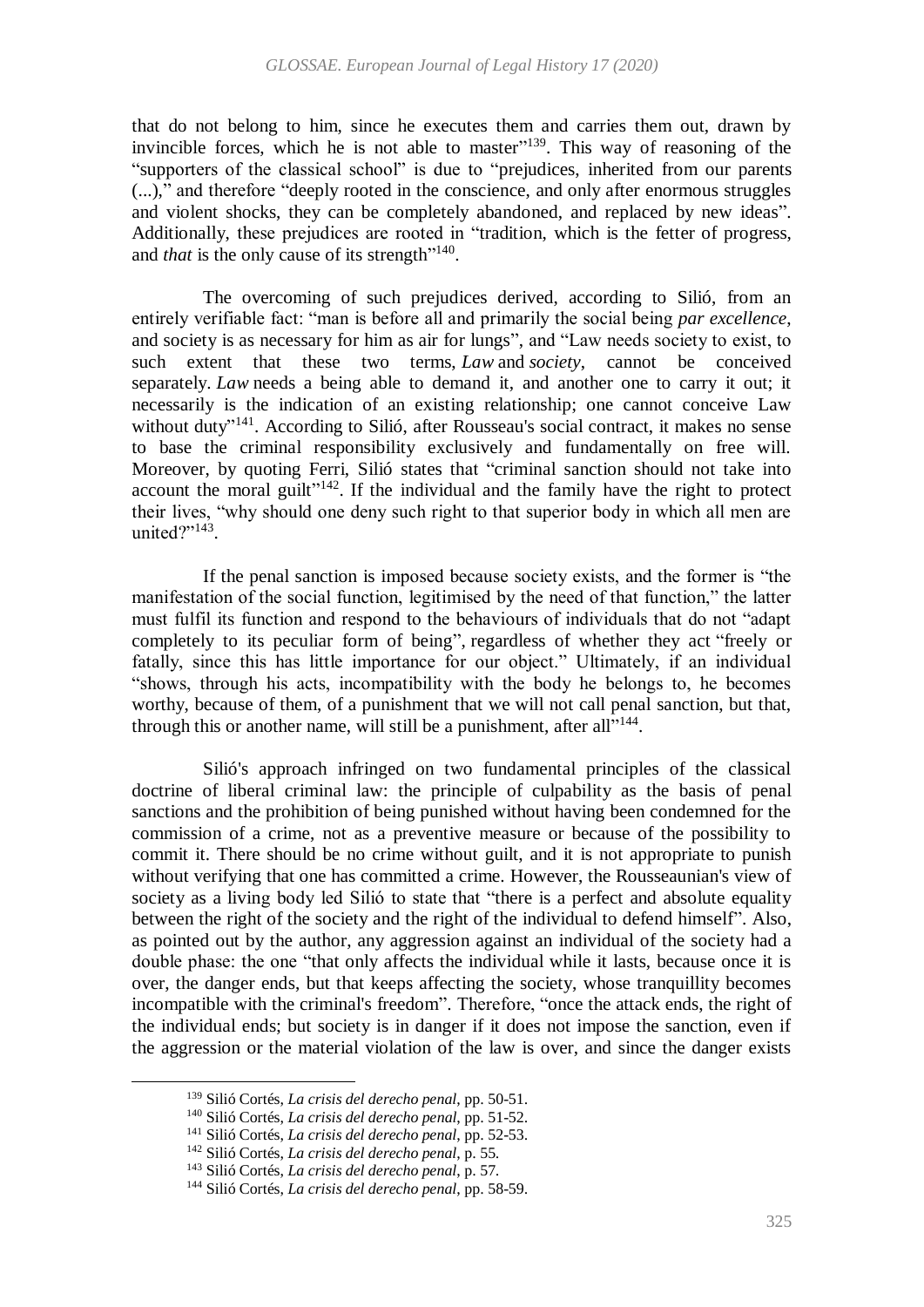for the society, the right to defence, which for the individual ends with the aggression, in society does not disappear except by imposing a penal sanction, whose seriousness increases or decreases, with the danger of the criminal"<sup>145</sup>.

It is understandable that, in this light, free will was scarcely or not at all useful, regardless of its multiple "limitations, that in some cases reduce it, and they frequently even annul it"<sup>146</sup>. Furthermore, "the fact of stating that if they are executed without freedom, all the acts lose their value, and they do not deserve neither praise nor censorship, neither reward nor punishment is constantly refuted by practice." Otherwise, it would make no sense to praise the "perhaps indifferent and lazy painter, who was able to take from the sun its light," or the "perhaps scarcely deep, but still brilliant, fluent and clever orator", and "a hundred painters and orators, who do not have enough aptitudes to reproduce beauty in their paintings, nor in their speeches" would not be doomed to oblivion –or even censored– $147$ . According to Silió, what was relevant was – quoting Fouillée– "knowing if the determinism of acts suppresses the right to defence"<sup>148</sup>.

 Silió was more worried about the increase in delinquency in Europe at the end of the 19th century than about the possibility of punishing some individuals because of the potential danger of their freedom in society<sup>149</sup>. He considered "the concern and fear that certain persons feel or pretend to feel facing the continuous development and the astonishing diffusion of the new school's doctrines are completely unmotivated". Silió said he believed in freedom, but –for various reasons– he chose to relegate it to the private field of the conscience of each individual, without giving it any importance in the social, legal and criminal field. He did it because, according to him, the important thing was the social defence ('*Salus populi suprema lex*'), the protection of the collective, at the expenses –if necessary– of the dignity and freedom of each individual<sup>150</sup>. Silió believed that he stood in a "neutral ground," but he was inclined -it is not easy to know whether he did it consciously or unconsciously– to consider the protection of the community at the expense of the individual, so common among the "supporters" of the positivist school.

The other chapters of *La crisis del derecho penal* ['*The crisis of criminal law*'] keep confirming the apparent approach of Silió<sup>151</sup>, despite disagreeing with the materialist view of the new school and believing in an assumed free will, lacking relevance in the legal-criminal field. In chapter II, on '*El Delito*' <sup>152</sup> ['*The crime*'], for example, Silió found support -primarily- in the doctrines of Lombroso, Büchner, Marro, Garofalo, and Ferri. By literally transcribing Ferri's work<sup>153</sup>, Silió understood that it was

 $\overline{a}$ 

<sup>153</sup> Ferri, E., *Los nuevos horizontes del derecho y del procedimiento penal*, Madrid: Establecimiento tipográfico de José Góngora, 1887 (available online:

<sup>145</sup> Silió Cortés, *La crisis del derecho penal*, p. 59.

<sup>146</sup> Silió Cortés, *La crisis del derecho penal*, pp. 59-60.

<sup>147</sup> Silió Cortés, *La crisis del derecho penal*, pp. 63-64.

<sup>148</sup> Silió Cortés, *La crisis del derecho penal*, p. 65.

<sup>&</sup>lt;sup>149</sup> Regarding the danger, see the study by Martín Martín, S., "Criminalidad política y peligrosidad social en la España contemporánea (1870-1970)", *Quaderni fiorentini per la storia del pensiero giuridico moderno*, 38.1 (2009), pp. 861-951, in particular, pp. 922-935, although the author focuses more on the first half of the 20<sup>th</sup> century than on the last decades of the 19<sup>th</sup> century.

<sup>150</sup> Silió Cortés, *La crisis del derecho penal*, p. 66.

<sup>&</sup>lt;sup>151</sup> See footnote no[. 106,](#page-17-1) as well as its corresponding main text.

<sup>152</sup> Silió Cortés, *La crisis del derecho penal*, pp. 67-98.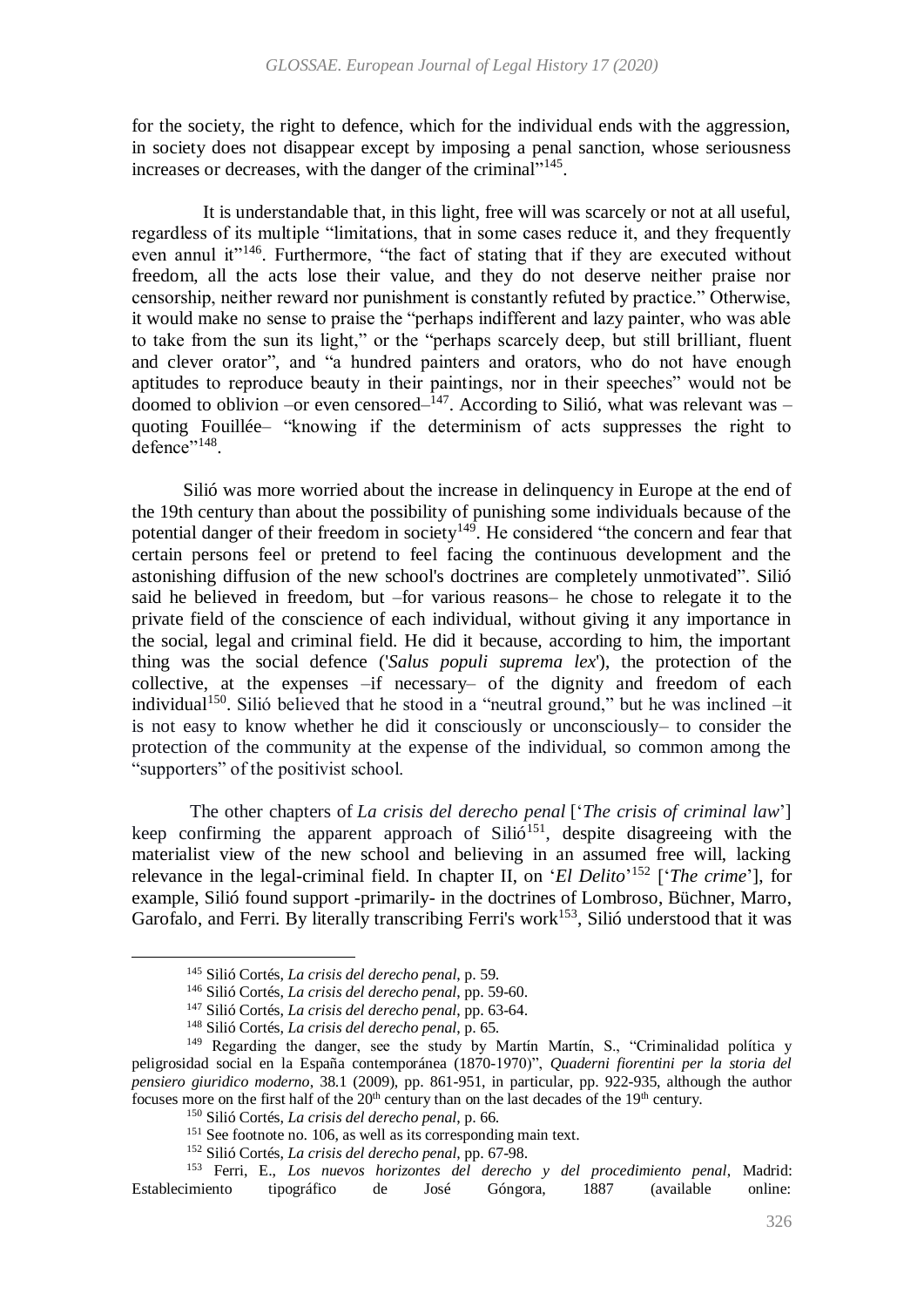convenient to differentiate three categories of the crime: the anthropological or individual factors<sup>154</sup>, the physical factors<sup>155</sup> and the social factors<sup>156</sup>. Besides, after literally transcribing Ferri's though, Silió praised his "brilliant synthesis, that frames the complex set of the multiple causes that produce the crime". It justified –according to him– "the high importance of the critical mission of the anthropological school", primarily if, "by studying the offender man under his double physical and moral aspect, the social conditions in which his activity is developed and the physical environment in which he lives, it analyses each of the multiple causes of the crime"<sup>157</sup>.

Silió's positivism can be described as "critical positivism" if, by it, we mean his refusal of the new school's materialist foundation and the recognition of free will, something unthinkable among the Italian positivists of the end of the  $19<sup>th</sup>$  century. However, the inconsistencies of Silió's positivist thought are, somehow, as notable or even more notable than those of the Italian authors themselves. It was almost useless for Silió to recognise the spirit and conscience of all human beings and free will if these realities did not permeate his legal-criminal or criminological thought. He even denied and contradicted them. As already indicated, it is not easy to know whether he did it consciously or unconsciously, and even less secure it is to tell whether he noticed some of his inconsistencies. Maybe he was influenced by the willingness –or the nonconfessed interest– to ingratiate himself to Álvarez Taladrid, as a way to show his gratitude for enjoying an internship in his prestigious office. In any case, it would be correct to say that, in this work, Silió's though was, of course, more "positivist" than "critical".

 However, it does not seem that Silió maintained this thesis for long, not only because he abandoned gradually such issues, but also for his political activity and doctrine: especially in some of his last works, he does not seem to support many of the theses defended in his first period.<sup>158</sup> Furthermore, it does not seem either that, in his following texts, he brought up the issue of *La crisis del derecho penal*, a work that he wrote when he was a young lawyer willing to create for himself a future as an intern in the office of a prestigious criminal law expert captivated by the Italian positivist school.

## **2.2.6. Félix de Aramburu y Zuloaga**

 $\overline{a}$ 

Félix de Aramburu y Zuloaga (1848-1913) was a Professor of Criminal Law at the University of Oviedo, son of one Professor of the same University, Juan Domingo

[https://helvia.uco.es/xmlui/handle/10396/3473\)](https://helvia.uco.es/xmlui/handle/10396/3473), pp. 217-218; collected by Silió Cortés, *La crisis del derecho penal*, pp. 94-96.

<sup>154</sup> Ferri, *Los nuevos horizontes del derecho y del procedimiento penal*, pp. 217-218, paragraphs of these pages transcribed by Silió Cortés, *La crisis del derecho penal*, pp. 94-95.

<sup>155</sup> Ferri, *Los nuevos horizontes del derecho y del procedimiento penal*, p. 218; paragraph of these pages transcribed by Silió Cortés, *La crisis del derecho penal*, p. 95.

<sup>156</sup> Ferri, *Los nuevos horizontes del derecho y del procedimiento penal*, p. 218: paragraph of this page transcribed by Silió Cortés, *La crisis del derecho penal*, pp. 95-96.

<sup>157</sup> Silió Cortés, *La crisis del derecho penal*, p. 96.

<sup>&</sup>lt;sup>158</sup> See, with regard to this -as an example-, some references not very favourable to positivism that Silió collected in another of his following works, much more known than the one analysed here: *La educación nacional*, Madrid: Librería Española y Extranjera de Francisco Beltrán, 1914 (available online: [http://bibliotecadigital.jcyl.es/es/consulta/registro.cmd?id=2103\)](http://bibliotecadigital.jcyl.es/es/consulta/registro.cmd?id=2103), pp. 42, 47, 69, 105, 143, 145, 150 ("…positivismo hoy en ruinas"), 154, 156.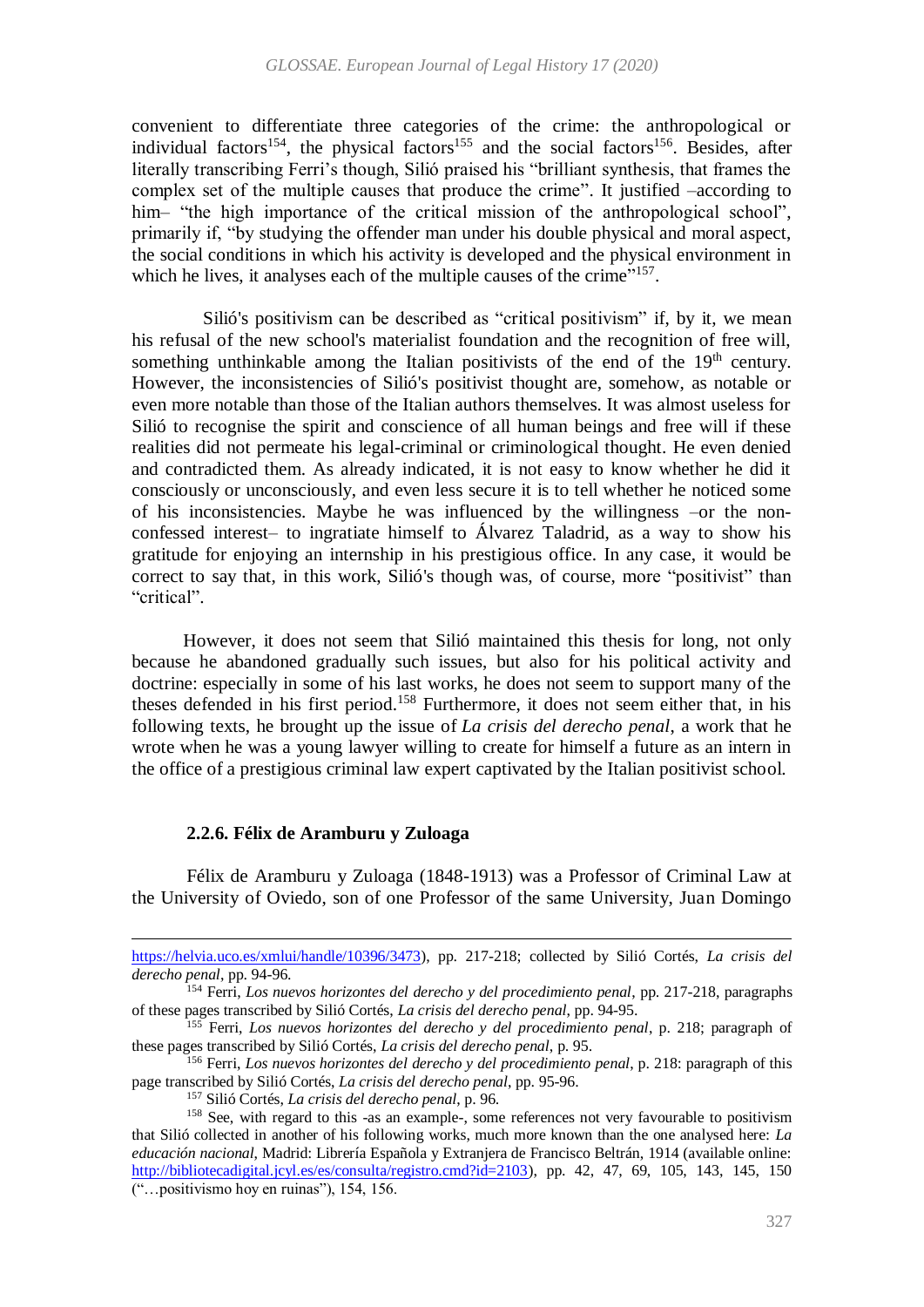<span id="page-25-0"></span>de Aramburu y Arregui<sup>159</sup>. Aramburu was a criminal law expert, known and respected even by those who did not share his views. Despite the fact that he made the most forceful and thorough critique against the new school –not the first one– $160$ , Aramburu was respected and well regarded even by those who did not share his views, and deserved the appraisal and recognition of various positivists. As some stated, unlike those who criticised what they did not know, the criminal law expert from Oviedo studied the postulates of such doctrine profoundly, and criticism was acceptable only under the *auctoritas* of that study and knowledge –not of prejudice, indolence, and ignorance-<sup>161</sup>.

Although Aramburu's work was not very extensive<sup>162</sup>, this criminal law expert is well known as a supporter of the genuine Spanish trend of correctionalism<sup>163</sup>, somewhat distant from the postulates of its founder Karl D.A. Röder, as well as the great representative and -in turn- the critic of the positivist school in Spain at the end of the 19th century<sup>164</sup>. One work was sufficient for Aramburu to earn respect and recognition as a criminal law expert (*La nueva ciencia penal. Exposición y crítica*, 1887)<sup>165</sup>, to such

<span id="page-25-1"></span><sup>159</sup> Regarding his life, see Giuliani, A., "Juan Domingo de Aramburu y Arregui", *Derecho ex cathedra. 1847-1936. Diccionario de catedráticos españoles* (C. Petit, ed.), Madrid: Dykinson, 2019, p. 43 (available online: [http://portal.uc3m.es/portal/page/portal/instituto\\_figuerola/programas/phu/diccionariodecatedraticos/lcate](http://portal.uc3m.es/portal/page/portal/instituto_figuerola/programas/phu/diccionariodecatedraticos/lcatedraticos/jdaramburu_a)

[draticos/jdaramburu\\_a;](http://portal.uc3m.es/portal/page/portal/instituto_figuerola/programas/phu/diccionariodecatedraticos/lcatedraticos/jdaramburu_a) [http://rabida.uhu.es/dspace/bitstream/handle/10272/17020/derecho\\_excathedra.pdf?sequence=2;](http://rabida.uhu.es/dspace/bitstream/handle/10272/17020/derecho_excathedra.pdf?sequence=2) his most

known work is De Aramburu y Arregui, J.D., *Instituciones de Derecho penal español, arregladas al Código reformado en 30 de junio de 1850*, Oviedo: Imp. y Lit. de Benito González, 1860; other works of his were: *Discurso inaugural que, en la solemne apertura de estudios de esta Universidad Literaria de Oviedo, pronunció el 1º de octubre de 1846*…, Imp. of F. Pedregal, Oviedo, 1846; *Manual Histórico del Derecho español*, Imp. of Benito González, Oviedo, 1860.

<sup>&</sup>lt;sup>160</sup> The first study that presented the theories of the Italian positivist school was the one of Isidro Pérez Oliva, entitled "Escuela positivista del Derecho penan en Italia", published in *Revista de los Tribunales*, of December 1885; two years later, the same author published the Spanish version of the work of Enrico Ferri, *Los nuevos horizontes del Derecho y del procedimiento penal* (Madrid, 1887); regarding this, see Ramos Vázquez, I., *La reforma penitenciaria en la historia contemporánea española*, Madrid: Dykinson, 2013, p. 300, footnote no. 218.

<sup>&</sup>lt;sup>161</sup> Therefore, for example, while Álvarez Taladrid mentions Aramburu, together with Carrara, Luchini and Brusa–, among the "escritores tan ilustres" (see footnote no[. 100;](#page-16-1) and its corresponding main text), Silió only excluded Aramburu from his criticism addressed to those who "censuran á la nueva escuela, sin conocer los principios que sostiene" see footnote no. [120;](#page-19-1) and its corresponding main text).

<sup>&</sup>lt;sup>162</sup> Regarding this, it is worth to consider that he held several positions, among which the one of Chancellor of the University of Oviedo from 1888 to 1906; on his life and work, see Petit, C., "Félix Pío de Aramburu y Zuloaga", *Derecho ex cathedra. 1847-1936. Diccionario de catedráticos españoles* (C. Petit, ed.), Madrid: Dykinson, 2019, pp. 43-44 (available online: [http://portal.uc3m.es/portal/page/portal/instituto\\_figuerola/programas/phu/diccionariodecatedraticos/lcate](http://portal.uc3m.es/portal/page/portal/instituto_figuerola/programas/phu/diccionariodecatedraticos/lcatedraticos/azuluoaga) [draticos/azuluoaga;](http://portal.uc3m.es/portal/page/portal/instituto_figuerola/programas/phu/diccionariodecatedraticos/lcatedraticos/azuluoaga)

[http://rabida.uhu.es/dspace/bitstream/handle/10272/17020/derecho\\_excathedra.pdf?sequence=2.](http://rabida.uhu.es/dspace/bitstream/handle/10272/17020/derecho_excathedra.pdf?sequence=2)

<sup>163</sup> Together with Silvela, Millet, Aurioles, Carril, Santamaría de Paredes, Crespo, Rueda, Valdés, Llopis, and so on.; regarding this, see the references collected in footnotes nos. [6](#page-3-0) ff., as well as their corresponding main texts; the figure of Félix de Aramburu, as criminal law expert representing the correctionalist school –with his work *La Nueva Ciencia Penal* (exposition and critique), Madrid, 1887–, was recognised by Ferri (in the Prologue to the Spanish version of his work *Los nuevos horizontes*) and Garofalo (in various passages of the last editions of *Criminología*).

 $164$  According to Bernaldo de Quirós, the critical part of the Criminal Anthropology has three great authors: Aramburu, Concepción Arenal and Silvela (Bernaldo de Quirós, *Las nuevas teorías de la criminalidad*, pp. 95-100).

<sup>165</sup> De Aramburu y Zuloaga, F., *La nueva ciencia penal. Exposición y crítica*, Madrid [and so on.], Madrid: Librería de Fernando Fé [and so on.], 1887 [Monografía de Asturias, Oviedo: A. Brid, 1899, Cassett VI] (available online:  $\alpha$  available online: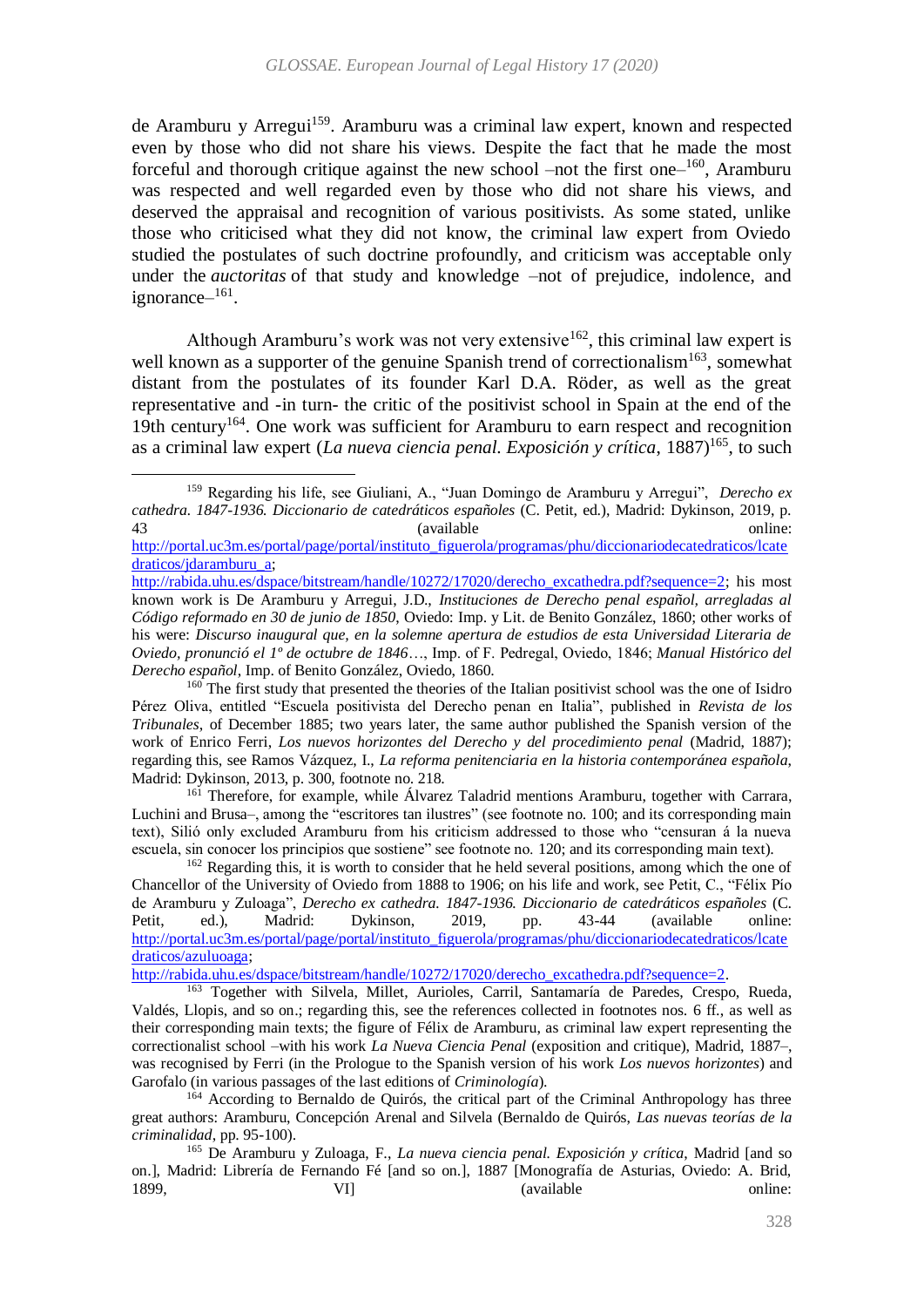an extent that he obtained an answer from Ferri himself -without asking for it, of course- to his critique against the positivist school $1^{166}$ .

*La nueva ciencia penal* ['*The new criminal science*'] includes the conferences that the author gave in the Circle of Oviedo, as pointed out by Aramburu in his 'Prologue', and that he would have never dared to publish if he had not received the invitation to give such speeches, as well as the repeated suggestions of colleagues and friends to publish them in a book. Its structure follows the order of the five conferences that he gave. A careful reading of their content, relatively dense and extended, is sufficient to verify that Aramburu studied the new school's doctrine profoundly, from its origins until that moment.

In the 'First conference', Aramburu dealt with the '*Génesis de la Nueva Escuela*' ['*Genesis of the new school*']<sup>167</sup>. He describes the evolution of the thought, from the classics until the arrival of the positivist trend, by mentioning various authors, although it only collects the works of some of them<sup>168</sup>. From the second half of the 19th century, through the influence of this materialist trend, "the terms of knowledge are subverted, and they put the man in the place of God, nature in the place of the moral world, the phenomena in the place of the principles, the infinite and the absolute move to the side before the acts,  $169$  thus emerging anthropology and sociology. Aramburu points out that, for the positivists of Law, "their main operative field is Criminal Law"<sup>170</sup>.

Aramburu analysed with remarkable attention the issue of the positivist method.<sup>171</sup> In his opinion, "the characteristic that separates the positivist method from the metaphysical one resides in the subordination of the *ideality* to *observation*, to the *fact*, since one cannot admit principles of reason or ideas preceding the organic experience*.* The typical processes of such a method lay on this basis: *observation*, *experiment*, *comparison*, *induction,* and *deduction*" 172 . Regarding this, Aramburu criticises "the whole doctrine, for ignoring the meaning of the principles of reason in themselves", and for not noticing that "the use that we make of the faculties to form knowledge through the most general organic experience possible implies a metaphysical problem *per se*" which should not be avoided, as the positivists do, by

[http://fama2.us.es/fde/ocr/2009/la\\_Nueva\\_Ciencia\\_Penal\\_Aramburu\\_Y\\_Zuloaga.pdf\)](http://fama2.us.es/fde/ocr/2009/la_Nueva_Ciencia_Penal_Aramburu_Y_Zuloaga.pdf); the relevant work that has a criminal content -although it was published in his last years–, is entitled *La actual orientación del Derecho penal y de la lucha contra el delito* (Speech read on the event of his reception by His Excellency Félix de Aramburo y Zuloaga and reply of His Excellency Eduardo Sanz y Escartin on 5 July 1910), Madrid, Fortanet, 1910; the other two works, collected by Carlos Petit in his already mentioned entry "Félix Pío de Aramburu y Zuloaga", are his *Discurso inaugural leído ante el claustro de la Universidad de Oviedo en la apertura del curso académico de 1871 a 1872*, Oviedo: Brid y Regadera, 1871; *Historias de pájaros (que parecen de hombres). Poesías*, Barcelona: 'La Académica' de Serra hermanos y Russell, 1903.

<sup>166</sup> Ferri, E., 'Prólogo' to the Spanish edition of his work *Los Nuevos horizontes del Derecho y del Procedimiento Criminal*, Madrid, 1887 (collected in footnote no. [120\)](#page-19-1); however, we have the 2nd edition, the Spanish version of Isidro Pérez Oliva, with a graphic chart of criminality in Italy and a prologue of the author expressily written for the Spanish edition, Madrid: Centro Editorial de Góngora, 1887 (available online[: https://helvia.uco.es/xmlui/handle/10396/3473\)](https://helvia.uco.es/xmlui/handle/10396/3473).

<sup>167</sup> De Aramburu, *La nueva ciencia penal*, pp. 3-51.

<sup>168</sup> As it is the case in some of Darwin's works: *Origen de las especies* (1859), *La descendencia del hombre* (1871).

<sup>169</sup> De Aramburu, *La nueva ciencia penal*, p. 30.

 $\overline{a}$ 

<sup>170</sup> De Aramburu, *La nueva ciencia penal*, p. 35.

<sup>171</sup> De Aramburu, *La nueva ciencia penal*, pp. 36 ff.

<sup>172</sup> De Aramburu, *La nueva ciencia penal*, p. 36; italics are used in the text by the author.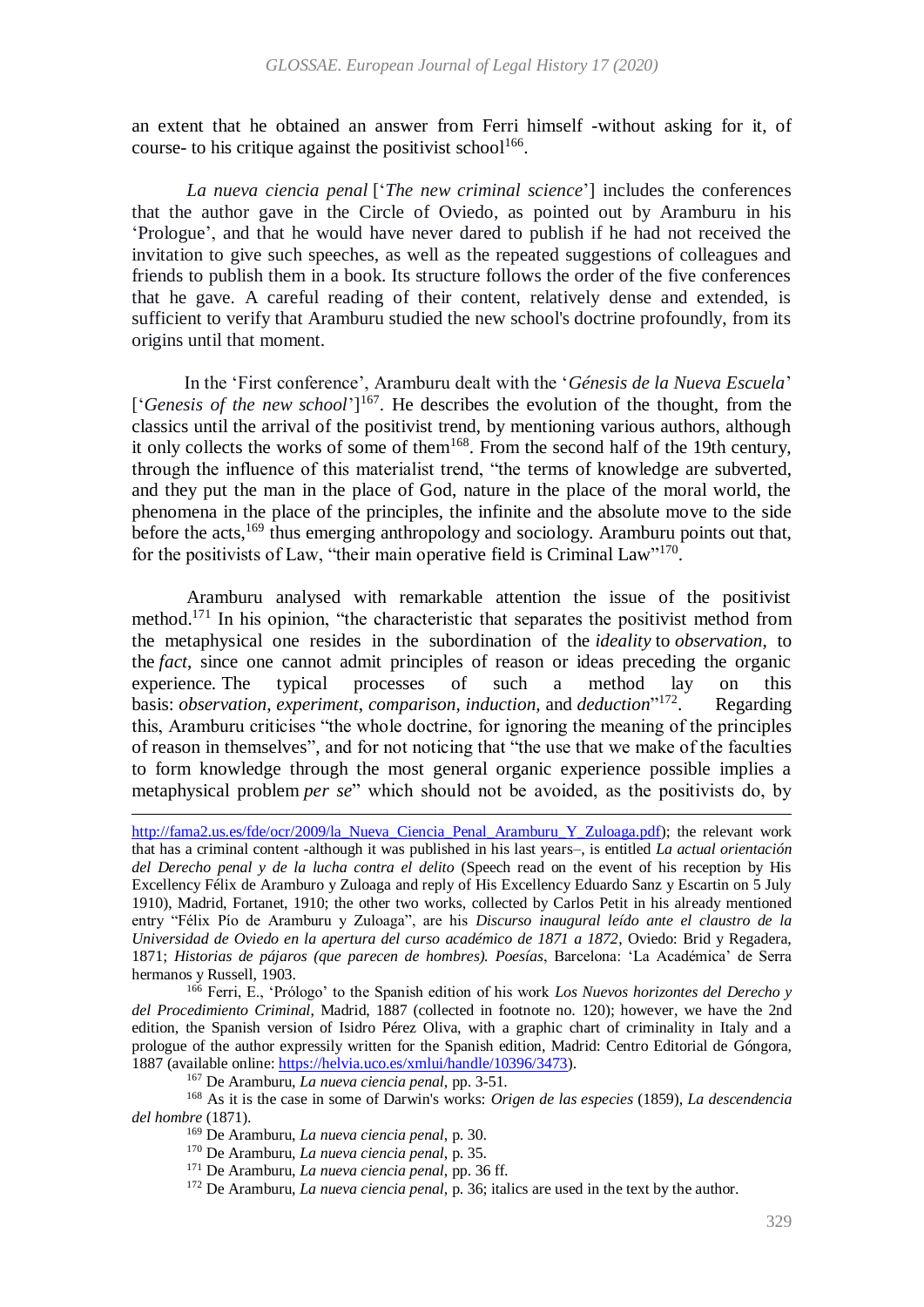using "a cliché that says nothing: The unknowable". He criticizes Auguste Comte, "father of the system," for ignoring "what the Aristotelian philosophy established regarding that main issue"<sup>173</sup>.

Aramburu criticises the incoherence of those who present themselves as "the enemies of the *apriorism*" and then "assume gratuitous hypotheses dictated by a partial element of reality". He also condemns those who *"*without dealing with the inconsistency of the foundation, expect to build on it an impregnable fortress."<sup>174</sup> The criminal law expert from Oviedo considers the "supremacy" given "to the phenomenal", whose exaggeration ends up leading "to a nihilism more complete than the one attributed to the metaphysical phantoms"<sup>175</sup>.

According to Aramburu, "the defect (...) is not on the surface, it is more profound" because it should not be used "the same measure with man and the ignorant, with the ignorant and the plant, with the plant and the stone". Also, it is incoherent to blame some "for neglecting the criminal" and then showing a "boundless effort to defend the common security, without contemplations nor impediments of any kind"<sup>176</sup>. Aramburu blames the new school for the substitution of the "scale" for a "weighing machine", which is a reflection of the substitution of the responsibility for "the weight of the species...and fatality"<sup>177</sup>.

At the end of his first conference, Aramburu synthesised the doctrine of the new positivist school, by referring to four points –that he analysed in the four following conferences–: the crime (which "does not have any ethical value; it is a natural phenomenon, a necessary result of the physiological laws"), the offender ("an anomalous being, someone who was left behind in the evolutionary course"), the penal sanction ("something absurd, and its efficiency for the repression of the crime is a lie") and the judgement ("it is a danger for society, it is the triumph of ignorance and a sham of justice") $178$ .

In the 'Second conference,' on '*El Delito*' <sup>179</sup> ['*The crime*'], Aramburu focused on differentiating the human species from that of the animal to refute the natural notion of crime defended by Lombroso and the followers of the positivist school. Let us see some of his more eloquent arguments and statements.

According to Aramburu, the difference between the human being and the nonrational animal is so evident that there cannot "be immorality where there are fatal laws." He considered the identification between man and animal "so absurd (...) that I would not have insisted on it" if it had not been "included in a book of positivist science"<sup>180</sup>. According to the professor of the University of Oviedo, "man is an animal, but he is something more than that; from animality to rationality, there is an enormous distance". Facing the classic statement that "the Animal (...) has instinct, man has intelligence", when he saw how some stated that also "animals are intelligent,"

1

<sup>173</sup> De Aramburu, *La nueva ciencia penal*, p. 45.

<sup>174</sup> De Aramburu, *La nueva ciencia penal*, p. 45.

<sup>175</sup> De Aramburu, *La nueva ciencia penal*, pp. 45-46.

<sup>176</sup> De Aramburu, *La nueva ciencia penal*, pp. 49-50.

<sup>177</sup> De Aramburu, *La nueva ciencia penal*, p. 50.

<sup>178</sup> De Aramburu, *La nueva ciencia penal*, pp. 50-51.

<sup>179</sup> De Aramburu, *La nueva ciencia penal*, pp. 55-106.

<sup>180</sup> De Aramburu, *La nueva ciencia penal*, pp. 65.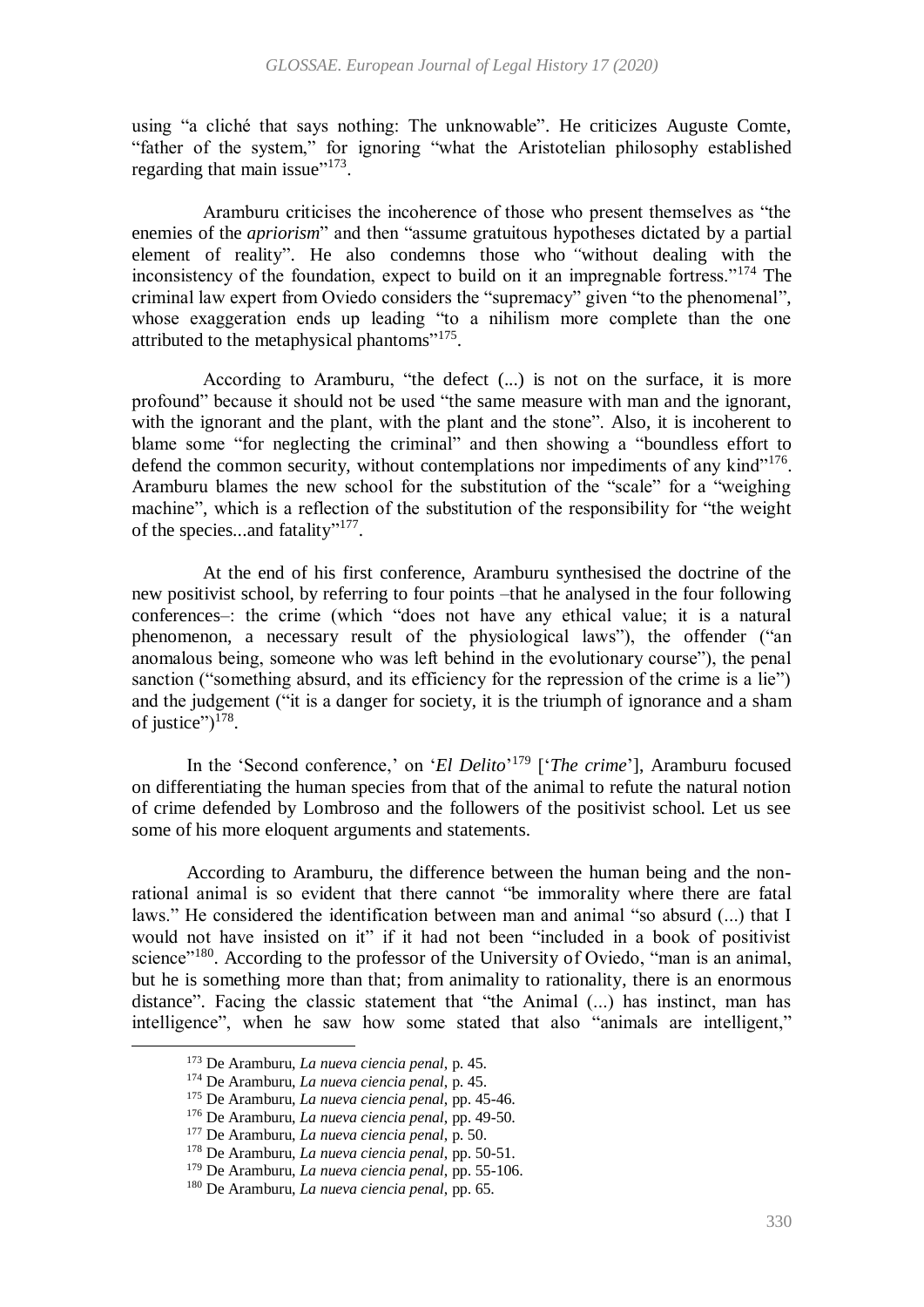Aramburu repeated that such statement does not "express anything concrete, because  $(...)$  in a certain sense, a mechanism can also be qualified as intelligent"<sup>181</sup>. Aramburu does not deny that the animal can carry out "acts similar to the ones carried out by man," but he adds that the "light" that guides the animal, "the intelligence (if we want to call it by this name) that it reveals, is very distant from human intelligence"<sup>182</sup>.

In human life, "necessity has a great role, and the organisation and the medium have a strong effect on the agent; however, all these concessions are not enough to deny and destroy human freedom"<sup>183</sup>. By quoting Kant, Aramburu explains that "freedom is the typical form of causality (...) and the offender causes the crime by letting himself be defeated by the appetite that enslaves will itself". He also quotes St. Thomas Aquinas: if freedom is "*electio mediorum servato ordine finis* (…)", our criminal law expert understands that "the criminal does not choose according to the order of the medium that he uses when he determines himself". In this context, Aramburu shows his correctionalist thought. Precisely because "the honour of being free (...) resides in bending before the law and the authority that dictates it, and the Criminal rebels against the authority and the law", the author states that "the penal sanction must be tutelary and educative to strengthen that energy that gives up so easily before passion; to regenerate that spirit that renounced to its best weapons and dithers and falls in the battle that evil presents to it"<sup>184</sup>.

Ultimately, Aramburu decided to demonstrate that it is not correct to equate "man and the animals with regard to crime", that the crime "cannot occur except when the privative elements of intelligence and freedom of our species occur", and that such elements constitute "the ethical foundation of the criminal disturbance". He admits that man has aspects in common with the inert beings ("The man falls like a stone when he loses his balance"), with plant life ("he physically grows like the plant, as time passes"), and with animal life ("he feeds himself, reproduces himself, moves, has senses and instincts like the animal"). Nevertheless, every man is something more than that, thus differentiating himself "mainly from everything else in his *rationality*, which allows him to act for his own good and provides him with a law by giving him  $(...)$  the absolute good, detached from all egoism, and the possibility to comply with it meritoriously through *freedom*"<sup>185</sup>.

According to Aramburu, if freedom is the *conditio sine qua non* for the existence of Crime and Law –the latter understood as "norm of free conduct"–, the animals, since they lack freedom, cannot have a Law and they are only "producers of damages, not subjects of crimes"<sup>186</sup>. Because every crime "entails a conscious abandonment of norms of conduct connected to the universal order, dictated for being able to understand them and to deny them, since he is intelligent and free." Besides, this is the "substantial" element of the crime beyond the "purely external or apparent" element or the so-called "embryology of crime". Hence the mistake of those who, since they see "in crime a fatal and necessary phenomenon, expect to let their ideas fall on disgrace and not on wickedness". A clear proof of this mistake is the attitude of positivists themselves. In

<sup>181</sup> De Aramburu, *La nueva ciencia penal*, pp. 77-78.

<sup>182</sup> De Aramburu, *La nueva ciencia penal*, p. 79.

<sup>183</sup> De Aramburu, *La nueva ciencia penal*, pp. 87-88.

<sup>184</sup> De Aramburu, *La nueva ciencia penal*, p. 91.

<sup>185</sup> De Aramburu, *La nueva ciencia penal*, pp. 91-92.

<sup>186</sup> De Aramburu, *La nueva ciencia penal*, pp. 92-93.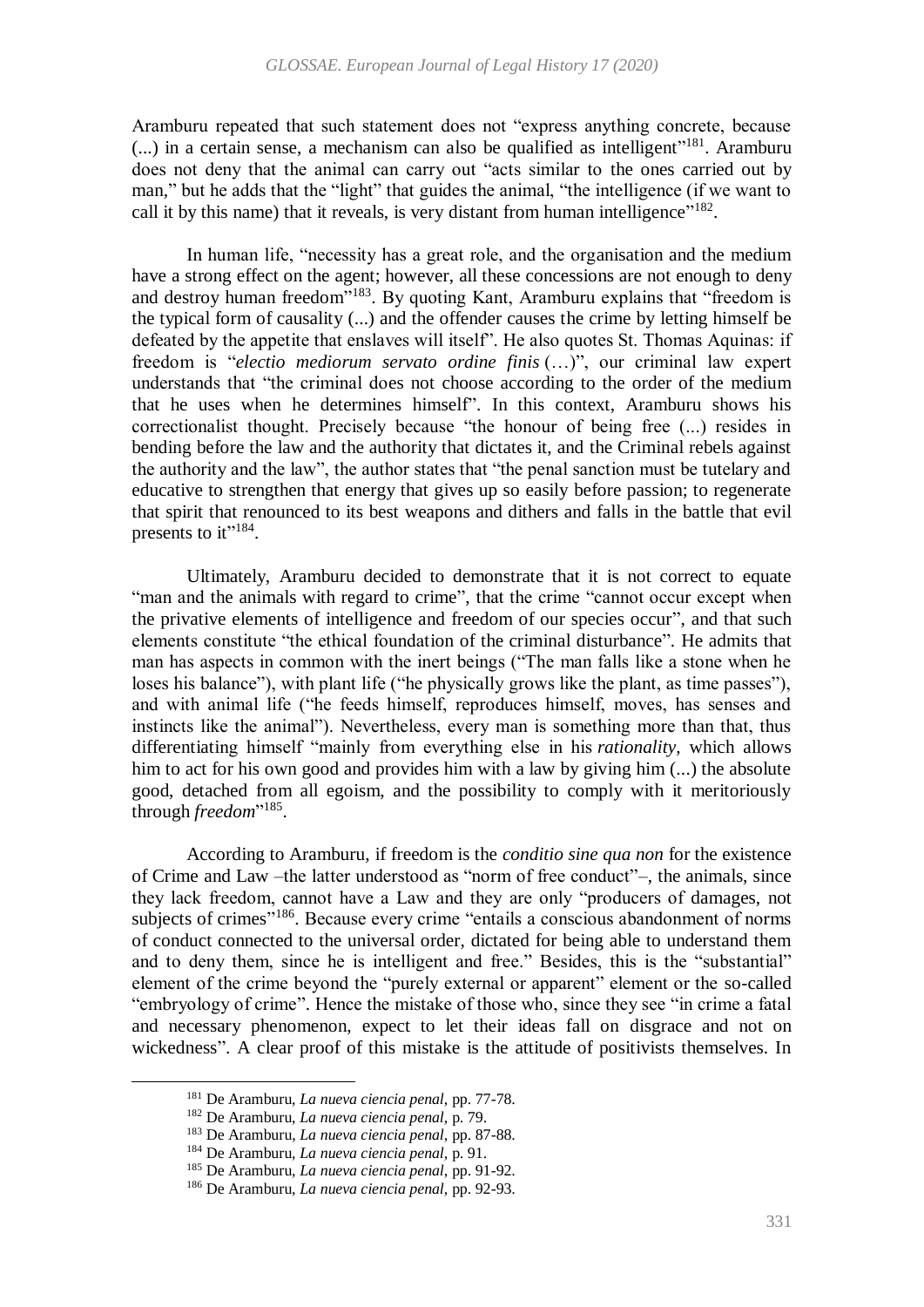fact, "when the fatalists protest against punishments in the name of justice, they demonstrate (...) how deeply inscribed they are in the heart of man, together with the idea of just, merit and demerit, which imply, in turn, the idea of freedom"<sup>187</sup>.

In the 'Third Conference' on 'El Delincuente' ['*The offender*'] <sup>188</sup>, Aramburu admits that that topic "is the one that the new criminal school studies the most"<sup>189</sup>. "According to the criminal schools preceding the naturalist or positivist one," the offender is "a man that is essentially equal to the rest of men and who, despite knowing the law and being able to comply with it, consciously denies it, by obeying to clumsy and immoral appetites," "a degraded and perverted individual, who can and should experience amendment and regeneration through penal sanction<sup>"190</sup>. For the new school, he is "an anthropological variety, a madman, a sick person...;" thus, it aims at overcoming the "theological and metaphysical prejudices" of the previous criminal science<sup>191</sup>.

After showing a remarkable knowledge of the new school's authors, and in particular, Lombroso (*El hombre Delincuente*), Aramburu criticises his notion of "offender." He does it firstly from the perspective of common sense, by distinguishing between the offender and the madmen. Lastly, in section VII, he underscores the reflections, commentaries, and objections that the Italian criminal law expert's doctrine inspires him, with detailed criticisms and objections. In the final part, he states the incongruence implied by the fact that the woman, who has some of the physiological characteristics that are more typical of the offender –according to Lombroso's theory– is "four times less criminal than men"<sup>192</sup>.

In the 'Fourth Conference,' on the penal sanction ('La Pena'')<sup>193</sup>, Aramburu reveals the complete breach entailed by the conception of penal sanction of the new school. The "capital principles (...) reining only on punishability" were two: 1) the *moral responsibility* ("there is no crime when the people are not morally responsible for their actions") and 2) the *criminal proportion* ("the quantity of the penal sanction must be proportionate to the seriousness of the crime"). According to the positivist school, these two principles (*moral responsibility* and *criminal proportion*) are unacceptable because "they entail false assumptions and serious flaws". It occurs because –in their opinion– "the responsibility lies on the existence of free will, a metaphysical theory generated by the ignorance of the vast majority of the motives that determine the will and of the true strength that is attributed to those who are known"<sup>194</sup>. Furthermore, Aramburu also complains about the fact that, concerning the penal sanction, the new school is only interested "in the fact that the means that it uses is not *desirable* for the offender and is *sufficient* for social defence," thus suppressing "the merit and the demerit of actions" and "ignoring justice"<sup>195</sup>.

<sup>187</sup> De Aramburu, *La nueva ciencia penal*, pp. 105-106.

<sup>188</sup> De Aramburu, *La nueva ciencia penal*, pp. 109-180.

<sup>189</sup> De Aramburu, *La nueva ciencia penal*, p. 109.

<sup>190</sup> De Aramburu, *La nueva ciencia penal*, p. 124.

<sup>191</sup> De Aramburu, *La nueva ciencia penal*, pp. 124-125.

<sup>192</sup> De Aramburu, *La nueva ciencia penal*, p. 180.

<sup>193</sup> De Aramburu, *La nueva ciencia penal*, pp. 183-263.

<sup>194</sup> De Aramburu, *La nueva ciencia penal*, pp. 202-203.

<sup>195</sup> De Aramburu, *La nueva ciencia penal*, p. 212.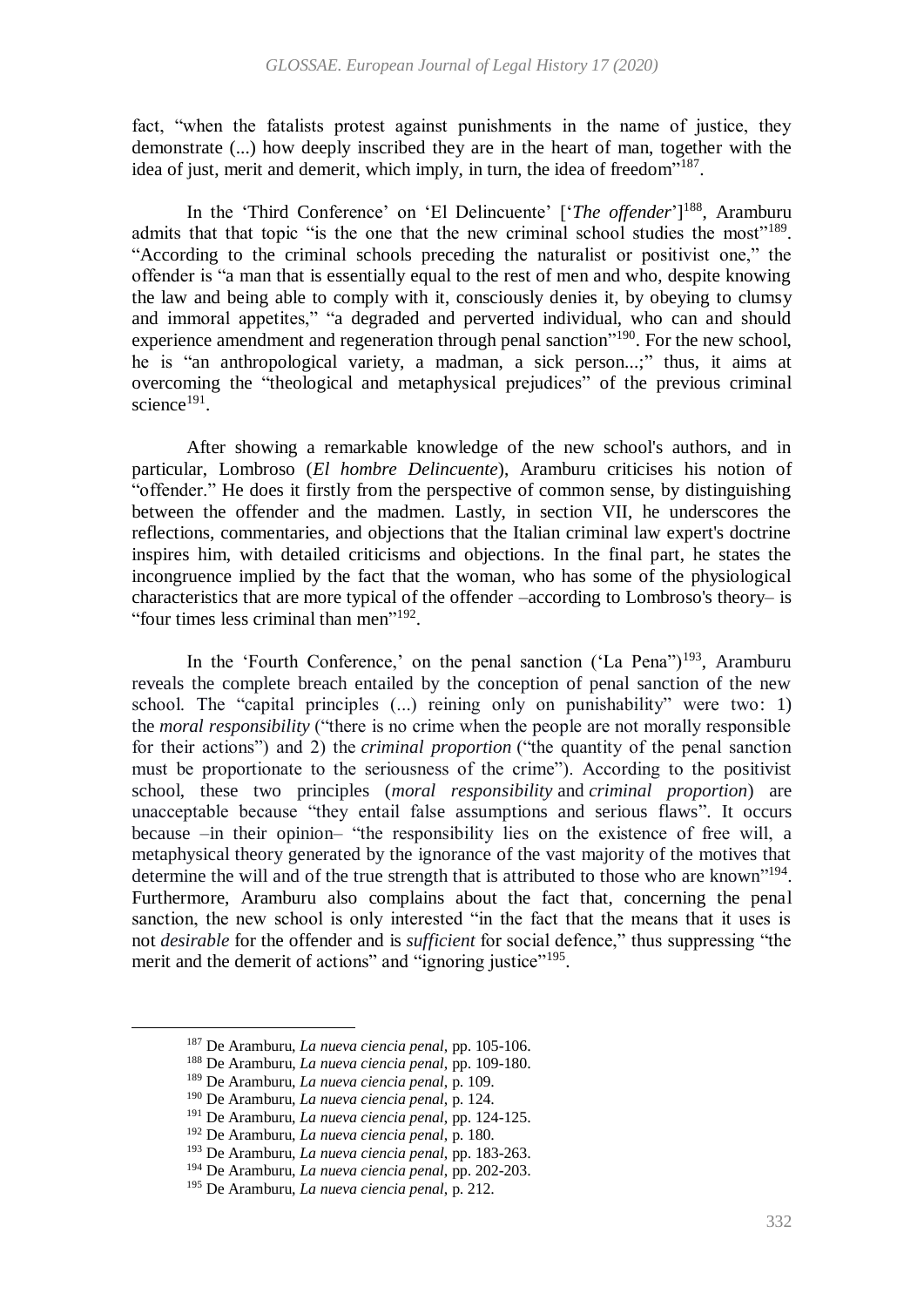According to Aramburu, "the most daring negation", "the most arrogant pretension" and "the greatest absurdity" of the new school is the refusal of the moral responsibility of the offender, the fact of understanding responsibility as "a chimera of those who dream of free will," while logic suggests precisely the opposite: "There is no responsibility?" Then there is no offender. Therefore there should be no penal sanction". Moreover, if there were a responsibility, the logical approach would be the following: "...The one who did it, the one who caused damage, the one who committed a crime, and knew what he was doing, that was causing damage, that was committing a crime, and could avoid doing it, causing damage, committing a crime, is punished". Besides, when he receives his punishment, one cannot forget what the offender is; he receives it for what he is and according to what he did, and with the pretension and the possibility that he may condemn what he has done and may not repeat the same abhorrent action in the future"<sup> $196$ </sup>.

Since it denied the free will and, therefore, the offender's moral responsibility, the new school looked for the foundation of penal sanction in other bases such as the *social responsibility*, the *social defence*, and the *good of the species*. About the first one, Aramburu states that "if one denies the individual responsibility, either he does not know what the society is, or the social responsibility must be denied: one thing implies the other". Regarding the *social defence,* he pointed out that, although it already seemed inappropriate when used "by schools that recognised responsibility", "in the present case and with the positivist sense, the inappropriateness grows higher". Finally, the *good or preservation of the species* was, according to the criminal law expert from Oviedo, "a euphemism, and it does not mean anything more than the caprice, the tyranny, the strength $"^{197}$ .

Aramburu even states that the new school is not scientifically acceptable under any point of view, that is, "neither for its heart nor its form; neither in its foundations nor in its applications," it lacks "originality", "logic", and "rigour of its deductions", and it is full of "skilful arrangements", "contradictions" and "insuperable (...) difficulties"<sup>198</sup>. He does not share the view of those who wanted to banish the expressions "*law, punish, penal sanction*", among others, and to replace them with the ones of "*legal laws, repressive function, repressive or eliminating means*, and so forth, as if with this change a great advance was made"<sup>199</sup>.

After a rigorous description and an accurate critique of the doctrine of the "Criminal substitutes" of Ferri<sup>200</sup>, he concludes by denouncing the pretension of the new school of setting itself up to a new educative religion of citizenry. Facing this, he points out that it would make no sense to transform "religion into a tool of petty interests, that aims at monopolising those who with their hate and resentments move away from the spirit of charity", to settle for a religion "with vain formulas, with empty appearances" or with an "imitation of religion" that would cover up "a frightful emptiness and a repulsive infertility". In other words, the new school's doctrine would be like a denatured religion devoid of content, and not one that "informs the conduct and is incarnated in life, that regenerates and enlivens, that illuminates and warms up, that

<sup>196</sup> De Aramburu, *La nueva ciencia penal*, pp. 219-220.

<sup>197</sup> De Aramburu, *La nueva ciencia penal*, p. 230.

<sup>198</sup> De Aramburu, *La nueva ciencia penal*, p. 233.

<sup>199</sup> De Aramburu, *La nueva ciencia penal*, p. 233.

<sup>200</sup> De Aramburu, *La nueva ciencia penal*, pp. 250-263.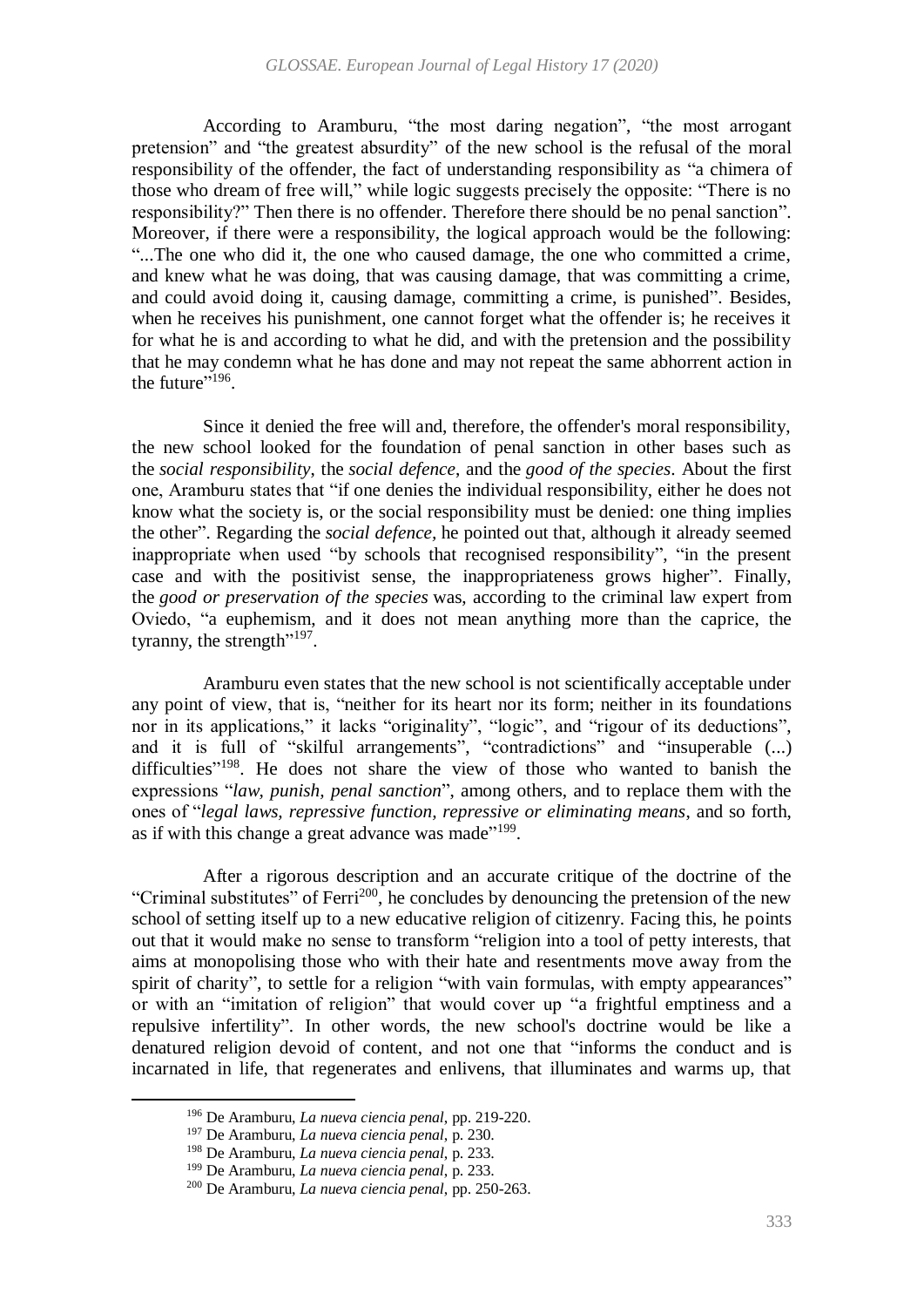overcomes the passions and upraises the ideals". According to Aramburu, this religion can be found only in "the august religion of Christ, well felt and practised for real, infused from childhood, cultivated during the adult life, honoured at home and outside, never indifferent for the State, it is the one that can have an unmeasurable effect on the dreadful problem of criminality". If "the vast majority of offenders is composed of men who lack any religious education, who did not have this brake to repress their evil impulses," Aramburu affirms that the best "criminal substitute" is to transmit a "healthy education to all the social classes". Because if it is true that "to open a school is to close a jail," it is also true that "to open to God the intelligence of the hearts is to tackle crime"<sup>201</sup>.

In the 'Fifth Conference' on judgement ('*El Juicio*') 202 , Aramburu states that "the interests of justice are not incompatible with the interests of freedom. Rather, they are both harmonious and mutually affect and complete each other", a harmony questioned or even denied by "the criminal law experts of positivism," who seem to focus almost exclusively on the "intimidation effect"<sup>203</sup>.

According to Ferri and Garofalo, once one can prove the fact in the trial, "as Ferri writes, the magistrate determines the degree of *danger* of the offender, the social danger that is the result of *that* act carried out by *that* man in *those* circumstances, by using psychology, anthropology and criminal statistics to that end. Or, in other words, as Garofalo writes, the magistrate defines the guilty and orders the treatment that he deems more appropriate in compliance with the formulas and instructions of the code and the result of the direct exam of the pathological case. Thus, since such indications must necessarily be very general, they will only serve as a guide, and they will always entail a special investigation to specify the true nature and the exact definition of the case in question. Any clemency petition would be inappropriate. It is not about the individual anymore since his trial concluded after the resolution of factual issues. Rather, it is about the society that asks for protection, and the offended person who asks for compensation"<sup>204</sup>.

At the end of the last conference, Aramburu collected –in around ten pages– a summary or synthesis of his critique against the theses of the new criminal science<sup>205</sup>. Furthermore, the work collects, as a final 'Appendix,' a review of Luchini's work on the new school, whose content –divided into ten chapters, the first one on the 'social defence'– is described and reviewed, and whose critique, in various parts, is shared by the professor from Oviedo.

 It is a bit of a paradox that the best presentation of the doctrine of the positivist school in Spain at the end of the  $19<sup>th</sup>$  century should be borne by the one who developed, at the same time, its most rigorous, thorough and forceful critique. According to Maristany, Aramburu was the first great exposer of the theses of Lombroso<sup>206</sup>. According to Bernaldo de Quirós, he was the great critic<sup>207</sup>. The truth is

<sup>201</sup> De Aramburu, *La nueva ciencia penal*, pp. 262-263.

<sup>202</sup> De Aramburu, *La nueva ciencia penal*, pp. 267-348.

<sup>203</sup> De Aramburu, *La nueva ciencia penal*, p. 282.

<sup>204</sup> De Aramburu, *La nueva ciencia penal*, p. 292.

<sup>205</sup> De Aramburu, *La nueva ciencia penal*, pp. 338-348.

<sup>206</sup> See footnote no[. 28.](#page-6-0)

<sup>207</sup> See footnote no[. 48.](#page-10-0)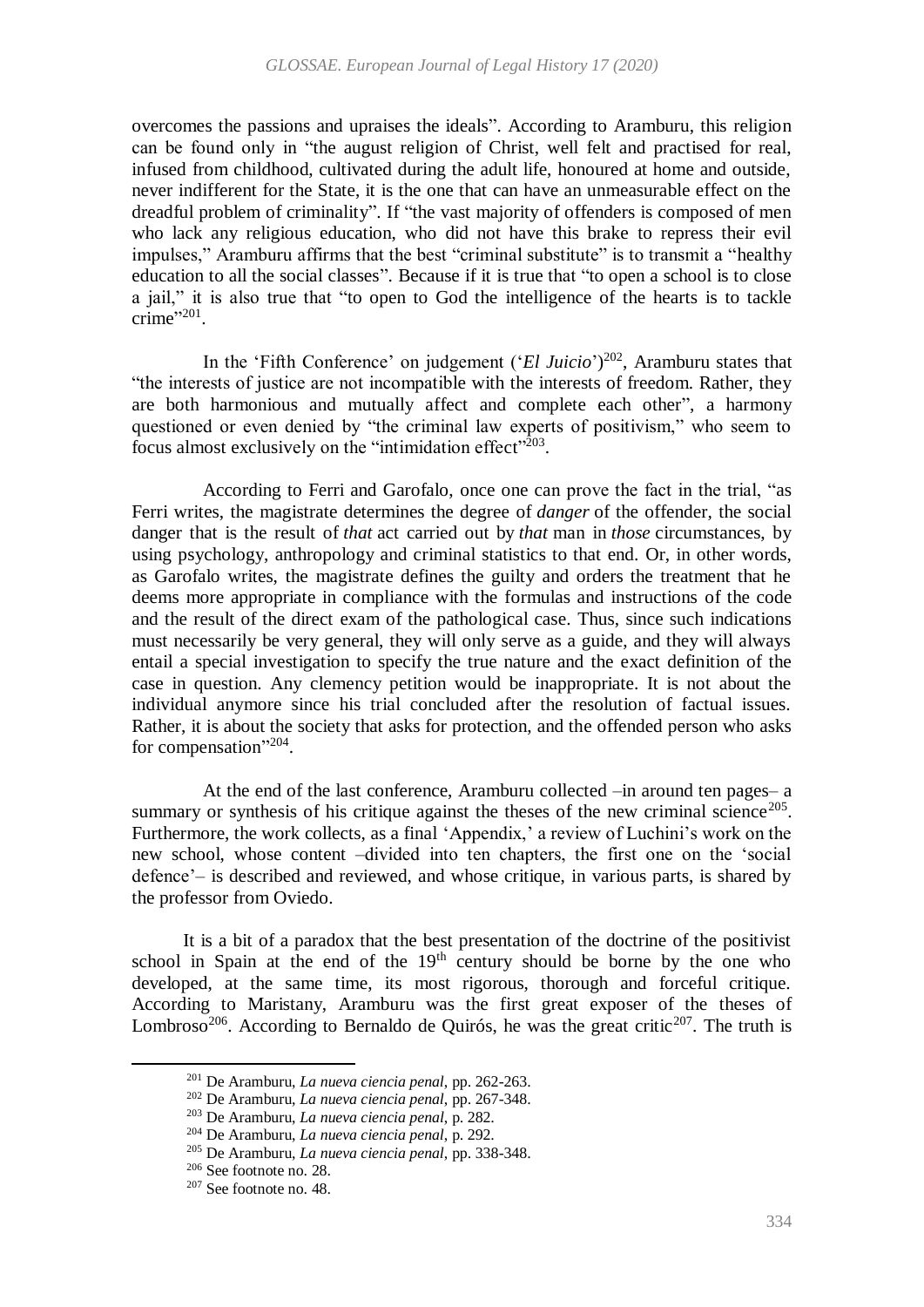that he was the two things at the same time, the great exposer and the great critic of the new school in the nineteenth-century Spain, thus honouring the title he chose for his work: *La nueva ciencia penal. Exposición y crítica*<sup>208</sup> *.*

#### <span id="page-32-0"></span>**2.2.7. Constante Amor y Naveiro**

Constante Amor y Naveiro was the second great critic of the positivist school in Spain at the end of the 19th century<sup>209</sup>. I say 'second' because Aramburu, in my opinion, goes further in terms of extension, deepness, and rigour. On the one hand, Aramburu made a detailed presentation and criticised the positive school through the *auctoritas* of his in-depth knowledge. On the other hand, Amor Naveiro's presentation was less extended, and his forceful critique analysed the fundamental elements of the positivist school<sup>210</sup>.

<span id="page-32-1"></span>His main work on criminal law is relatively known, maybe because it was awarded the second prize by the Royal Academy of Moral and Political Sciences in the regular competition of 1895, concerning the second topic ("*Examen crítico de las nuevas escuelas de derecho penal*"). Amor y Naveiro decided to present his work with that same title, which deserved –according to the tribunal, and not to Bernaldo de Quirós $-$ <sup>211</sup> the award mentioned above and was published four years later<sup>212</sup>.

 $\overline{a}$ 

<sup>211</sup> Bernaldo de Quirós mentions this work in a footnote of his study, by stating -in the main textthat "[a]lguna otra obra crítica se ha publicado en España; pero de aquellas que por su escasa ciencia ó su conciencia no muy libre de prejuicios y odios misoneístas, interesa pasar por alto, pero nombrándolas". And by quoting one of them and complaining "del triste estado de esta España que sigue produciendo inquisidores", he points out that: "En 1895, la Academia de Ciencias Morales y Políticas puso como tema segundo de su concurso ordinario un *Examen crítico de las nuevas escuelas de derecho penal*. Examinadas tres memorias que tuvo por presentadas, declaró no haber lugar á premio, y sí á otros tantos *accesits*; dos de los cuales correspondieron á las que firmaban el Sr. Amor y los Sres. Arredondo y Bravo Goyena; y otro a la que, con escasas fuentes, el autor de este libro había redactado encontrándose en un lugar de la provincia de Ávila (Cebreros). Por mucho que le honrara esta recompensa, ha considerado oportuno renunciarla, al advertir que, contra naturaleza, se había permitido juzgar lo que aún no conocía como es debido conocer para formar un juicio" (Bernaldo de Quirós, *Las nuevas teorías de la criminalidad*, p. 200, footnote no. 2).

<sup>208</sup> See footnote no[. 165.](#page-25-1)

<sup>209</sup> The information available on his life and work is reduced. He is known for his Academic record (available at [http://pares.mcu.es/ParesBusquedas20/catalogo/description/1483213\)](http://pares.mcu.es/ParesBusquedas20/catalogo/description/1483213), and for being a student of the Faculty of Law of the Universidad Central. He was born in Ames (La Coruña). He had a Degree in Civil and Canon Law; he was Doctor in Civil and Canon Law. He defended his doctoral thesis in 1902, and its title was: "Naturaleza y origen histórico del derecho de castigar".

<sup>210</sup> That is why it is hard to share the view of Ramos Vázquez, *La reforma penitenciaria en la historia contemporánea española*, p. 300, where, while comparing the critique to the new school of Aramburu with the one of Amor y Naveiro, he states that the one of the latter was "una crítica más completa a la cuestión"; maybe it is more complete as compared to the foundations of his critique, to which he dedicates the first pages, but not as a whole. The number of words and pages of both works reveal that the study of Aramburu (348 pages) was more extended than the one of Amor y Naveiro (286 pages), and that the knowledge that he had of the positivist school was more profound and detailed than the one of Amor y Naveiro. However, it must be taken into account that the object of Amor y Naveiro's work is more extended that the one of Aramburu's work, because he did not simply present and criticise the positivist school - Firts Part, pp. 31-286- but also the correctionalist one -Second Part, pp. 287-310 although very superficially and with gaps (for example he did not even ever mention Dorado Montero).

<sup>212</sup> Amor y Naveiro, C., *Examen crítico de las nuevas escuelas de Derecho penal*. A report that received the second prize by the Royal Academy of Moral and Political Sciences in the regular competition of 1895 (second topic), Madrid, 1899 (available at [http://fama2.us.es/fde/ocr/2009/examen\\_Critico\\_De\\_Las\\_Nuevas\\_Escuelas\\_De\\_Derecho\\_Penal.pdf\)](http://fama2.us.es/fde/ocr/2009/examen_Critico_De_Las_Nuevas_Escuelas_De_Derecho_Penal.pdf).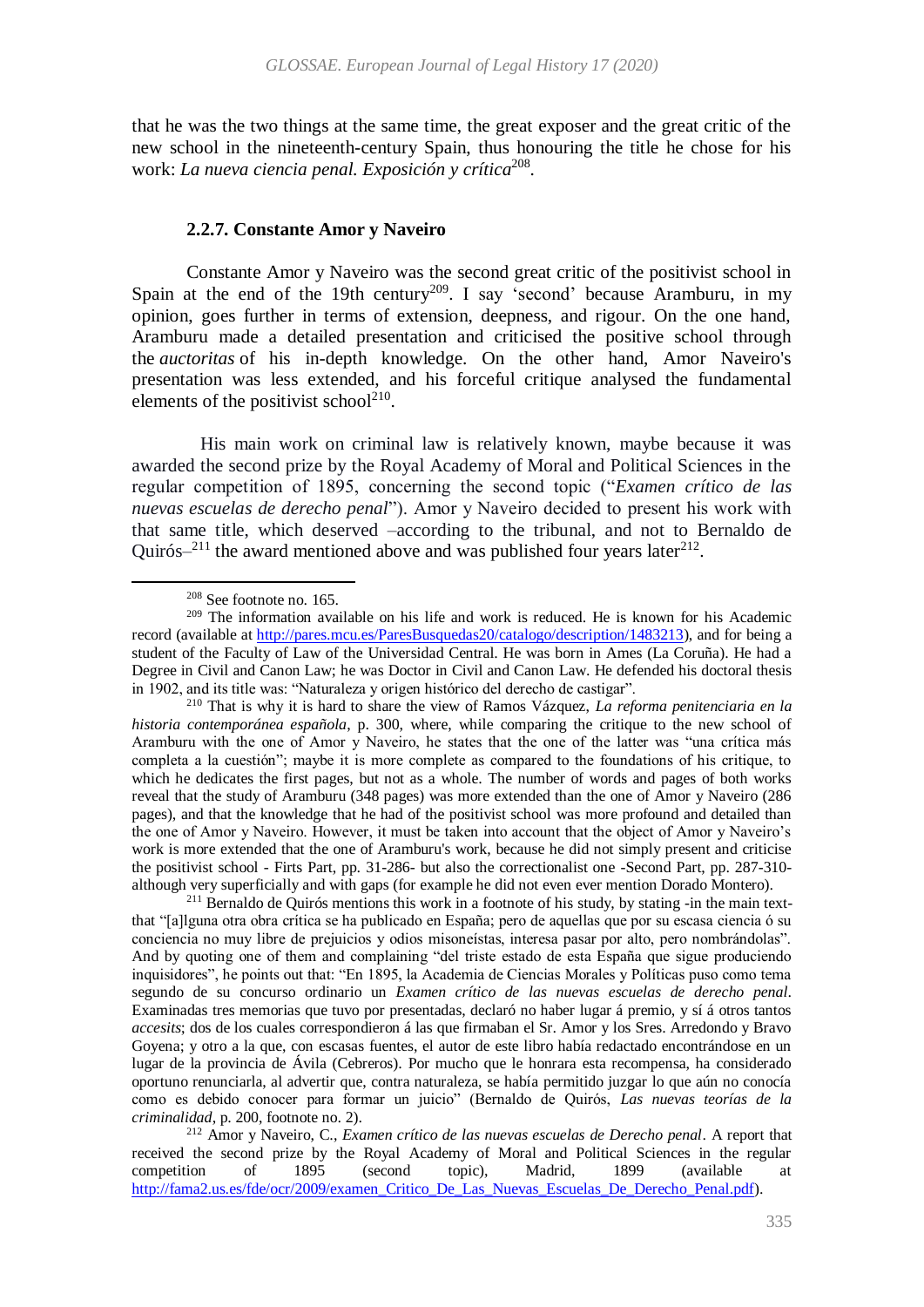Amor y Naveiro wanted to clarify the fundamental premises of Law in general and of criminal law in particular, before starting his critical presentation of the positivist school. He did so in his 'Introduction,' where he dealt with the 'moral order and the legal order'  $(\S$  I) and with the 'crime and its elements'  $(\S$  II).

About the 'moral order and the legal order<sup> $213$ </sup>, Amor y Naveiro starts from the jusnaturalist approach of Saint Thomas Aquinas, which describes the existence of an order in the creation that derives from God creator. Therefore, every existing thing expresses that order: "in the physical world, the Laws of Nature, and man, the Moral Law". Whereas the order of nature is "contingent in its origin, and *relatively* necessary in its execution", the moral order "is conditionally necessary in its origin and contingent in its fulfilment". Despite the existence of ethical laws, "man is *de facto* free to oppose those laws and break the order that they represent"<sup>214</sup>.

If "the moral law regulates all the human acts", and "man was born to live in society," it is logical to think that a part of Moral "guides the social acts", thus being, in turn, "expression of the social order". Therefore –suggests Amor y Naveiro–, "this part of Moral referred to "the social acts" is Law, understanding this word in the objective sense, that is, as a law or norm of conduct"<sup>215</sup>. Seen in these terms, "Law does not identify completely with the Moral, but it cannot be separated from it either, because they have in common its material object, the human acts, and its formal object, which corresponds to guiding them towards good and order". The separation of these two realities, that is, if the legal norms were not moral as well, they would not be "morally binding" and would lose their rationality to become a "mere determination of coercions without a norm [moral] to adhere to", Therefore, "Law can only differentiate itself from Moral as a part of the whole" $2^{16}$ .

Law and moral have convergent and divergent aspects. They are convergent because "God has written both realities. Their foundation is the essential order of things, and their subject is the rational and free man, whose *voluntary* acts regulate both". However, they are different because moral "has as its material object all the human acts and its formal object is their honesty or overall goodness", whereas Law "has as its material object only the acts that are somehow *social* and its formal object is the specific honesty of such acts, which is *justice*<sup>"217</sup>. From this derives the difference between crime and sin: "Every crime, therefore, is a sin, although not every sin is a  $\text{ crime}$ ".

Amor y Naveiro dealt with 'Del delito y sus elementos' [crime and its elements] (§ II)<sup>219</sup> , by starting from a particular definition of crime, "*any infraction of Law through voluntary and external acts*," glossing each one of its elements: "*infraction of* 

1

<sup>213</sup> Amor y Naveiro, *Examen crítico de las nuevas escuelas de Derecho penal*, pp. 7-11.

<sup>214</sup> Amor y Naveiro, *Examen crítico de las nuevas escuelas de Derecho penal*, p. 7, nos. 1-2.

<sup>215</sup> Amor y Naveiro, *Examen crítico de las nuevas escuelas de Derecho penal*, p. 8, no. 3.

<sup>216</sup> Amor y Naveiro, *Examen crítico de las nuevas escuelas de Derecho penal*, p. 8, no. 4.

<sup>217</sup> Amor y Naveiro, *Examen crítico de las nuevas escuelas de Derecho penal*, pp. 9-12, no. 5.

<sup>218</sup> Amor y Naveiro, *Examen crítico de las nuevas escuelas de Derecho penal*, p. 12, no. 6; regarding this, see Masferrer, A., "La distinción entre delito y pecado en la tradición penal bajomedieval y moderna. Una propuesta revisionista de la historiografía española, europea y anglosajona", *Anuario de Historia del Derecho Español* 87 (2017), pp. 693-756.

<sup>219</sup> Amor y Naveiro, *Examen crítico de las nuevas escuelas de Derecho penal*, pp. 12-29.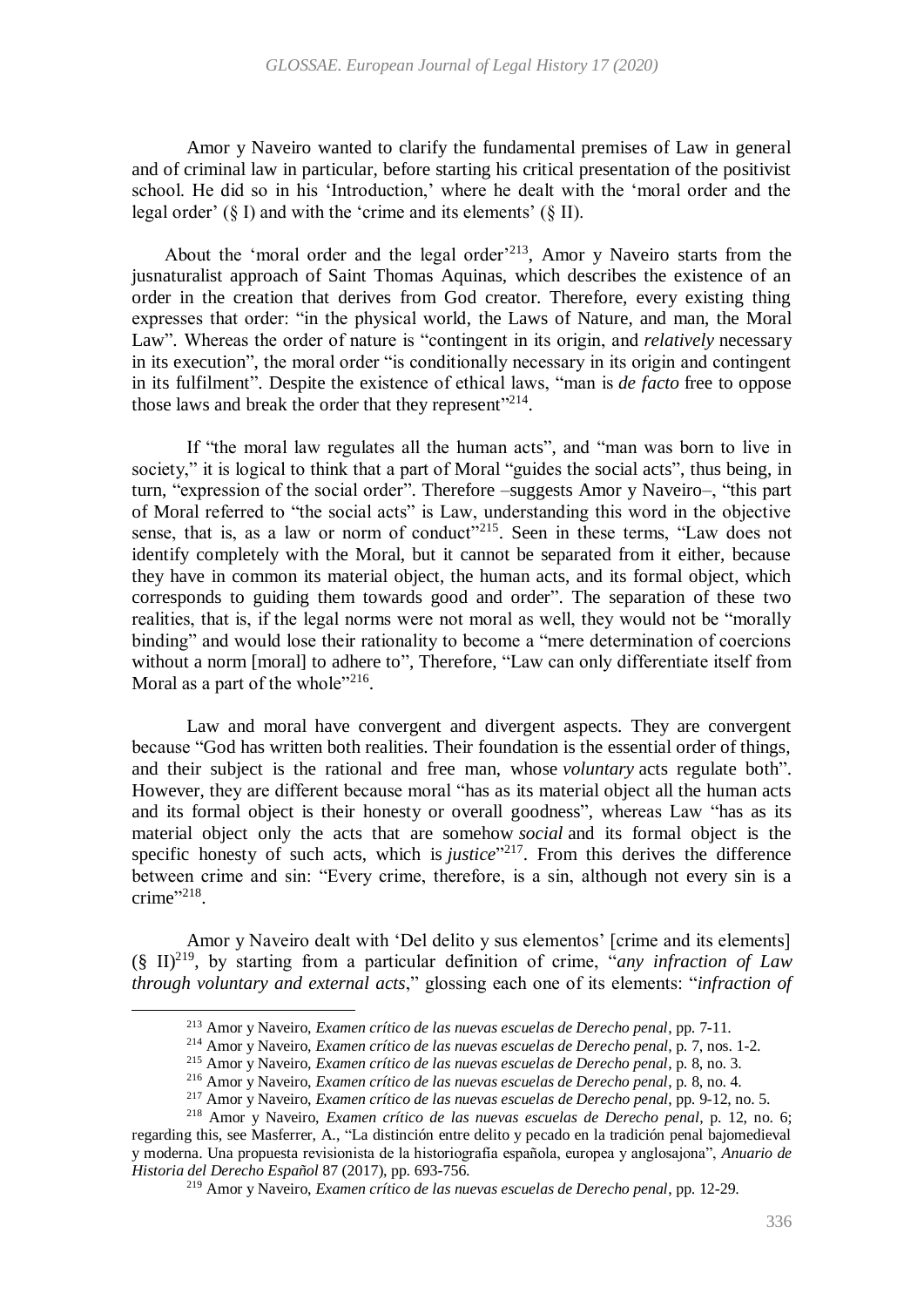*Law*" (not "sins for being mere infractions of Moral," *voluntary* acts ("if they were not voluntary, they could not be immoral, and even less unlawful or criminal"), *external* acts (otherwise, "they could not be criminal, although they were immoral; because the merely internal acts do not affect social order" $)^{220}$ .

According to Amor y Naveiro, "in Law, as in Moral, the acts carried out with knowledge and freedom are called *voluntary acts*<sup>"221</sup>. All crimes entail, according to this author, the convergence of two necessary elements, an internal one (the "effective intention of executing an act that infringes the law," and an external one ("the external acts accessible to the senses, with which the internal element is carried out and shown". This distinction is essential, because the external element is the "necessary complement and necessary condition for an act, that otherwise would be only immoral, to be strictly unlawful or *criminal*". The external element, united with the internal act (or of will), does not only "acquire *as the case may be* a new nature, the nature of the crime". Instead, "the same will is depraved more normally when it externalises its bad acts, than when it does not externalise them" thus provoking "a mysterious return of influence of the external good or bad acts on the will [as an internal element] that disposed of them<sup>",222</sup>.

Amor y Naveiro concludes this introductory section by stating that the penal sanction is the answer from the public power that has "the mission of protecting the fulfilment of the order of Law" and is also responsible for the restoration of this order when the crime has caused its disruption"<sup>223</sup>.

In the following sections, on 'Penal sanction and its aims' (§ III), he starts by defining the penal sanction as "the ailment that the public authority must impose on offenders, to reinstate the order disrupted by crime"<sup>224</sup>. He explains that to the triple disruption of crime –depending on whether it contradicts i) the proper legal order or the divine-natural law; ii) the intellectual and volitional order of the members; and iii) the fair order of the will of the offender–, the punishment must respond by restoring each of such disruptions –with i) the expiation; ii) the exemplariness, and iii) the correction– $.225$ 

He concludes his 'Introduction' on the principles that should be the foundation of Criminal law, and verifies that "there have been many schools and isolated authors of Criminal law who ignored or contested directly or indirectly the fundamental principles that I have established regarding the crime and the penal sanction." He also states that his purpose is to "examine the new schools that squarely contradict such principles: the positivist school and the correctionalist one". In this study, we will only analyse his

11.

<sup>220</sup> Amor y Naveiro, *Examen crítico de las nuevas escuelas de Derecho penal*, p. 12, no. 7.

<sup>221</sup> Amor y Naveiro, *Examen crítico de las nuevas escuelas de Derecho penal*, pp. 12-13, no. 8.

<sup>222</sup> Amor y Naveiro, *Examen crítico de las nuevas escuelas de Derecho penal*, pp. 13-14, nos. 9-

<sup>223</sup> Amor y Naveiro, *Examen crítico de las nuevas escuelas de Derecho penal*, p. 14, no. 12; on the predominant idea of crime as the transfgressio of a natural order that must be re-established by the penal sanction, see the works of Martín Martín, S., "Penalística y penalistas españoles a la luz del principio de legalidad (1874-1944), *Quaderni fiorentini per la storia del pensiero giuridico moderno*, 36 (2007), pp. 503-609; Ruíz Robledo, A., *El derecho fundamental a la legalidad*, Valencia: tirant lo Blanch, 2004.

<sup>224</sup> Amor y Naveiro, *Examen crítico de las nuevas escuelas de Derecho penal*, p. 14.

<sup>225</sup> Amor y Naveiro, *Examen crítico de las nuevas escuelas de Derecho penal*, pp. 16-29.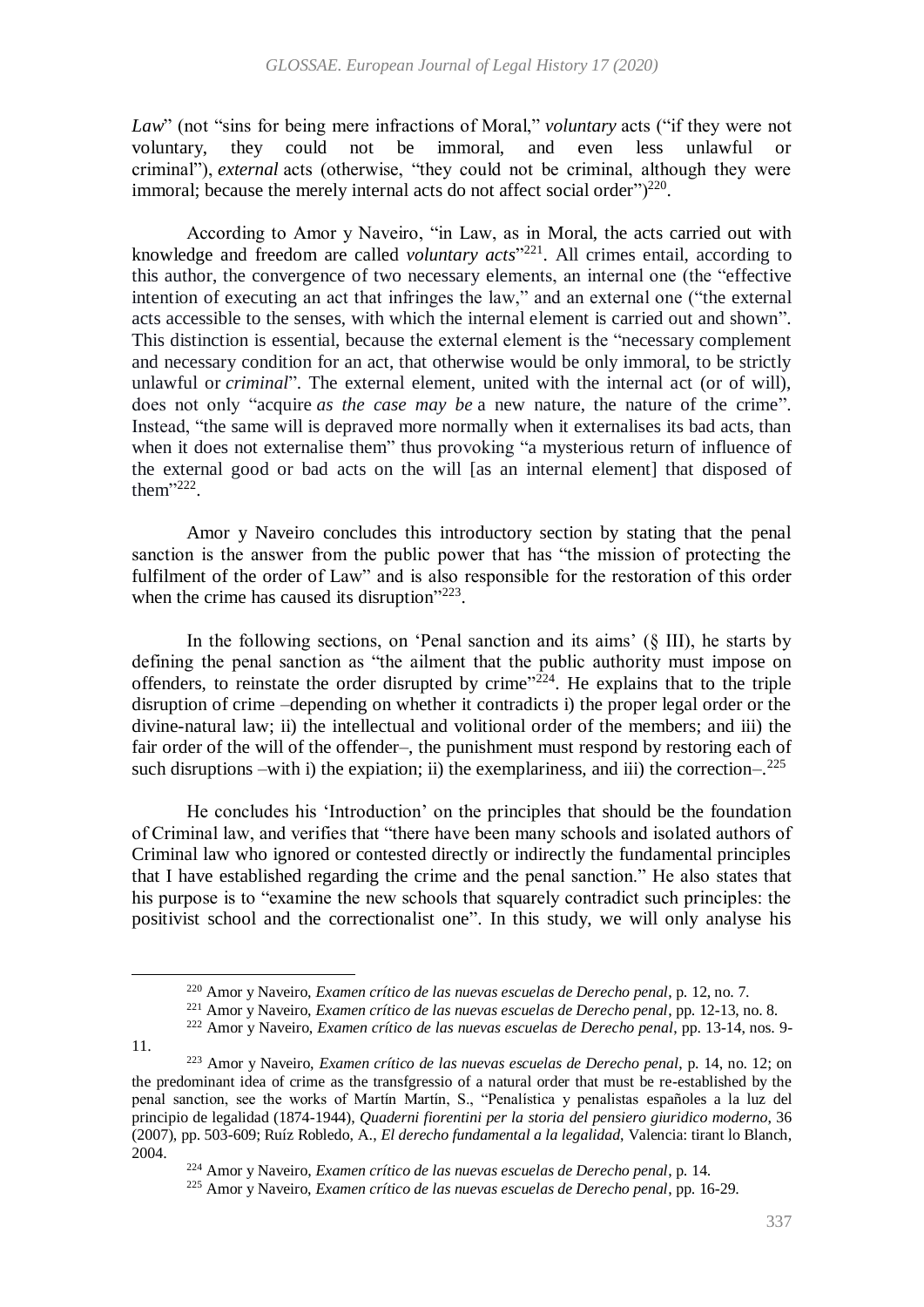critic against the first one, "the newest, the most invasive and dangerous of these schools", in his opinion $^{226}$ .

In his critic of the positivist school<sup>227</sup>, he admitted having been explicitly inspired by the main work of Enrico Ferri, *Los nuevos horizontes del Derecho*…<sup>228</sup> Nevertheless, the text shows that he knows and notably quotes the primary studies of Lombroso, Garofalo, and Tarde, among others. He uses or adheres to the critique of Aramburu against the new criminal positivist doctrines on various occasions<sup>229</sup>.

Despite considering himself as "a spiritualist, a scholastic and a humble disciple of the ethical-legal school of Suárez and Fr. Alfonso de Castro", he states that he has "no doubt in adopting, by correcting them, some of the ideas that today are warmly protected by the followers of positivism (although they are much older than the latter) $1230$ . In any case, his critique is harsh, and it is not easy to glimpse those parts of the positivist theses that the author says he is ready to accept.

He thinks that the historical reasons of the criminal positivism's emergence are, among others: "the spirit of independence, insubordination of the understandings and that of the hearts against the doctrine and the Law of Jesus Christ and the *magisterium* of the Church; the love for novelty; the vanity of differentiating oneself from the crowd –and constitute a school–; the desire to break those bonds against which the low passions of nature protest; that spirit of rebellion, overall..."<sup>231</sup>.

When he explains the emergence of positivism, he starts from Auguste Comte, and his disciple Littré, and from Strauss, who joined positivism from the Hegelian idealism, not empiricism<sup>232</sup>. In the criminal field, Amor y Naveiro points out that Lombroso was –with his *Antropología criminal*– the first one who studied it from his medical profession. Tarde progressed in his medical profession in France.

Chapter II analyses the 'positivist method'<sup>233</sup> and focuses on art. 3 'El método en el Derecho penal'<sup>234</sup> ['*The method in criminal law*'], where he demonstrates the existence, in Criminal law, of "purely rational principles, which constitute the fundamental and absolute part of such law or, in other words, that the method of that law is the one of pure reason<sup>"235</sup>. Amor y Naveiro affirms, by quoting the criminal law

<sup>226</sup> Amor y Naveiro, *Examen crítico de las nuevas escuelas de Derecho penal*, p. 29.

<sup>227</sup> Amor y Naveiro, *Examen crítico de las nuevas escuelas de Derecho penal*, Primera Parte, pp. 31-286.

<sup>228</sup> Ferri, E., *Los nuevos horizontes del Derecho y del procedimiento penal* (Spanish version of Isidro Pérez Oliva, Madrid, 1887) (Amor y Naveiro, *Examen crítico de las nuevas escuelas de Derecho penal*, p. 31, footnote no. 1).

<sup>&</sup>lt;sup>229</sup> It is incorrect to state the same with regard to his critique to the correctionalist school, for which he used a lot less sources (Amor y Naveiro, *Examen crítico de las nuevas escuelas de Derecho penal*, Segunda Parte, pp. 287-310). In this sense -as an example-, he points out that the main supporters of that school are professors Silvela (Madrid), Rueda (Santiago de Compostela) and Aramburu (Oviedo), but he does not mention any of their works.

<sup>230</sup> Amor y Naveiro, *Examen crítico de las nuevas escuelas de Derecho penal*, p. 38.

<sup>231</sup> Amor y Naveiro, *Examen crítico de las nuevas escuelas de Derecho penal*, p. 51.

<sup>232</sup> Amor y Naveiro, *Examen crítico de las nuevas escuelas de Derecho penal*, p. 56.

<sup>233</sup> Amor y Naveiro, *Examen crítico de las nuevas escuelas de Derecho penal*, pp. 59 ff.

<sup>234</sup> Amor y Naveiro, *Examen crítico de las nuevas escuelas de Derecho penal*, pp. 106 ff.

<sup>235</sup> Amor y Naveiro, *Examen crítico de las nuevas escuelas de Derecho penal*, p. 110.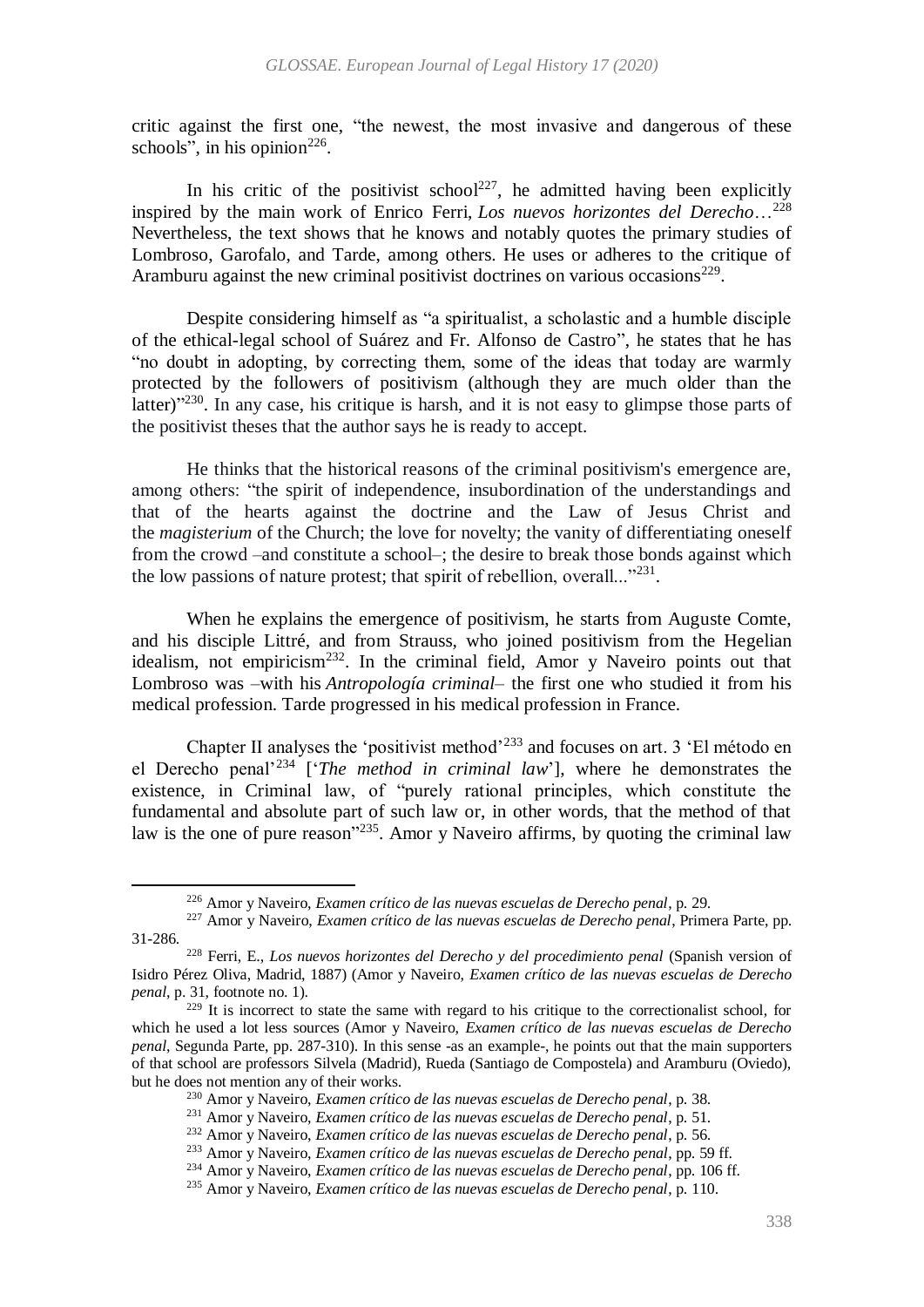expert José Tissot<sup>236</sup>, that if we see "Law as a set of precepts that determine duties," such "precepts and duties, both in the criminal and other legal orders, can only be naturally recognised through reason"<sup>237</sup>.

Amor y Naveiro knew very well the new school when he wrote his *Examen crítico de las nuevas escuelas de Derecho penal*, in spite of his young age. In fact, three years later, he published his doctoral thesis on a topic related to this issue: "Naturaleza y origen histórico del derecho de castigar"<sup>238</sup>. Additionally, he kept studying Criminal law, as some of his publications show<sup>239</sup>. As the priest of a church in Santiago de Compostela, he kept studying these issues, and he has even done researches in Italy to study in-depth Criminal Law and criminal sociology. There, he attended a course taught by Enrico Ferri on 'Derecho y Procedimiento penal' [criminal law and procedure]<sup>240</sup>. He wanted to be appointed to a chair of Criminal law. He participated in (at least) two civil service examinations, but he was not appointed. Eventually, one of the designated was Luis Jiménez de Asúa<sup>241</sup>.

### **2.2.8. Máximo de Arredondo Fernández Sanjurjo and José Bravo Goyena**

The third work, whose main aim is to make a critical analysis of the positivist school, was written by two authors, Máximo de Arredondo Fernández Sanjurjo (1866- 1936) and José Bravo Goyena<sup>242</sup>.

 $\overline{a}$ 

<sup>240</sup> In fact, it is known that when he was a priest in Santiago de Galicia (Sovereign Ordinance of 15.12.1910), he made a six-month stay in Italy to study Criminal Law and Criminal Sociology from 4 February 1911. Specifically, "[p]ermaneció dos meses en Roma, asistiendo en la Universidad á la clase del profesor E. Ferri, sobre Derecho y Procedimiento penal, y á las de los profesores Sergi y Pigorini. En los comienzos de Abril vino á España para hacer unas oposiciones y regresó á Roma el 11 de Mayo, permaneciendo en Italia hasta fines de Julio. Durante este tiempo estuvo en Módena, Bolonia, Turín, Milán y Florencia para ponerse en relación con los profesores Alimena, Stoppato, P. Gemelli, Mayno y P. Bianchi. Ha presentado una Memoria sobre "Las causas psicológicas de los delitos" ('Memoria correspondiente a los años 1910 y 1911', *Junta de Ampliación de Estudios e Investigaciones Científicas*, p. 32; available online: [http://cedros.residencia.csic.es/imagenes/Portal/ArchivoJAE/memorias/003.pdf\)](http://cedros.residencia.csic.es/imagenes/Portal/ArchivoJAE/memorias/003.pdf).

 $241$  On the first examination, the one of 1911, I do not have any other information than the reference collected in the previous footnote; regarding the secon une. of 1918, there is more information: che participated to obtain a chair of Criminal Law in an examination convoked by virtue of a R.O. of 15 July 1915, published in the Gazette of 15 August; the examination took place between February and March of 1818, and Luis Jiménez de Asúa, Federico Castejón and Enrique de Benito de la Llave participated in it. Jiménez de Asúa obtained it and he did not move the second exercise; regarding this, see [https://www.boe.es/datos/pdfs/BOE//1915/299/A00193-00193.pdf;](https://www.boe.es/datos/pdfs/BOE/1915/299/A00193-00193.pdf) Díaz Rico, J.C., (ed.), *Oposiciones a cátedras de derecho (1847-1943)*, Madrid: Dykinson, 2018, pp. 240-241.

<sup>242</sup> Arredondo y Fernández Sanjurjo M. de & Bravo Goyena, J., *Examen crítico de las nuevas escuelas de Derecho penal*. A report that received the second prize by the Royal Academy of Moral and

<sup>236</sup> Tissot, J., *Derecho penal estudiado en sus principios y en sus aplicaciones y legislaciones de los diversos pueblos del mundo*, Spanish version of the edition 1880 por J. Ortega García, extended with norms and some bibliographical indications of the author by A. García Moreno, Madrid, 1880) (available at [https://sirio.ua.es/libros/BDerecho/derecho\\_penal\\_01/index.htm\)](https://sirio.ua.es/libros/BDerecho/derecho_penal_01/index.htm); quoted by Amor y Naveiro, *Examen crítico de las nuevas escuelas de Derecho penal*, p. 110.

<sup>237</sup> Amor y Naveiro, *Examen crítico de las nuevas escuelas de Derecho penal*, p. 110.

<sup>238</sup> See footnote no[. 209.](#page-32-0)

<sup>239</sup> On Criminal law, he also published the *Bibliografía de los estudios penales por orden alfabético de autores, seguida de varias clasificaciones que facilitan el uso de la misma*, Editorial: Hijos de Reus, 1909; *El problema de la pena de muerte y de sus sustitutos legales: sustitutivo para la represión del anarquismo* (with a prologue by Dr. D. P. Isaac Rovira), Madrid: Hijos de Reus, 1917; whose years of publication are excluded from the chronological contexts of our study.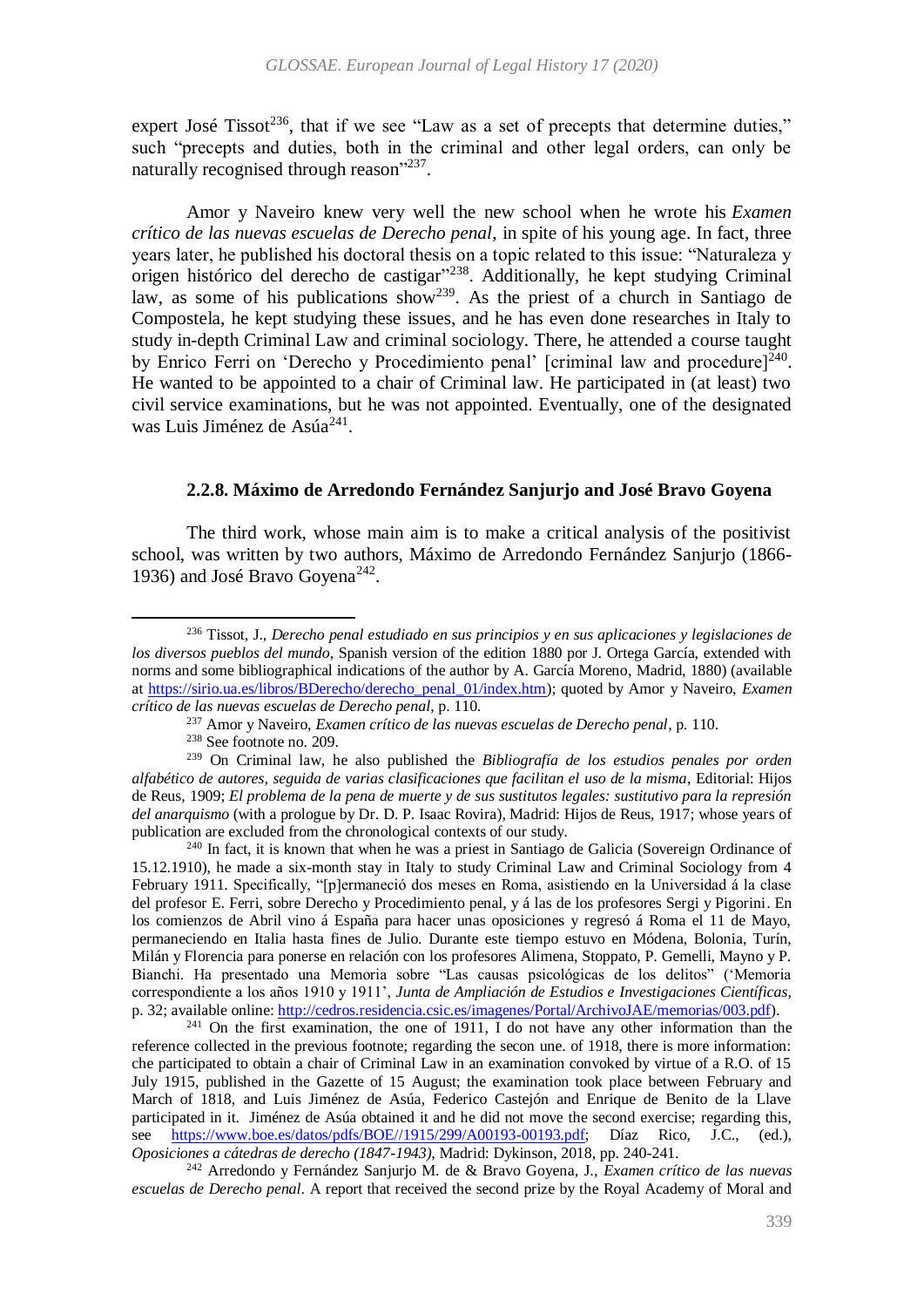Máximo de Arredondo was a judge, and he is well known for the translation from German into Spanish of the work -already a classic- of Hans Gross, entitled *Handbuch für Untersuchungsrichter als System der Kriminalistik*<sup>243</sup> . José Bravo Goyena is less popular: he obtained a degree and a PhD in Law from the Universidad Central.<sup>244</sup> After a failed attempt to be appointed to the chair of Natural Law at the University of Valladolid<sup>245</sup>, he worked for a few years as a lawyer, and unexpectedly killed himself, leaving a wife and three children<sup>246</sup>.

After an 'Introduction'<sup>247</sup>, with a short historical overview of the legal thought, the work analyses, in the first part, the 'Generation and development of the positivist school,<sup>248</sup> 'The problem of moral freedom or free will,' in which they criticised Ferri<sup>249</sup>, 'the offender and his classes<sup>250</sup>, and 'The imputability and social responsibility.<sup>251</sup> The second part deals with 'The crime and its factors<sup>252</sup>, 'The *criminal substitutes* of Ferri and the rational system of penal sanction according to Garofalo<sup>253</sup>, and 'The judicial procedure according to positivists<sup>254</sup>.

 $\overline{a}$ 

[\(file:///C:/Users/Direccion/Downloads/Diario%20oficial%20de%20avisos%20de%20Madrid.%2025-2-](file:///C:/Users/Direccion/Downloads/Diario%20oficial%20de%20avisos%20de%20Madrid.%2025-2-1900.pdf) [1900.pdf\)](file:///C:/Users/Direccion/Downloads/Diario%20oficial%20de%20avisos%20de%20Madrid.%2025-2-1900.pdf).

<sup>246</sup> This is how it is collected and described in the *Heraldo de Madrid*, 31 July 1904, available at [file:///C:/Users/Direccion/Downloads/El%20Heraldo%20de%20Madrid.%2031-7-1904.pdf\)](file:///C:/Users/Direccion/Downloads/El%20Heraldo%20de%20Madrid.%2031-7-1904.pdf): "El portero de la casa (…) dijo que el suicida era D. José Bravo Goyena, abogado de profesión y domiciliado en la calle del Almirante, núm. 2, piso segundo. Vivía con su esposa y tres hijos de corta edad. Parece que esta tarde salió la señora de D. José Bravo, llevando de paseo en su compañía á los tres niños, y quedando solo en la casa el abogado, que aprovechó la ocasión para consumar el desesperado pensamiento que deseaba poner en práctica. Nadie había advertido en el Sr. Bravo Goyena nada anormal, revelador de sus siniestros propósitos".

<sup>247</sup> Arredondo & Bravo Goyena, *Examen crítico de las nuevas escuelas de Derecho penal*, pp. 11-61.

<sup>248</sup> Arredondo & Bravo Goyena, *Examen crítico de las nuevas escuelas de Derecho penal*, chapter I, pp. 63-84.

<sup>249</sup> Arredondo & Bravo Goyena, *Examen crítico de las nuevas escuelas de Derecho penal*, chapter II, pp. 85-125.

<sup>250</sup> Arredondo & Bravo Goyena, *Examen crítico de las nuevas escuelas de Derecho penal*, chapter III, pp. 127-168.

<sup>251</sup> Arredondo & Bravo Goyena, *Examen crítico de las nuevas escuelas de Derecho penal*, chapter IV, pp. 169-205.

<sup>252</sup> Arredondo & Bravo Goyena, *Examen crítico de las nuevas escuelas de Derecho penal*, chapter I, pp. 207-247.

<sup>253</sup> Arredondo & Bravo Goyena, *Examen crítico de las nuevas escuelas de Derecho penal*, chapter II, pp. 249-289.

<sup>254</sup> Arredondo & Bravo Goyena, *Examen crítico de las nuevas escuelas de Derecho penal*, chapter III, pp. 291-302.

Political Sciences in the regular competition of 1895 (second topic), Madrid, 1898 (available online: [https://sirio.ua.es/libros/BDerecho/examen\\_critico/index.htm\)](https://sirio.ua.es/libros/BDerecho/examen_critico/index.htm).

<sup>243</sup> Gross, H., *Manual del Juez: para uso de los Jueces de instrucción y Municipales, Gobernadores de provincia Alcaldes, Escribanos, Oficiales y Subalternos de la Guardia Civil, Agentes de policía*, and so on., Translation and Prologue by Máximo de Arredondo, Madrid: La España Moderna, 1893; the work was reviewed by Félix de Aramburu, published in the *Revista de Derecho y Sociología. Una revista de vanguardia para el pensamiento jurídico hispano*, directed by Adolfo Posada, in its Year 1, Issue 1, 1895, p. 115.

<sup>&</sup>lt;sup>244</sup> Academic record of José Bravo Goyena (1889-1897), student of the Faculty of Law of the Universidad Central. Born in Laredo (Cantabria). PhD in Law. Thesis: "Contratos por correo y por telégrafo" [\(http://pares.mcu.es/ParesBusquedas20/catalogo/description/1485433?nm\)](http://pares.mcu.es/ParesBusquedas20/catalogo/description/1485433?nm).

<sup>&</sup>lt;sup>245</sup> Diario Oficial de Avisos de Madrid, 25 February 1900, he appears in a list of person participating in a civil service examination for obtaining a vacant chair in Natural Law at the university of Valladolid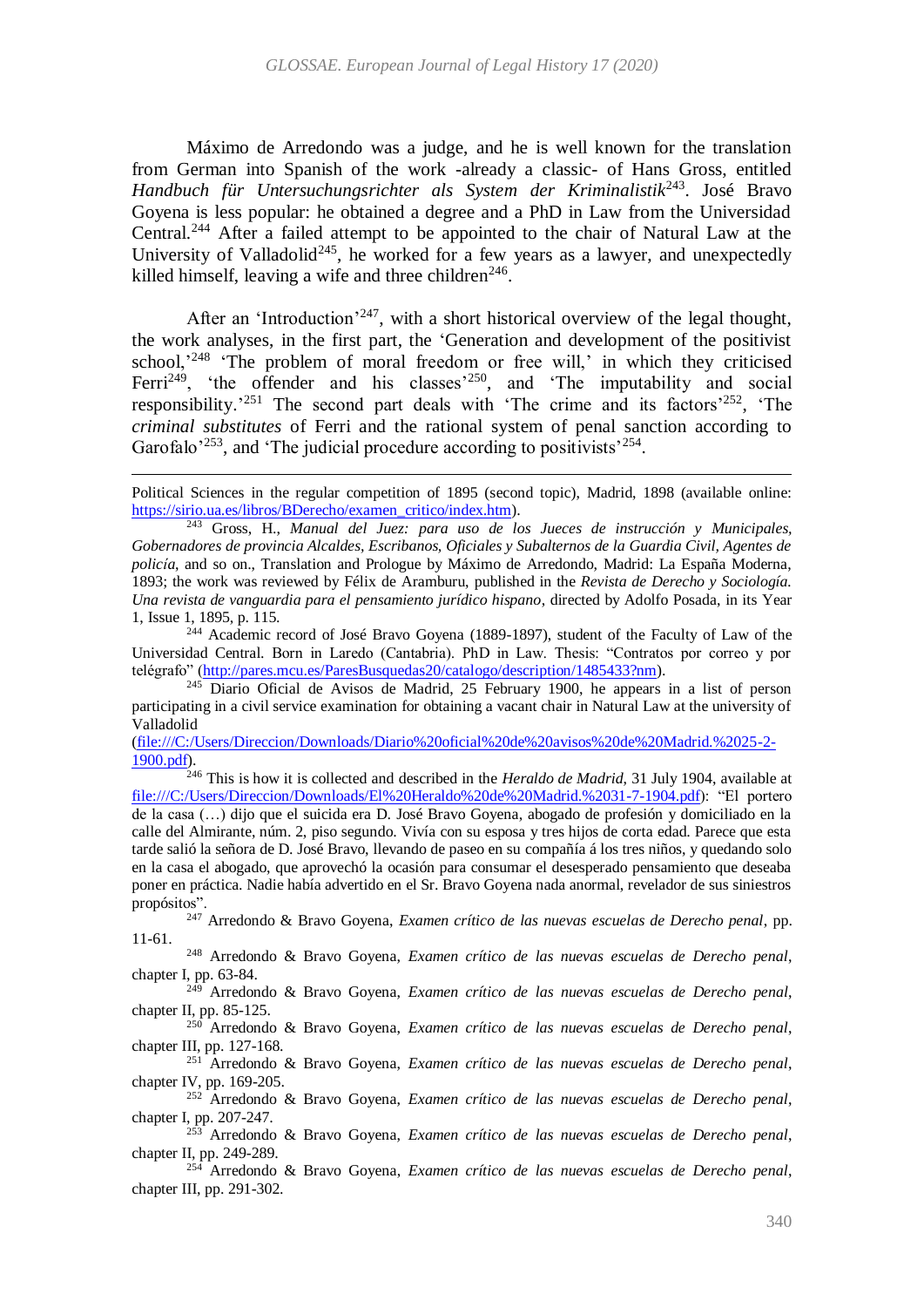In the 'Conclusions'<sup>255</sup>, they show their discrepancy with the fundamental postulates of the positivist school. Nevertheless, they also point out some 'coincidences'. The authors declare that "the positivist writers deserve well from the penal science, which needs to improve or progress, especially in the practical order that, at least in our Homeland, cannot be worse than it is $^{3256}$ . In particular  $-$ also considering the data that the *Dirección de Penales* published in 1888–, both authors affirm that the "modality to execute the penal sanction" should be reformed with the mutual effort of the "men of science" and the "men of the State". Otherwise, "it is impossible to solve the problem of the crime" $257$ .

#### **2.2.9. Other criminal law experts**

According to Bernaldo de Quirós, the critical part of the Criminal Anthropology had three great authors: Aramburu, Concepción Arenal, and Silvela<sup>258</sup>. Leaving aside the prejudices that this author could have against Amor y Naveiro, Arredondo, and Bravo Goyena –to whose works he only dedicated a not very complimentary footnote–  $259$ , it is comprehensible that he quoted Aramburu. It is less understandable that he cited Concepción Arenal and Silvela, two famous authors thanks to their contribution in the criminal field (Arenal)<sup>260</sup> and the correctionalist one (Silvela)<sup>261</sup>, but maybe less known for their critical contribution regarding the positivist school. According to Bernaldo de Quirós<sup>262</sup>, Concepción Arenal's most relevant works on Criminal Anthropology are three: *Manual del Visitador del preso* (1862)<sup>263</sup>, Cartas á los delincuentes (1865)<sup>264</sup>, Delito colectivo (1896)<sup>265</sup>. Among them, maybe the last one, considering its publication

<sup>255</sup> Arredondo & Bravo Goyena, *Examen crítico de las nuevas escuelas de Derecho penal*, pp. 303-306.

<sup>256</sup> Arredondo & Bravo Goyena, *Examen crítico de las nuevas escuelas de Derecho penal*, p. 305.

<sup>257</sup> Arredondo & Bravo Goyena, *Examen crítico de las nuevas escuelas de Derecho penal*, p. 306.

<sup>258</sup> Bernaldo de Quirós, *Las nuevas teorías de la criminalidad*, pp. 95-100.

<sup>&</sup>lt;sup>259</sup> See the content of footnote no. [211.](#page-32-1)

<sup>260</sup> See, in particular, Arenal, C., *Estudios penitenciarios*, Madrid: Librería de Victoriano Suárez, 1895 (available online[: http://www.cervantesvirtual.com/obra/estudios-penitenciarios--0/\)](http://www.cervantesvirtual.com/obra/estudios-penitenciarios--0/).

<sup>261</sup> Silvela, L., *El Derecho penal estudiado en sus principios y en la legislación vigente en España*, book I (Madrid, 1874) and book II (Madrid, 1879), as Bernaldo de Quirós himself admitted (with regard to this, see footnote no[. 13,](#page-4-0) as well as its corresponding main text); see also his study –with a more informational tone– *El Código penal y el sentido común*, Madrid, 1886; regarding this, see the study of Antón Oneca, J., "La teoría de la pena en los correccionalistas españoles", *Obras*, Buenos Aires, 2000, t. I, pp. 160-162.

<sup>262</sup> Bernaldo de Quirós, *Las nuevas teorías de la criminalidad*, pp. 96-98.

<sup>263</sup> Work that was translated into various European languages (Ruiza, M., Fernández, T. & Tamaro, E., "Biografia de Concepción Arenal", Biografías y Vidas. La enciclopedia biográfica en línea,<br>Barcelona, (2004) (available at https://www.biografiasyvidas.com/biografia/a/arenal.htm: date Barcelona, (2004) (available at [https://www.biografiasyvidas.com/biografia/a/arenal.htm;](https://www.biografiasyvidas.com/biografia/a/arenal.htm) consulted: 11.3.2020).

<sup>264</sup> Arenal, C., *Cartas á los delincuentes* (1865); I use the version edited by *Obras Completas de Concepción Arenal*, Madrid: Librería de Victoriano Suárez, 1894, book III (available at [https://sirio.ua.es/libros/BEducacion/obras\\_completas\\_de\\_concepcion\\_arenal\\_t\\_3/\)](https://sirio.ua.es/libros/BEducacion/obras_completas_de_concepcion_arenal_t_3/).

<sup>265</sup> Arenal, C., *Delito colectivo* (1896); I use the edition of Madrid: Librería de Victoriano Suárez, 1896 (available at [http://www.cervantesvirtual.com/obra-visor/el-delito-colectivo--](http://www.cervantesvirtual.com/obra-visor/el-delito-colectivo--0/html/fefa0df2-82b1-11df-acc7-002185ce6064_3.html) [0/html/fefa0df2-82b1-11df-acc7-002185ce6064\\_3.html\)](http://www.cervantesvirtual.com/obra-visor/el-delito-colectivo--0/html/fefa0df2-82b1-11df-acc7-002185ce6064_3.html).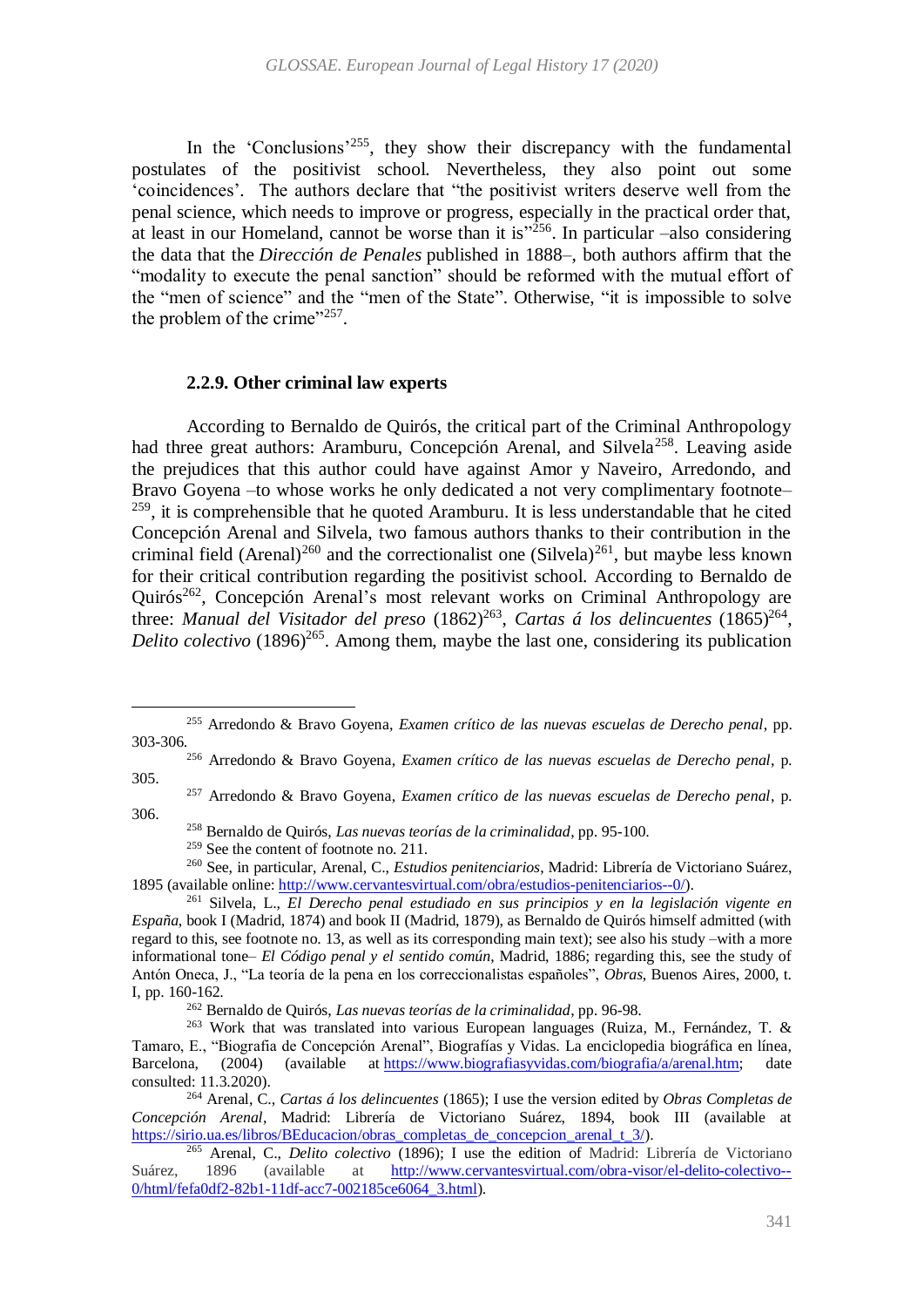year and its content, is more related to Criminal Anthropology, although it does not seem to share a big part of the postulates of Lombroso, Ferry, and Garofalo<sup>266</sup>.

Even Luis Silvela analysed the Criminal Anthropology<sup>267</sup>, in particular in his article "*El Derecho penal y los sistemas fatalistas y deterministas de la Antropología Criminal*" ['*Criminal law and the fatalist and determinist systems of criminal*  anthropology'] (1898)<sup>268</sup>. Bernaldo de Quirós criticised the small number of pages that Silvela dedicated to this issue: "Only thirty pages are enough, according to him, for this sentence of exile<sup>3269</sup>, Bernaldo de Quirós criticised the small number of pages that Silvela dedicated to this issue: "Only thirty pages are enough, for him, for this sentence of exile". He reproached Silvela for "not knowing, of the new times, anything more than a vulgar and incomplete echo", for "the lack of information and study of the issues that he defiles", for using "comparisons of the worst taste", and for other mistakes "that should not be attributed to a typographical error since all jurists know one must rectify the proofs with the *diligence of a good Father of the Family*"<sup>270</sup>. As can be seen, this short study of Silvela upsets Bernaldo de Quirós, who had no trouble in putting it down on paper and publishing it<sup>271</sup>.

It would be a mistake to think that those who adopted the authentic Spanish version of correctionalism or the new penitentiary trends, as Concepción Arenal, were supporters of the Italian positivist school. In general, they adopted a more open attitude towards the needs and new trends of the moment, but they never endorsed nor uncritically adhered to them. Therefore, for example, Romero Girón $^{272}$ , who played an essential role in the introduction of the Krause's correctionalist doctrine in Spain, confessed that he disagreed with "the Italian criminal law expert on his fundamental principles and his criminal theory [P.S. Mancini]", despite being aware of the "high exigencies or imperious needs" that the criminal reform demanded $^{273}$ .

## **2.2.10. Contribution to medicine: the pathologising of crime**

 $\overline{a}$ <sup>266</sup> This work has its origin in the Congress of Criminal Anthropology of Brussels (1892), that Arenal wanted to attend and were I wanted to deliver a speech, but that was not possible, as she explains in the preliminary 'Advertencia' of the work. "Estas observaciones empezaron a escribirse para el Congreso de Antropología criminal de Bruselas, pero nos faltó salud, y expiró el plazo en que debían presentarse los trabajos mucho antes de haber terminado el nuestro" (Arenal, *Delito colectivo*, 'Advertencia').

<sup>267</sup> Bernaldo de Quirós, *Las nuevas teorías de la criminalidad*, pp. 98-100.

<sup>268</sup> Silvela, L., "El Derecho Penal y los sistemas fatalistas y deterministas de la Antropología Criminal", *La España Moderna* 111 (1898), pp. 117-148.

<sup>269</sup> Bernaldo de Quirós, *Las nuevas teorías de la criminalidad*, p. 99.

<sup>270</sup> Bernaldo de Quirós, *Las nuevas teorías de la criminalidad*, p. 99.

<sup>271</sup> Bernaldo de Quirós, *Las nuevas teorías de la criminalidad*, p. 200, page whose footnote collected the arch critique already mentioned in footnote no. [211.](#page-32-1)

 $272$  Regarding this, see footnotes nos. [10](#page-3-1)[-11,](#page-3-2) as well as their corresponding main texts.

<sup>273</sup> Romero y Girón, V., 'Prologo' to the *Proyecto de Código Penal Italiano*, by P. S. Mancini (translated by Vicente Romero y Girón), Madrid: Imprenta de la Revista de Legislación, 1879, viii [\(https://books.google.es/books/about/Proyecto\\_de\\_c%C3%B3digo\\_penal\\_italiano.html?id=3ekzAQAAM](https://books.google.es/books/about/Proyecto_de_código_penal_italiano.html?id=3ekzAQAAMAAJ&redir_esc=y) [AAJ&redir\\_esc=y\)](https://books.google.es/books/about/Proyecto_de_código_penal_italiano.html?id=3ekzAQAAMAAJ&redir_esc=y); see, of the same author, his *Discurso leído por el Excmo. Sr. D. Vicente Romero Girón... en la sesión inaugural del curso de 1890 á 1891 celebrada en 14 de noviembre de 1890*, Madrid: Real Academia de Jurisprudencia y Legislación: Imprenta del Ministerio de Gracia y Justicia, 1890.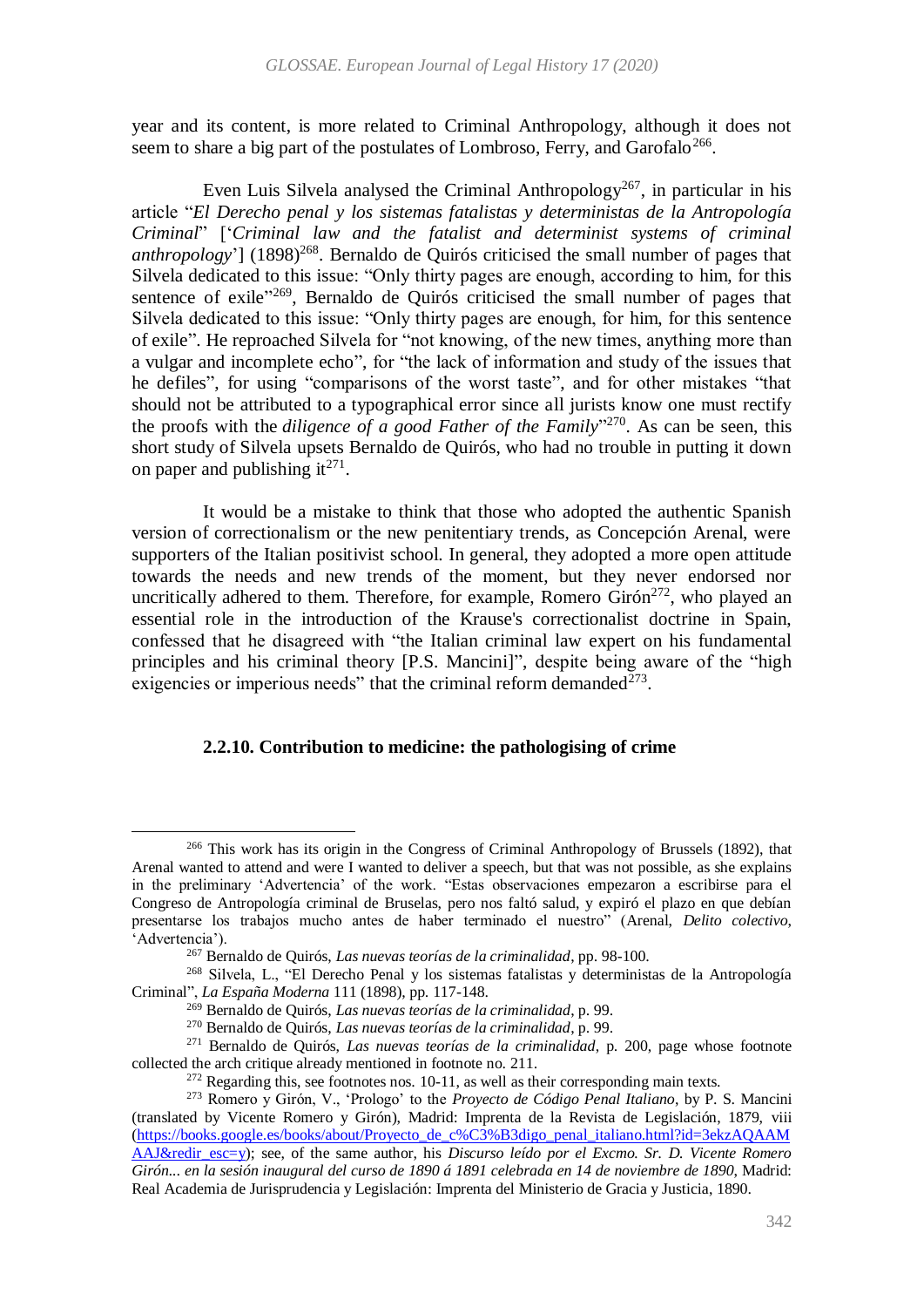As observed, not so many jurists -criminal law experts or criminologistspublished works of great importance that defended the thesis of the Italian positivist school. At the end of the 19th century, what was present in Spain was a large number of doctors, whose works -not always sufficiently rigorous and verified- contributed to the pathological study of crime or, if preferred, to the "pathologising of crime"<sup>274</sup>. Bernaldo de Quirós mentioned some of them, although most of the references are incomplete and, in some cases, with mistakes. An author, whose work he collected thoroughly and rigorously, was Ángel Pulido Fernández (1852-1932)<sup>275</sup> . In his work *Locos*  Delincuentes (1883)<sup>276</sup>, he defended something right: the secret or non-public execution of the penal sanction is better, because the science showed, according to him, that the public execution did not only "not punish, but also infects and confuses the audience"<sup>277</sup>.

On the other hand, Pulido Fernández perfectly embodied the mentality of 'scientism" at the end of the 19th century. So, for example, he simplifies "the judgements of the human personality", by comparing the "religious feeling" and the "scientific reason". The first one adheres to the "*revealed truths*", thus "resolving the problem, and it only takes care of not modifying that primitive judgement that he defends with energy against all the pretensions of science." In contrast, the "scientific reason", through the work –"that God imposed on man as if he wanted to distract his passage on this earth"– "modifies its concepts on its constitution, extends and offers new phases and perspectives as time and human spirit progress"<sup>278</sup>. According to Pulido, "the religion has satisfied its needs, and knows what is relevant for man". Instead, science –"which started by being nothing, contrary to religion, which started by being everything"–, with its studies on "the mechanism, the modality of the constitution, the viable circumstances of the human body, as a consequence of its conquests", was eventually able to modify "the judgement on man"<sup>279</sup>.

From the end of the sixties, and in particular during the last decades of the 19th century, the number of doctors worried by the various studies related to criminality increased, and it reflected in the development and publication of works, generally not very extended. It is the case of Fernando Calatraveño Valldares and Florencio Gaona Bocos, on "crime and madness"<sup>280</sup>; José de Letamendi, on "criminality before

<sup>274</sup> Regarding this, see Campos Marín, R., "Crimen y locura. La patologización del crimen en la España de la Restauración", *Norba. Revista de Historia* 20 (2007), pp. 85-105; more recently, Davies, R., "Crime and Reform in La España Moderna (1889-1914)", *Bulletin of Spanish Studies* 95:4 (2018), pp. 243-272.

<sup>275</sup> See the Entry "Ángel Pulido Fernández", Real Academia de la Historia (available online: [http://dbe.rah.es/biografias/24734/angel-pulido-fernandez;](http://dbe.rah.es/biografias/24734/angel-pulido-fernandez) access date: 10.3.2020).

<sup>276</sup> Pulido Fernández, A., *Locos Delincuentes*. Speeches delivered at the Sección de Ciencias Naturales del Ateneo científico y literario de Madrid on the topic 'Estado actual de la ciencia frenopática y sus relaciones con el Derecho penal. Madrid: Imprenta de la Revista de Legislación, 1883.

<sup>277</sup> Bernaldo de Quirós, *Las nuevas teorías de la criminalidad*, pp. 94-95; see also Pulido Fernández, Á., *La pena capital en España*, Madrid, 1897.

<sup>278</sup> Pulido Fernández, *Locos Delincuentes*, p. 22.

<sup>279</sup> Pulido Fernández, *Locos Delincuentes*, pp. 22-23.

<sup>&</sup>lt;sup>280</sup> Calatraveño y Valldares, Fernando & Gaona Bocos, Florencio, Discursos sobre el crimen y la Ateneo Antropológico, Madrid,  $1877$  (available at locura. Ateneo Antropológico, Madrid, 1877 (available at [https://ebuah.uah.es/dspace/bitstream/handle/10017/5937/Bases%20Bibliogr%C3%A1ficas%20para%20](https://ebuah.uah.es/dspace/bitstream/handle/10017/5937/Bases%20Bibliográficas%20para%20una%20Historia%20de%20los%20Ateneos%20de%20España%20y%20América.%20Publicaciones%20Periódicas%20y%20Obras.pdf?sequence=1&isAllowed=y) [una%20Historia%20de%20los%20Ateneos%20de%20Espa%C3%B1a%20y%20Am%C3%A9rica.%20P](https://ebuah.uah.es/dspace/bitstream/handle/10017/5937/Bases%20Bibliográficas%20para%20una%20Historia%20de%20los%20Ateneos%20de%20España%20y%20América.%20Publicaciones%20Periódicas%20y%20Obras.pdf?sequence=1&isAllowed=y) [ublicaciones%20Peri%C3%B3dicas%20y%20Obras.pdf?sequence=1&isAllowed=y\)](https://ebuah.uah.es/dspace/bitstream/handle/10017/5937/Bases%20Bibliográficas%20para%20una%20Historia%20de%20los%20Ateneos%20de%20España%20y%20América.%20Publicaciones%20Periódicas%20y%20Obras.pdf?sequence=1&isAllowed=y).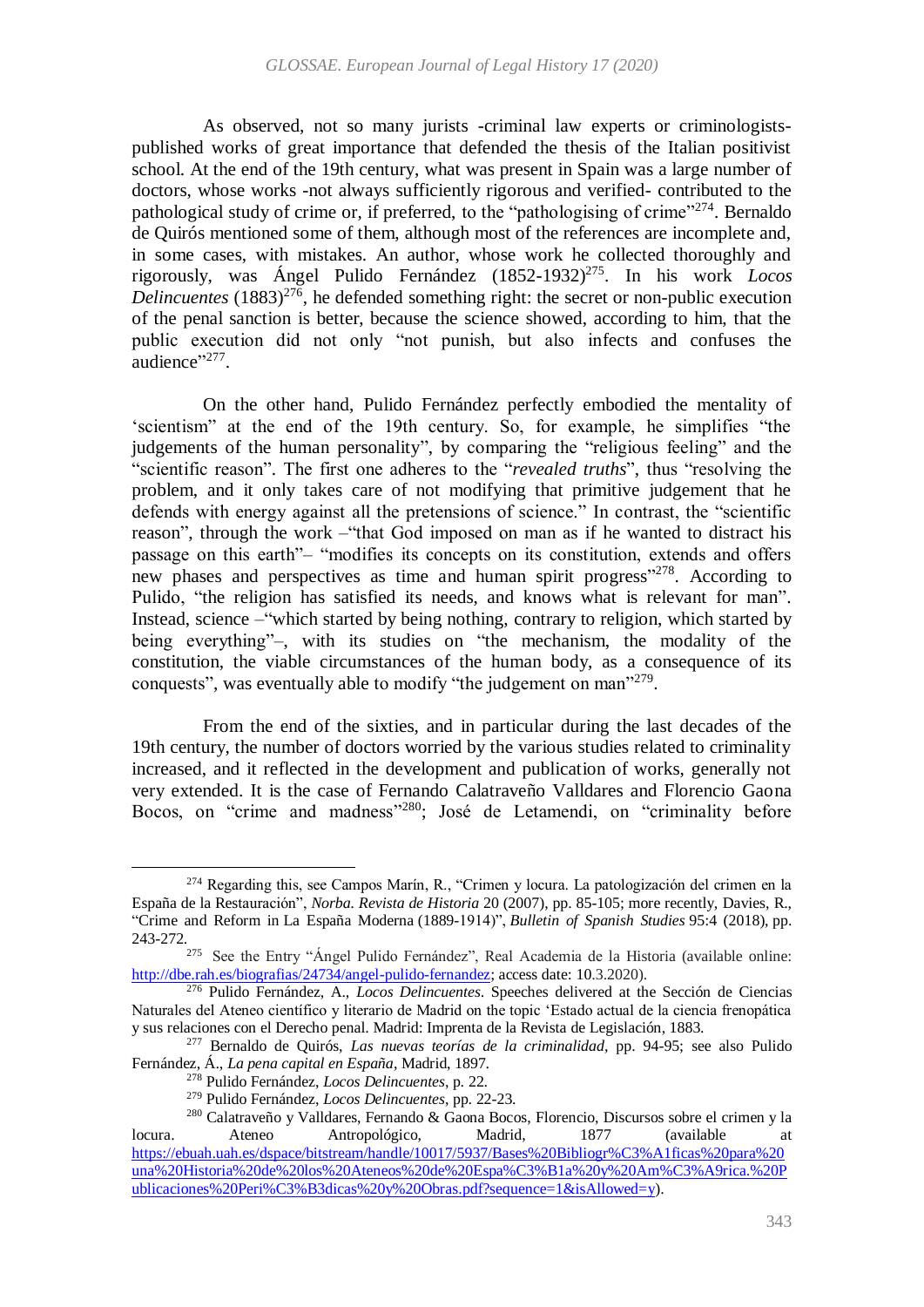science"<sup>281</sup>; Eduardo Lozano Caparrós, on "madness facing the oral trial"<sup>282</sup>; Abdon Sánchez Herrero, on "hypnotism and suggestion"<sup>283</sup>; Antonio Velázquez de Castro, on "the responsibility of the hysterics"<sup>284</sup>, Vicente Ots y Esquerdo, on "the irresponsibility of the madmen"<sup>285</sup>; José María Escuder, on "madmen and anomalous men"<sup>286</sup>; Luis Dolsa i Ramón, on "degeneration and responsibility"<sup>287</sup>; Tomás Maestre Pérez, "on a mad homicidal"<sup>288</sup>, and so on.

These works emerged in a historical context of fascination for the use of the positivist method in science –in general– and the biological and medical sciences –in particular–. These researches would undoubtedly be very well known by a doctor as Rafael Salillas, but not so much by jurists such as Bernaldo de Quirós and Félix de Aramburu, and even less –or not at all– by the majority of the Spanish criminal law experts of the end of the 19th century, as we can deduct from the content of their studies. The programs and manuals of Criminal Law support this same interpretation: many of them describe the significant criminal trends or even the "fight of schools", but they do not deal with the medical contribution concerning the pathologising of crime<sup>289</sup>.

### **3. To conclude**

 $\overline{a}$ 

At the end of the 19th century, in 1897, Emilio Brusa, a known Italian criminal law expert, summarised the reaction to the Criminal Anthropology in Spain with the following words:

"Criminal Anthropology has been cultivated in Spain more than Sociology, but without the constitution of a compact and definite nucleus, until now. Álvarez Taladriz founded, in the

<sup>281</sup> Letamendi Manjarrés, J. de, *La Criminalidad ante la ciencia*: speech-summary of the debate conducted by the Seccion de Ciencias físicas del Ateneo de Madrid during the literary year from 1882 to 1883, Madrid: Estab. tip. de R. Cuesta, 1883.

<sup>282</sup> Lozano Caparrós, E., *La locura ante el juicio oral*, Madrid, 1884.

<sup>283</sup> Sánchez Herrero, A., *El hipnotismo y la sugestión. Estudios de fisio-psico y de psico-terapia seguidos de dos apéndices… segundo: la hipnoscopia judicial y la sugestión hipnótico-inquisitiva en el derecho penal y civil*, Valladolid: Estab. Tip. de Hijos de J. Pastor, 1889.

<sup>284</sup> Velázquez de Castro, A., *Responsabilidad de las histéricas*. Speech read at the inauguration of the Royal Academy of Medicine and Surgery of Granada, Granada, 1893 (available at [http://www.bibliotecavirtualdeandalucia.es/catalogo/es/catalogo\\_imagenes/grupo.cmd?path=156047\)](http://www.bibliotecavirtualdeandalucia.es/catalogo/es/catalogo_imagenes/grupo.cmd?path=156047).

<sup>285</sup> Ots y Esquerdo, V., *La locura ante los tribunales* o estudio médico-legal de la irresponsabilidad del loco, Madrid, 1894.

<sup>286</sup> Escuder, J.M., *Locos y anómalos*, Madrid: Tip. Sucesores de Rivadeneyra, 1895.

<sup>287</sup> Dolsa i Ramón, L., *Concepto de degeneración y responsabilidad legal de sus productos mentales*. Inaugural speech of the academic year 1895-96 read in the Academy and Laboratory of Medical Sciences, Barcelona: Imprenta de Henrich & Cia., 1895.

<sup>288</sup> Maestre Pérez, T., *Un loco homicida,* Madrid: Impr. Rev. de Legislación, 1899.

<sup>289</sup> See, for example, the *Programa de la asignatura de Derecho Penal, ordenado por el Dr. D. Luis Gestoso y Acosta, profesor encargado de dicha asignatura*, Universidad de Salamanca, Curso 1889- 1890, Valladolid: Imprenta de Hijos de J. Pastor, no date; in this programme, of the 16 lessons of the Programme, the first 18 -almost a third of the Course- dealt with the foundation of the right to punish and of penal sanction, by providing a historical overview of the theories that existed in contemporary Spain. In this way, for example, lessons 11 and 12 deal with the German schools, starting from Kant, from the theories of psychological coercion (Feuerbach), of the intimidation or exemplariness (Klein, Püttman), of the warning, of the special prevention (Grolman), of compensation (Welcker), and of the correctional (Röder). The presentation of this issue of the foundation of the right to punish ends in lesson 18 with the 'Verdadero de éste', with a comparative analysis of the different opinions and with a 'Resumen y juicio crítico' (p. 6).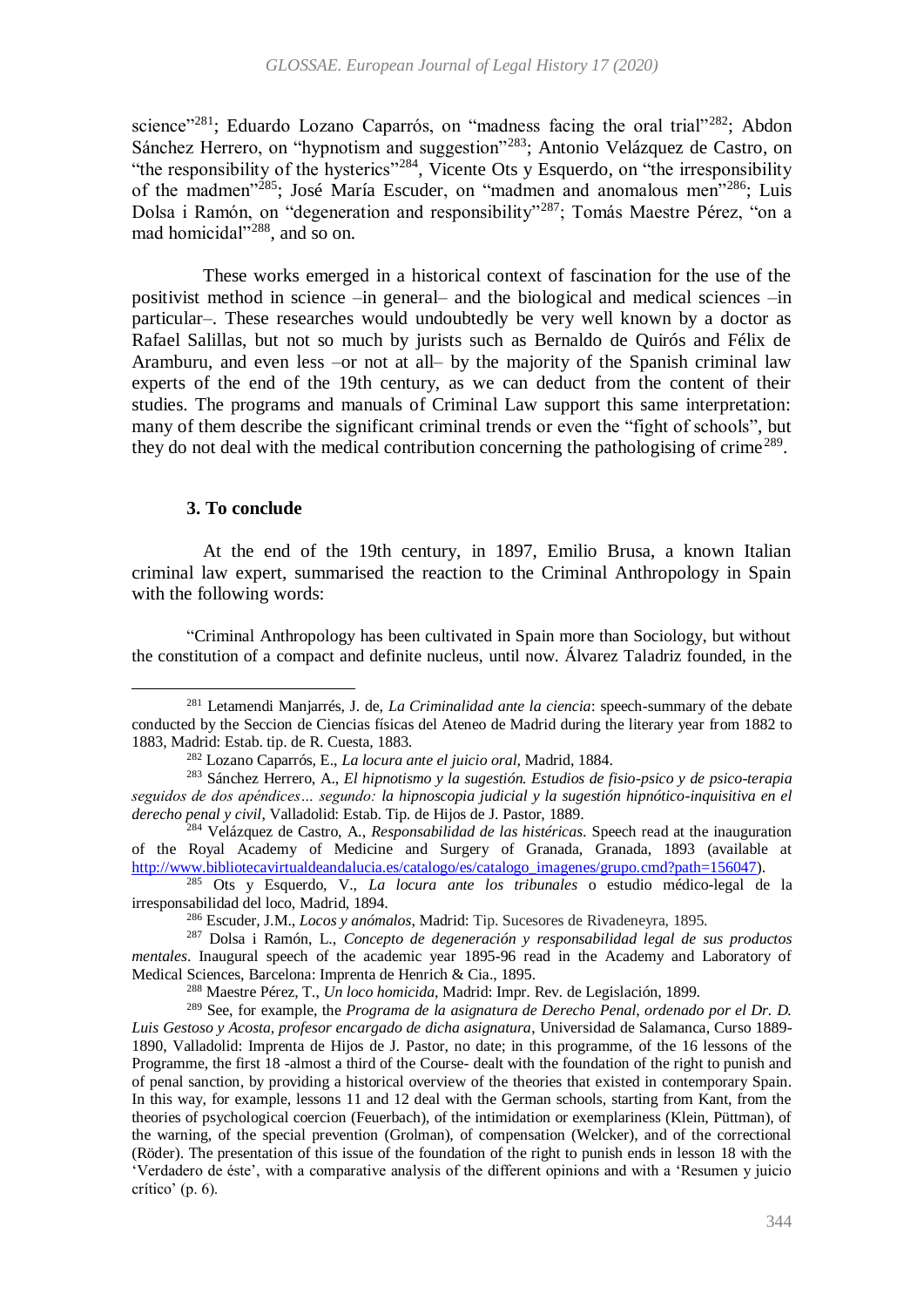first years of such an unusual movement, a Journal similar to the ones that Lombroso and Lacassagne run in Turin and Lyon (*Revista de Antropología criminal*); César Silió, secretary of the same publication, which has already disappeared, wrote on the *Crisis del Derecho penal* [the crisis of penal law]. After the translation of the school's fundamental texts (Pérez Oliva, the *Nuevos Horizontes del Derecho y el Procedimiento penal*, by Ferri; Dorado Montero, *La Criminología*, by Garofalo; Salillas prepares the translation of *Hombre delincuente*, by Lombroso) presentations, polemics, and propaganda commenced. The most notable presentation work belongs to Dorado, *La Antropología criminal en Italia*, and Salillas is the liveliest propagandist. The main journals (*De Legislación y Jurisprudencia*, *Boletín de la Institución libre de Enseñanza*, *La Nueva Ciencia Jurídica*), gave, of course, a special place to the new studies that in Spain, as in the rest of Europe, stand out for a greater liveliness and scientific production. For the critique, Aramburu's work, *La Nueva Ciencia penal*, is, without a doubt, the best one published in our homeland"<sup>290</sup>.

At that time, this was not, of course, a bad summary. One year later, there was the publication of the work by the person who, according to us, was the criminal law expert more convinced of the bounties of the positivist school: Constancio Bernaldo de Quirós. Until that moment, the positivist school had not constituted "a compact and definite nucleus." It never did. As we have seen, not many jurists carried out rigorous studies defending the Italian positivist school. Leaving aside Rafael Salillas –who was a doctor and a criminologist, not a jurist–, it is worth to mention the eclectic figure of Dorado Montero –more correctionalist and 'social defender' than representative of the positivist school–, the "critical positivism" of César Silió –who abandoned the topic after publishing *La crisis del derecho penal*–, and Bernaldo de Quirós –who is probably the criminal law expert most committed to Criminal Anthropology–. The other studied authors were somewhat critical of the *Nuova Scuola*: Aramburu, Silvela, Amor y Naveiro, Arredondo, and Bravo Goyena.

Among them, Aramburu's critic was the most rigorous one, respected and influential, probably because, leaving aside his prestige as a criminal law expert and Chancellor of his university, he was able to carry out –in his *Nueva ciencia penal*– a brilliant presentation and, at the same time, a consistent critique. In this sense, it should be true that "positivism had a strong impact in Spain towards the end of the 19th century and the beginning of the 20th, although with the predominance of the critical stances"<sup>291</sup>. That does not seem to have changed at the beginning of the  $20<sup>th</sup>$  century. However, the confirmation of this hypothesis requires another study.

## **Bibliographical references**

Alonso Burgos, J., *Marginalidad y delincuencia en la España de la Restauración (1875- 1923). Una introducción a la obra de Constancio Bernaldo de Quirós; estudio preliminar a Figuras delincuentes y Figuras delincuentes en el Quijote*, Jaén, 2008.

Amor y Naveiro, C.:

- *-* "Las causas psicológicas de los delitos" ('Memoria correspondiente a los años 1910 y 1911', *Junta de Ampliación de Estudios e Investigaciones Científicas*, p. 32; available online: [http://cedros.residencia.csic.es/imagenes/Portal/ArchivoJAE/memorias/003.pdf\)](http://cedros.residencia.csic.es/imagenes/Portal/ArchivoJAE/memorias/003.pdf).
- *- Bibliografía de los estudios penales por orden alfabético de autores, seguida de varias clasificaciones que facilitan el uso de la misma*, Editorial: Hijos de Reus, 1909; *El*

<sup>290</sup> Brusa, *Prolegómenos de Derecho penal*…, pp. 528-529.

<sup>291</sup> Serrano Maíllo, *Introducción a la Criminología*, p. 103.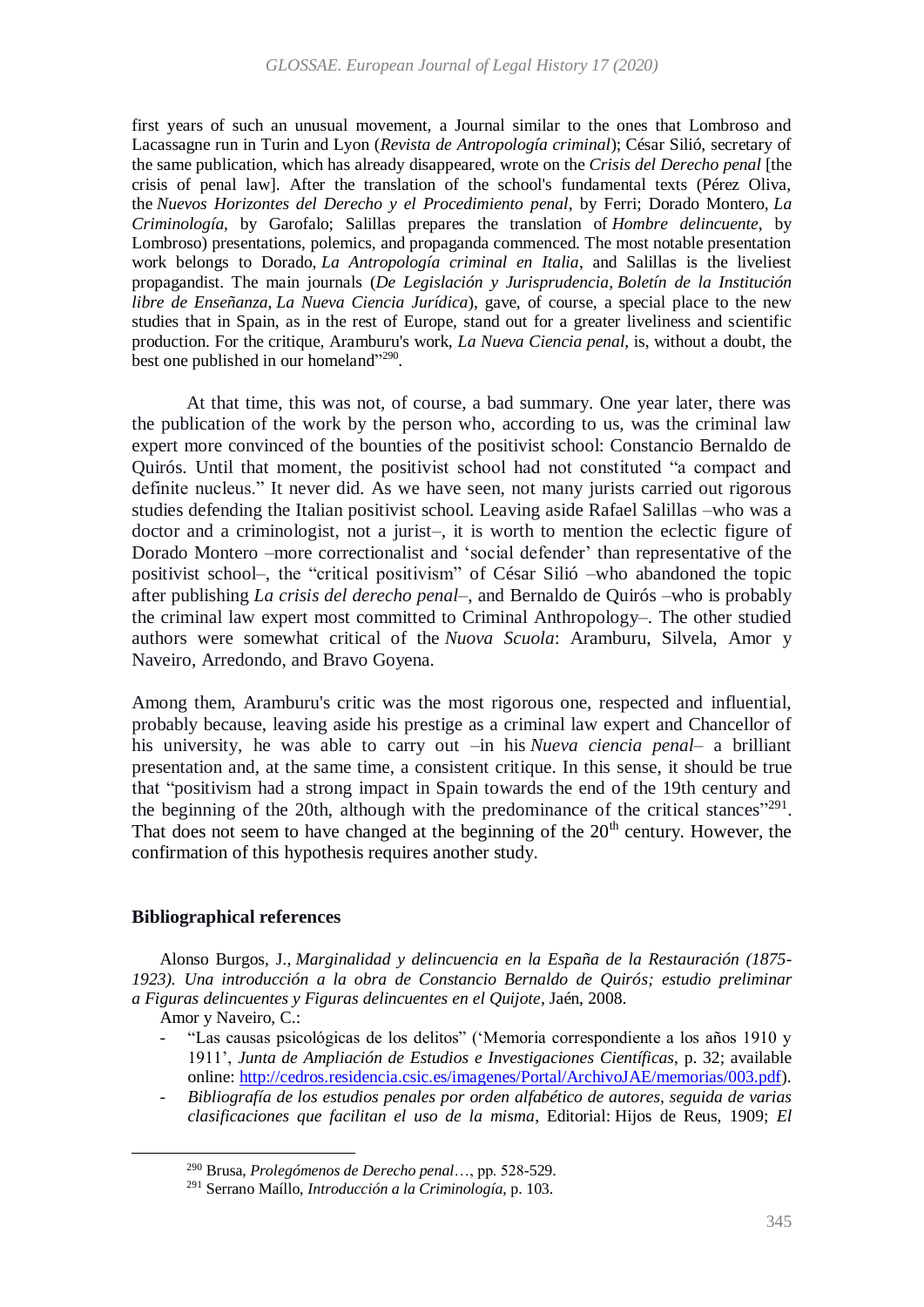*problema de la pena de muerte y de sus sustitutos legales: sustitutivo para la represión del anarquismo* (with a prologue by Dr. D. P. Isaac Rovira), Madrid: Hijos de Reus, 1917.

*Examen crítico de las nuevas escuelas de Derecho penal.* A report that received the second prize by the Royal Academy of Moral and Political Sciences in the regular competition of 1895 (second topic), Madrid, 1899 (available at [http://fama2.us.es/fde/ocr/2009/examen\\_Critico\\_De\\_Las\\_Nuevas\\_Escuelas\\_De\\_Derech](http://fama2.us.es/fde/ocr/2009/examen_Critico_De_Las_Nuevas_Escuelas_De_Derecho_Penal.pdf) [o\\_Penal.pdf\)](http://fama2.us.es/fde/ocr/2009/examen_Critico_De_Las_Nuevas_Escuelas_De_Derecho_Penal.pdf).

Antón Oneca, J.:

- *-* "Don Rafael Salillas", *Anuario de Derecho Penal y Ciencias Penales* (Madrid: Instituto de Estudios Jurídicos), 1974.
- *-* "La teoría de la pena en los correccionalistas españoles", *Obras*, Buenos Aires, 2000, t. I.

*- La utopía penal de Dorado Montero*, Salamanca: Universidad de Salamanca, 1951. Arenal, C.:

- *- Cartas á los delincuentes* (1865); I use the version edited by *Obras Completas de Concepción Arenal*, Madrid: Librería de Victoriano Suárez, 1894, book III (available at [https://sirio.ua.es/libros/BEducacion/obras\\_completas\\_de\\_concepcion\\_arenal\\_t\\_3/\)](https://sirio.ua.es/libros/BEducacion/obras_completas_de_concepcion_arenal_t_3/).
- *- Delito colectivo* (1896); I use the edition of Madrid: Librería de Victoriano Suárez, 1896 (available at [http://www.cervantesvirtual.com/obra-visor/el-delito-colectivo--](http://www.cervantesvirtual.com/obra-visor/el-delito-colectivo--0/html/fefa0df2-82b1-11df-acc7-002185ce6064_3.html) [0/html/fefa0df2-82b1-11df-acc7-002185ce6064\\_3.html\)](http://www.cervantesvirtual.com/obra-visor/el-delito-colectivo--0/html/fefa0df2-82b1-11df-acc7-002185ce6064_3.html).
- *- Estudios penitenciarios*, Madrid: Librería de Victoriano Suárez, 1895 (available online: [http://www.cervantesvirtual.com/obra/estudios-penitenciarios--0/\)](http://www.cervantesvirtual.com/obra/estudios-penitenciarios--0/).

Arredondo y Fernández Sanjurjo M. de & Bravo Goyena, J., *Examen crítico de las nuevas escuelas de Derecho penal*. A report that received the second prize by the Royal Academy of Moral and Political Sciences in the regular competition of 1895 (second topic), Madrid, 1898 (available online: [https://sirio.ua.es/libros/BDerecho/examen\\_critico/index.htm\)](https://sirio.ua.es/libros/BDerecho/examen_critico/index.htm).

Arroyo Zapatero, L., "Luis Jiménez de Asúa", *Diccionario Biográfico de la Real Academia de la Historia*, Madrid 2011, vol. XXVII, 22nd open edition 2018 (available at [http://blog.uclm.es/luisarroyozapatero/files/2018/04/JIM%C3%89NEZ-DE-AS%C3%9AA-](http://blog.uclm.es/luisarroyozapatero/files/2018/04/JIMÉNEZ-DE-ASÚA-LAZ_RAE_Definitivo2018-1.pdf)[LAZ\\_RAE\\_Definitivo2018-1.pdf\)](http://blog.uclm.es/luisarroyozapatero/files/2018/04/JIMÉNEZ-DE-ASÚA-LAZ_RAE_Definitivo2018-1.pdf).

Bernaldo de Quirós, C.:

- *- Las nuevas teorías de la criminalidad*, Madrid: Hijos de Reus, 1898; *Modern Theories of Criminality (Modern Criminal Science Series)*, Boston, Massachusetts: Little, Brown and Company, 1911 [review in English, published the same year, in *The Yale Law Journal* Vol. 20, No. 6 (Apr., 1911), pp. 519-521].
- *- El alcoholismo,* Barcelona: Gili, 1903;
- *- Alrededor del delito y de la pena,* Madrid: Viuda de Rodríguez Serra, 1904.
- *- Criminología de los delitos de sangre en España,* Madrid: P. Apaletegui, 1906.
- *- La Picota, crímenes y castigos en Castilla en los tiempos medios,* Madrid: Suárez, 1908.
- *- Figuras delincuentes con ocho reproducciones de antiguos rollos jurisdiccionales,*  Madrid, J. Góngora, ¿1908?.
- *-* "Yebala y Garb," *Boletín de la Real Sociedad española de Historia Natural* (Madrid), separata (July 1914).
- *- Derecho Penal,* Madrid: Instituto Reus, 1931.
- *- Cursillo de criminología y derecho penal,* Santo Domingo: Montalvo, 1940.
- *- Lecciones de legislación penal comparada,* Santo Domingo: Montalvo, 1944.
- *- Nuevas noticias de picotas americanas,* La Habana: Montero, 1952.
- *- Lecciones de derecho penitenciario,* México: Universidad, 1953.
- *- El bandolerismo en España y en México,* México: Jurídica Mexicana, 1959.

### Bernaldo de Quirós, C. / Llanas Aguilaniedo, J.M., *La mala vida en Madrid,* Madrid: Cerra, 1901.

Broto Salanova, J., *Un olvidado: José María Llanas Aguilaniedo*, Huesca: IEA, 1992.

Brusa, E., *Prolegómenos de Derecho penal, con un apéndice sobre el Derecho penal español (historia y fuentes)* [Turin, 1888], Madrid: Hijos de Reus, editores, 1897.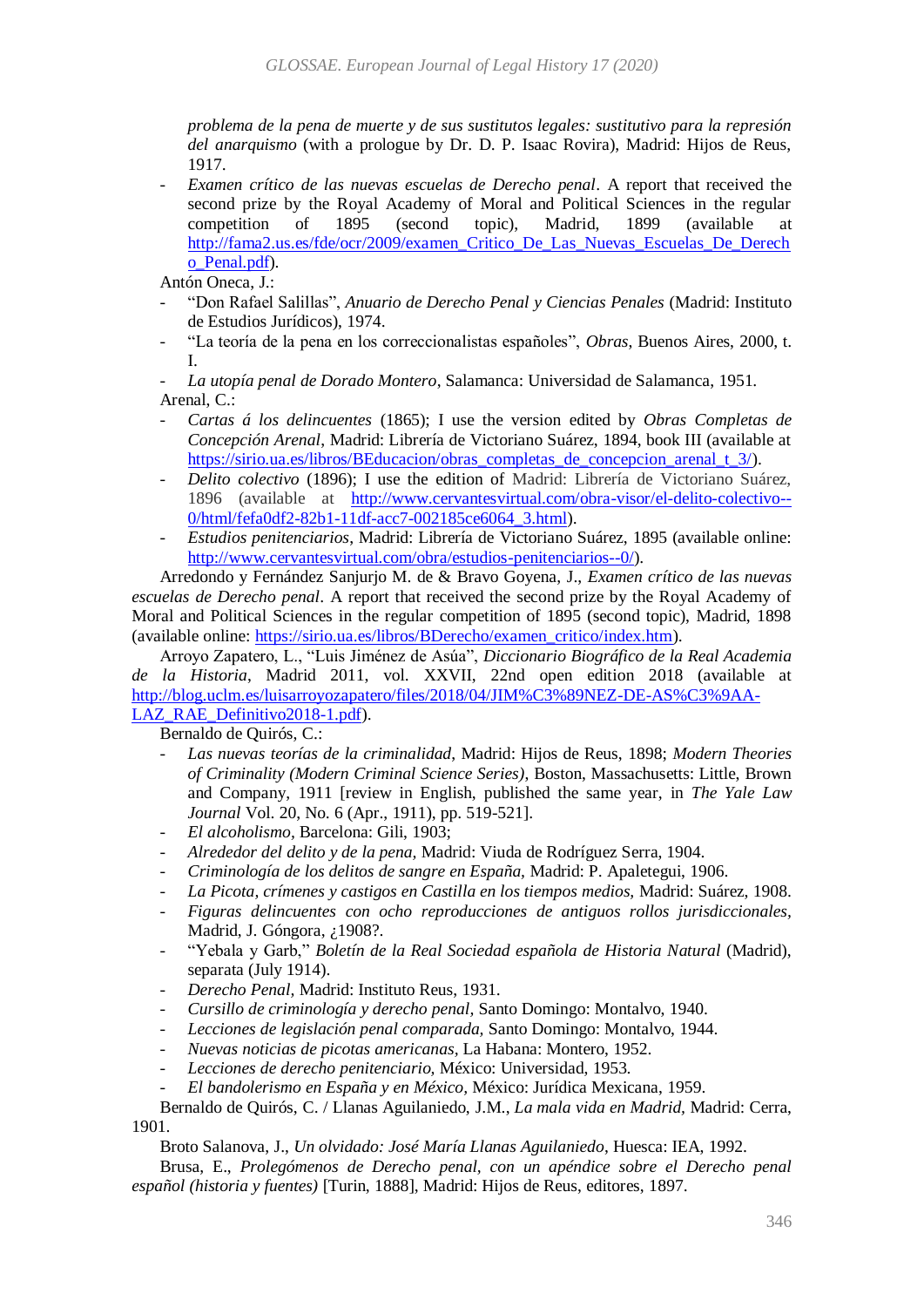Burillo, F., "Rafael Salillas. En los orígenes de la Criminología", *Rolde* 90 (October-December 1999), pp. 45-50.

Calatraveño y Valldares, Fernando & Gaona Bocos, Florencio, Discursos sobre el crimen y la locura. Ateneo Antropológico, Madrid, 1877 (available at [https://ebuah.uah.es/dspace/bitstream/handle/10017/5937/Bases%20Bibliogr%C3%A1ficas%20](https://ebuah.uah.es/dspace/bitstream/handle/10017/5937/Bases%20Bibliográficas%20para%20una%20Historia%20de%20los%20Ateneos%20de%20España%20y%20América.%20Publicaciones%20Periódicas%20y%20Obras.pdf?sequence=1&isAllowed=y) [para%20una%20Historia%20de%20los%20Ateneos%20de%20Espa%C3%B1a%20y%20Am%](https://ebuah.uah.es/dspace/bitstream/handle/10017/5937/Bases%20Bibliográficas%20para%20una%20Historia%20de%20los%20Ateneos%20de%20España%20y%20América.%20Publicaciones%20Periódicas%20y%20Obras.pdf?sequence=1&isAllowed=y) [C3%A9rica.%20Publicaciones%20Peri%C3%B3dicas%20y%20Obras.pdf?sequence=1&isAllo](https://ebuah.uah.es/dspace/bitstream/handle/10017/5937/Bases%20Bibliográficas%20para%20una%20Historia%20de%20los%20Ateneos%20de%20España%20y%20América.%20Publicaciones%20Periódicas%20y%20Obras.pdf?sequence=1&isAllowed=y)  $wed=y$ .

Campos Marín, R., "Crimen y locura. La patologización del crimen en la España de la Restauración", *Norba. Revista de Historia* 20 (2007), pp. 85-105.

Cano García, J.A.:

- *-* "Ángel María Álvarez Taladrid", *Diccionario Biográfico de la Real Academia de la Historia*, Madrid 2011 (available at [http://dbe.rah.es/biografias/63569/angel-maria](http://dbe.rah.es/biografias/63569/angel-maria-alvarez-taladriz-cabeza-de-vaca)[alvarez-taladriz-cabeza-de-vaca\)](http://dbe.rah.es/biografias/63569/angel-maria-alvarez-taladriz-cabeza-de-vaca).
- *- El poder político en Valladolid durante la Restauración. La figura de César Silió*, Valladolid: Universidad de Valladolid, 1996.

Capellán de Miguel, G., *La España armónica. El proyecto del krausismo español para una sociedad en conflicto*, Madrid: Biblioteca Nueva, 2006.

Cassá Bernaldo de Quirós, C., *Vida y antepasados de Constancio Bernaldo de Quirós,*  Santo Domingo, Instituto Dominicano de Genealogía, 1998.

Checa Godoy, A., *Historia de la prensa pedagógica en España*, Sevilla: Universidad de Sevilla, 2002.

Davies, R., "Crime and Reform in La España Moderna (1889-1914)", *Bulletin of Spanish Studies* 95:4 (2018), pp. 243-272.

De Aramburu y Arregui, J.D.:

- *- Instituciones de Derecho penal español, arregladas al Código reformado en 30 de junio de 1850*, Oviedo: Imp. y Lit. de Benito González, 1860.
- *- Discurso inaugural que, en la solemne apertura de estudios de esta Universidad Literaria de Oviedo, pronunció el 1º de octubre de 1846*…, Imp. of F. Pedregal, Oviedo, 1846.
- *- Manual Histórico del Derecho español*, Imp. of Benito González, Oviedo, 1860.

De Aramburu y Zuloaga, F.:

*- La nueva ciencia penal. Exposición y crítica*, Madrid [and so on.], Madrid: Librería de Fernando Fé [and so on.], 1887 [Monografía de Asturias, Oviedo: A. Brid, 1899, VI] (available online:

[http://fama2.us.es/fde/ocr/2009/la\\_Nueva\\_Ciencia\\_Penal\\_Aramburu\\_Y\\_Zuloaga.pdf\)](http://fama2.us.es/fde/ocr/2009/la_Nueva_Ciencia_Penal_Aramburu_Y_Zuloaga.pdf).

- *- La actual orientación del Derecho penal y de la lucha contra el delito* (Speech read on the event of his reception by His Excellency Félix de Aramburo y Zuloaga and reply of His Excellency Eduardo Sanz y Escartin on 5 July 1910), Madrid, Fortanet, 1910.
- *- Discurso inaugural leído ante el claustro de la Universidad de Oviedo en la apertura del curso académico de 1871 a 1872*, Oviedo: Brid y Regadera, 1871; *Historias de pájaros (que parecen de hombres). Poesías*, Barcelona: 'La Académica' de Serra hermanos y Russell, 1903.

Díaz Rico, J.C., (ed.), *Oposiciones a cátedras de derecho (1847-1943)*, Madrid: Dykinson, 2018.

Dolsa i Ramón, L., *Concepto de degeneración y responsabilidad legal de sus productos mentales*. Inaugural speech of the academic year 1895-96 read in the Academy and Laboratory of Medical Sciences, Barcelona: Imprenta de Henrich & Cia., 1895.

Dorado Montero, P.:

- *-* "Los correccionalistas españoles y la escuela positiva", *La Scuola Positiva* (1894).
- *-* "Del Derecho penal represivo al preventivo", *Revista de Legislación y Jurisprudencia*, t. 90.
- *-* "Sobre el libro Hampa del Dr. Salillas", *Derecho protector de los criminales*, Madrid: Lib. de Victoriano Suárez, Madrid, 1915.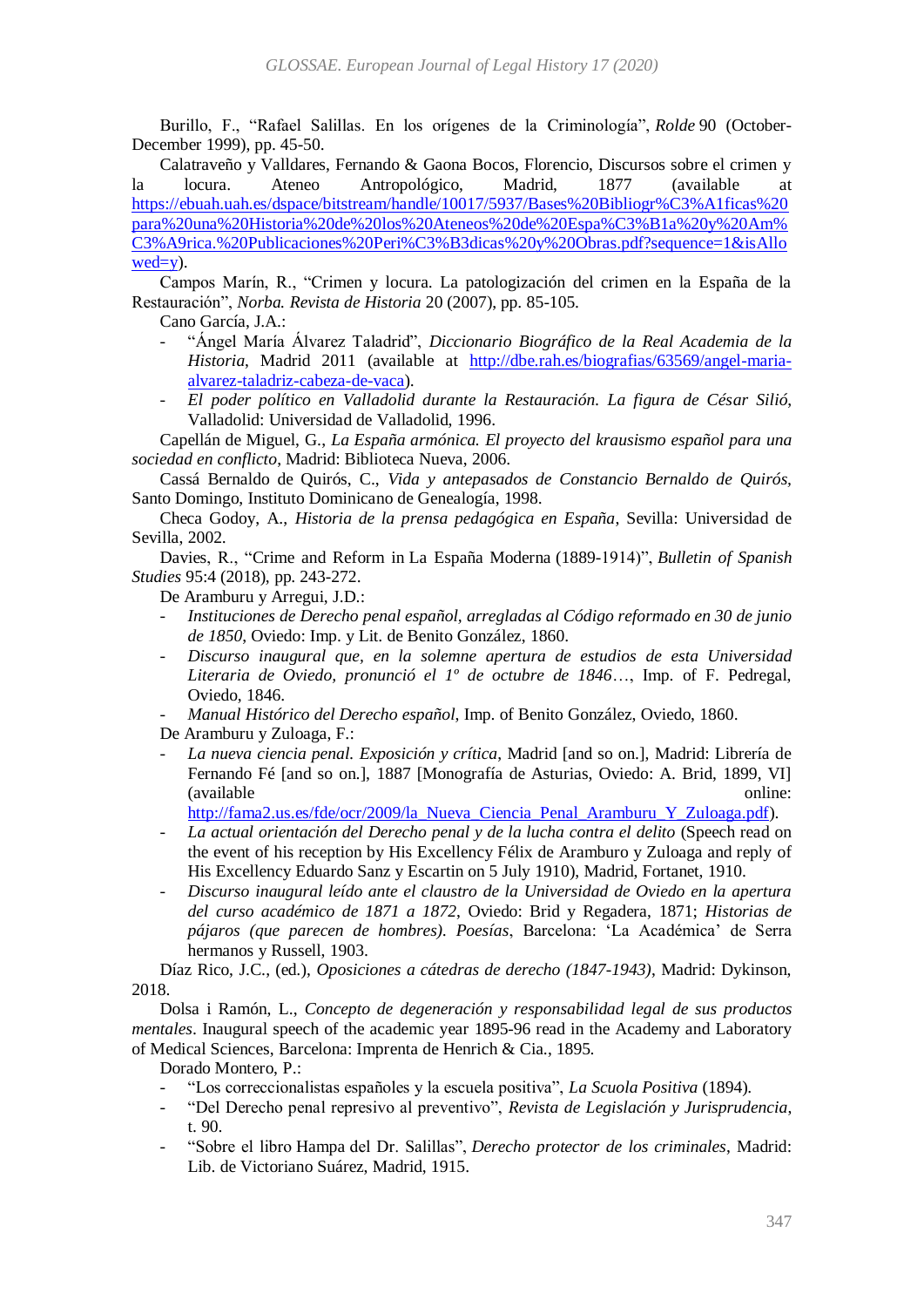- *- El positivismo en la ciencia jurídica y social italiana*. 2ª Parte, Economía política, filosofía del derecho, derecho civil, derecho político, derecho romano, otras ramas jurídicas, Madrid, Revista de Legislación, 1891.
- *- La Antropología criminal en Italia*, Madrid: Imprenta de la Revista de Legislación, 1889.
- *- Problemas jurídicos contemporáneos*, Madrid: La España Moderna, [1893?] [\(https://sirio.ua.es/libros/BDerecho/problemas\\_juridicos/index.htm\)](https://sirio.ua.es/libros/BDerecho/problemas_juridicos/index.htm).
- *-* Review of "*Las nuevas teorías de la criminalidad* (Madrid: Hijos de Reus, 1898), by Constancio Bernaldo de Quirós", *Revista general de legislación y jurisprudencia* 46 (93) (1898), pp. 377-378.

Durkheim, E., *Les regles de la méthode sociologique* (1895); it was not translated into Spanish (*Las reglas del método sociológico*) until 1984 (Madrid: ed. Morata) and two years later in Mexico (México: Fondo de Cultura Económica; available at [https://eva.fcs.edu.uy/pluginfile.php/45453/mod\\_resource/content/1/LAS\\_REGLAS\\_DEL\\_ME](https://eva.fcs.edu.uy/pluginfile.php/45453/mod_resource/content/1/LAS_REGLAS_DEL_METODO_SOCIOLOGICO_-_EMILE_DURKHEIN_-_PDF.pdf) [TODO\\_SOCIOLOGICO\\_-\\_EMILE\\_DURKHEIN\\_-\\_PDF.pdf\)](https://eva.fcs.edu.uy/pluginfile.php/45453/mod_resource/content/1/LAS_REGLAS_DEL_METODO_SOCIOLOGICO_-_EMILE_DURKHEIN_-_PDF.pdf).

Escuder, J.M., *Locos y anómalos*, Madrid: Tip. Sucesores de Rivadeneyra, 1895.

Fernández Rodríguez, M.D., *El pensamiento penitenciario y criminalista de Rafael Salillas*, La Coruña: Universidad de Santiago de Compostela, 1976.

Ferri, E., *Los nuevos horizontes del derecho y del procedimiento penal*, trans. by I. Pérez Oliva, Madrid: Establecimiento tipográfico de José Góngora, 1887 (available online: [https://helvia.uco.es/xmlui/handle/10396/3473\)](https://helvia.uco.es/xmlui/handle/10396/3473).

Galera Gómez, A.:

- *-* "La antropología criminal en España: su proceso de asimilación y evolución", *Asclepio. Revista de Historia de la Medicina y de la Ciencia* 39.1 (1988), pp. 273-289.
- *- Ciencia y delincuencia*, Sevilla: CSIC, 1991.
- *- Introducción de la Antropología criminal en España. La Antropología criminal en la obra de Rafael Salillas*, Ciencias Biológicas, Universidad Complutense, 1984.
- *-* "Rafael Salillas: medio siglo de antropología criminal española", *Llul* 9 (1986), pp. 8- 104.

García Canales, M., *El problema constitucional en la dictadura de Primo de Rivera*, Madrid: Centro de Estudios Constitucionales, 1980.

García Cano, J.A., "El conservadurismo vallisoletano en la segunda Restauración", *Investigaciones históricas. Época moderna y contemporánea* 15 (1995) pp. 97-106.

García Herreros, E., "Semblanza de Bernaldo de Quirós", *Revista Jurídica* 64 (21 May 1904).

Gestoso y Acosta, L., *Programa de la asignatura de Derecho Penal, ordenado por el Dr. D. Luis Gestoso y Acosta, profesor encargado de dicha asignatura*, Universidad de Salamanca, Curso 1889-1890, Valladolid: Imprenta de Hijos de J. Pastor, no date.

Gil Pecharromán, J.:

.

- *-* "César Silió Cortés", *Diccionario Biográfico de la Real Academia de la Historia*, Madrid 2011 (available at [http://dbe.rah.es/biografias/8238/cesar-silio-cortes\)](http://dbe.rah.es/biografias/8238/cesar-silio-cortes).
- *- Conservadores subversivos. La derecha autoritaria alfonsina, 1913-1936*, Madrid: Eudema, 1994.

Giner, V., "Carlos Röder", *Revista de Legislación*, 1880.

Giuliani, A., "Juan Domingo de Aramburu y Arregui", *Derecho ex cathedra. 1847-1936. Diccionario de catedráticos españoles* (C. Petit, ed.), Madrid: Dykinson, 2019 (available online: [http://portal.uc3m.es/portal/page/portal/instituto\\_figuerola/programas/phu/diccionariodecatedrat](http://portal.uc3m.es/portal/page/portal/instituto_figuerola/programas/phu/diccionariodecatedraticos/lcatedraticos/jdaramburu_a) [icos/lcatedraticos/jdaramburu\\_a;](http://portal.uc3m.es/portal/page/portal/instituto_figuerola/programas/phu/diccionariodecatedraticos/lcatedraticos/jdaramburu_a)

[http://rabida.uhu.es/dspace/bitstream/handle/10272/17020/derecho\\_excathedra.pdf?sequence=2\)](http://rabida.uhu.es/dspace/bitstream/handle/10272/17020/derecho_excathedra.pdf?sequence=2)

González Cuevas, P.C., "El pensamiento político de Silió", *Razón Española* 99 (September-October 1999).

González Hernández, M. J., *Ciudadanía y acción. El conservadurismo maurista, 1907- 1923*, Madrid: Siglo XXI, 1990.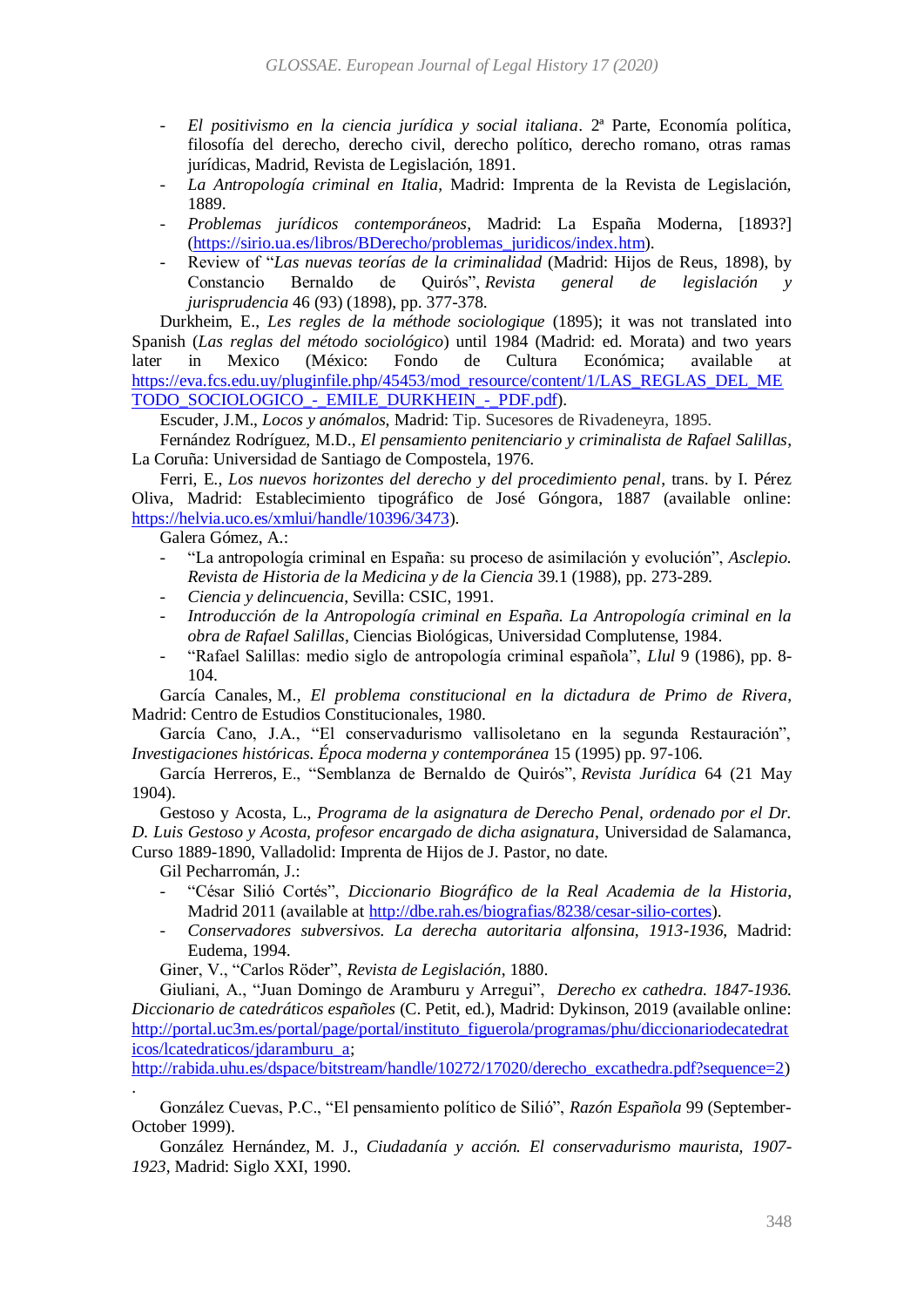González, E., *Sociedad y educación en la España de Alfonso XIII*, Madrid: Fundación Universitaria Española, 1988.

Gross, H., *Manual del Juez: para uso de los Jueces de instrucción y Municipales, Gobernadores de provincia Alcaldes, Escribanos, Oficiales y Subalternos de la Guardia Civil, Agentes de policía*, and so on., Translation and Prologue by Máximo de Arredondo, Madrid: La España Moderna, 1893.

Iñesta-Pastor, E., "La interpretación del eclecticismo en la doctrina y en la legislación penal de la España del siglo XIX", *Ius Fugit* 19 (2016), pp. 209-230.

Jiménez de Asúa, L.:

- *-* "Rafael Salillas. Sus precursores y discípulos", *El Criminalista* (Buenos Aires) 3 (1949), pp. 36 ff.
- *- Tratado de Derecho penal*, Buenos Aires: ed. Losada, 1964.
- *-* "La larga y ejemplar vida de Constancio Bernaldo de Quirós", Preliminary Study to *El espartaquismo agrario andaluz*, Madrid, 1974.

Jorge Barreiro, A., *Las medidas de seguridad en el derecho español: un estudio de la ley de peligrosidad y rehabilitación social de 1970 y de la doctrina de la Sala de Apelación de Peligrosidad*, Madrid: Civitas, 1976.

Letamendi Manjarrés, J. de, *La Criminalidad ante la ciencia*: speech-summary of the debate conducted by the Seccion de Ciencias físicas del Ateneo de Madrid during the literary year from 1882 to 1883, Madrid: Estab. tip. de R. Cuesta, 1883.

Liszt, F. von, *La legislación penal comparada*, published by agreement of the International Union of Criminal Law, book I: El Derecho criminal de los Estados europeos (translation from the French version by Adolfo Posada, Madrid-Berlín, 1896).

Lithner, K., "Pioneers in Criminology: Karl Roeder–A Forgotten Prison Reformer", 59 *J. Crim. L. Criminology & Police Sci.* 219 (1968) (available at <https://scholarlycommons.law.northwestern.edu/cgi/viewcontent.cgi?article=5517&context=jclc> ).

Llanas Aguilaniedo, J.M. / Bernaldo de Quirós, C., *La mala vida en Madrid*, Madrid: Cerra, 1901.

Llopis Domínguez, J.M., *Apuntes de Derecho penal ó breve sumario de las explicaciones del profesor de esta asignatura (…) en el Curso de 1884 á 1885*, Valencia: Printed by Casa Beneficencia, 1885 (available at at at a series at a series at a series at a series at a series at a series at a series at a series at a series at a series at a series at a series at a series at a series at a series at a s

[https://bvpb.mcu.es/es/consulta/registro.do?control=RAJ2009000363\)](https://bvpb.mcu.es/es/consulta/registro.do?control=RAJ2009000363).

Lozano Caparrós, E., *La locura ante el juicio oral*, Madrid, 1884.

Maestre Pérez, T., *Un loco homicida,* Madrid: Impr. Rev. de Legislación, 1899.

Maristany, L., *El gabinete del doctor Lombroso. Delincuencia y fin de siglo en España*, Barcelona: ed. Anagrama, 1973.

Martín Martín, S.:

- *-* "Criminalidad política y peligrosidad social en la España contemporánea (1870-1970)", *Quaderni fiorentini per la storia del pensiero giuridico moderno*, 38.1 (2009), pp. 861- 951.
- *-* "La utopía krausista: autonomía del sujeto (individual y colectivo) en la polémica jurídica española (1870-1900)", *Quaderni fiorentini per la storia del pensiero giuridico moderno* 43.1 (2014) (Copy dedicated to 'Autonomia. Unità e pluralità nel sapere giuridico fra Otto e Novecento'), pp. 481-539.
- *-* "Penalística y penalistas españoles a la luz del principio de legalidad (1874-1944), *Quaderni fiorentini per la storia del pensiero giuridico moderno*, 36 (2007), pp. 503- 609.

Masferrer, A.:

- *-* "La distinción entre delito y pecado en la tradición penal bajomedieval y moderna. Una propuesta revisionista de la historiografía española, europea y anglosajona", *Anuario de Historia del Derecho Español* 87 (2017), pp. 693-756.
- <sup>-</sup> "The Role of Nature in the Secularization of Criminal Law in Europe (17<sup>th</sup>–19<sup>th</sup> Centuries): The Criminal Law of the Enlightenment Revisited", *Criminal Law and Morality in the Age of Consent: Interdisciplinary Perspectives* (Aniceto Masferrer, ed.),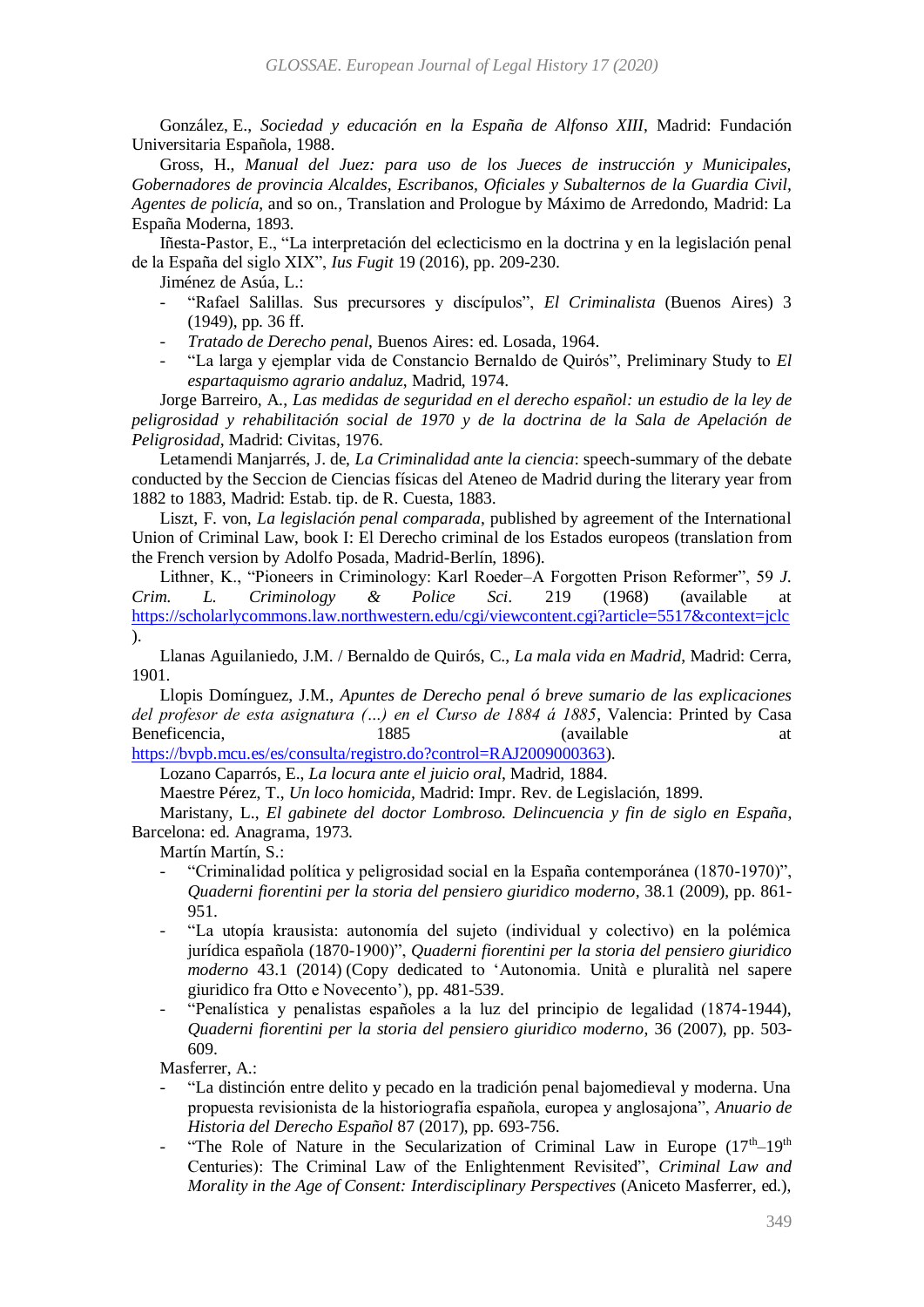Dordrecht-Heidelberg-London-New York, Springer (Collection '*Ius Gentium*: Comparative Perspectives on Law and Justice'), 2020.

López-Morillas, J., *The Krausist Movement and Ideological Change in Spain, 1854-1874*, Cambridge University Press, 1981 (translation from the original version entitled *El Krausismo español*, México-Buenos Aires: Fondo de Cultura Español, 1956; 2nd ed., 1980).

Nebreda Torres, J., "Debate sobre la normalidad del delito en los comienzos de la sociología española: Constancio Bernaldo de Quirós", *Revista Española de Investigaciones Sociológicas,*  101 (2003).

Nicéforo, A.:

- *- La transformación del delito en la sociedad moderna: estudio inédito*. Translated by C. Bernaldo de Quirós; prologue by Rafael Salillas, Madrid: Librería General de Victoriano Suárez., 1902.
- *- Guía para el estudio y la enseñanza de la criminología*. Translated and extended by C. Bernaldo de Quirós, Madrid: Casa Editorial Viuda de Rodríguez Serra, 1903.

Ortolan, M., *Tratado de Derecho penal, según la ciencia racional, la legislación positiva y la jurisprudencia* (translated by Melquíades Pérez Rivas), Madrid: Librería de Leocadio López, 1878.

Ots y Esquerdo, V., *La locura ante los tribunales* o estudio médico-legal de la irresponsabilidad del loco, Madrid, 1894.

Pérez Oliva, I., "Escuela positivista del Derecho penan en Italia", *Revista de los Tribunales* (December 1885).

Petit, C.:

*-* "Félix Pío de Aramburu y Zuloaga", *Derecho ex cathedra. 1847-1936. Diccionario de catedráticos españoles* (C. Petit, ed.), Madrid: Dykinson, 2019, pp. 43-44 (available online:

[http://portal.uc3m.es/portal/page/portal/instituto\\_figuerola/programas/phu/diccionariode](http://portal.uc3m.es/portal/page/portal/instituto_figuerola/programas/phu/diccionariodecatedraticos/lcatedraticos/azuluoaga) [catedraticos/lcatedraticos/azuluoaga;](http://portal.uc3m.es/portal/page/portal/instituto_figuerola/programas/phu/diccionariodecatedraticos/lcatedraticos/azuluoaga)

[http://rabida.uhu.es/dspace/bitstream/handle/10272/17020/derecho\\_excathedra.pdf?sequ](http://rabida.uhu.es/dspace/bitstream/handle/10272/17020/derecho_excathedra.pdf?sequence=2)  $ence=2$ ).

*-* "Pedro García Dorado y Montero", *Diccionario de Catedráticos Españoles de Derecho (1847-1943)*, Universidad Carlos III (available at [http://portal.uc3m.es/portal/page/portal/instituto\\_figuerola/programas/phu/diccionariode](http://portal.uc3m.es/portal/page/portal/instituto_figuerola/programas/phu/diccionariodecatedraticos/lcatedraticos/gdorado) [catedraticos/lcatedraticos/gdorado\)](http://portal.uc3m.es/portal/page/portal/instituto_figuerola/programas/phu/diccionariodecatedraticos/lcatedraticos/gdorado).

Puig-Samper, M.A. & Galera Gómez, A., *La Antropología española del siglo XIX*, Madrid, 1983.

Pulido Fernández, A.:

- *- Locos Delincuentes*. Speeches delivered at the Sección de Ciencias Naturales del Ateneo científico y literario de Madrid on the topic 'Estado actual de la ciencia frenopática y sus relaciones con el Derecho penal. Madrid: Imprenta de la Revista de Legislación, 1883.
- *- La pena capital en España*, Madrid, 1897.

Quisbert, E., *Historia del Derecho penal a través de las escuelas penales y sus representantes*, La Paz (Bolivia): Centro de Estudios de Derecho, 2008, pp. 56-59 (available at [https://www.sijufor.org/uploads/1/2/0/5/120589378/historia\\_del\\_derecho\\_penal\\_a\\_traves\\_de\\_las\\_escuela](https://www.sijufor.org/uploads/1/2/0/5/120589378/historia_del_derecho_penal_a_traves_de_las_escuelas_penales_-_quisbert_ermo.pdf) [s\\_penales\\_-\\_quisbert\\_ermo.pdf](https://www.sijufor.org/uploads/1/2/0/5/120589378/historia_del_derecho_penal_a_traves_de_las_escuelas_penales_-_quisbert_ermo.pdf)).

Ramos Vázquez, I., *La reforma penitenciaria en la historia contemporánea española*, Madrid: Dykinson, 2013.

Röder, C.D.A.*:*

*- Las doctrinas fundamentales reinantes sobre el delito y la pena. Ensayo crítico preparatorio para la renovación del Derecho penal*, translated by Francisco Giner, Madrid: Printed by Biblioteca de Instrucción y Recreo, 1871 [I also used other editions: *Las doctrinas fundamentales reinantes sobre el delito y la pena. Ensayo crítico preparatorio para la renovación del Derecho penal*, Madrid: Printed by Victoriano Suárez, 1876 (third edition, revised and corrected by the author and enlarged with a Report by the same author 'Sobre la necesaria reforma del sistema penal español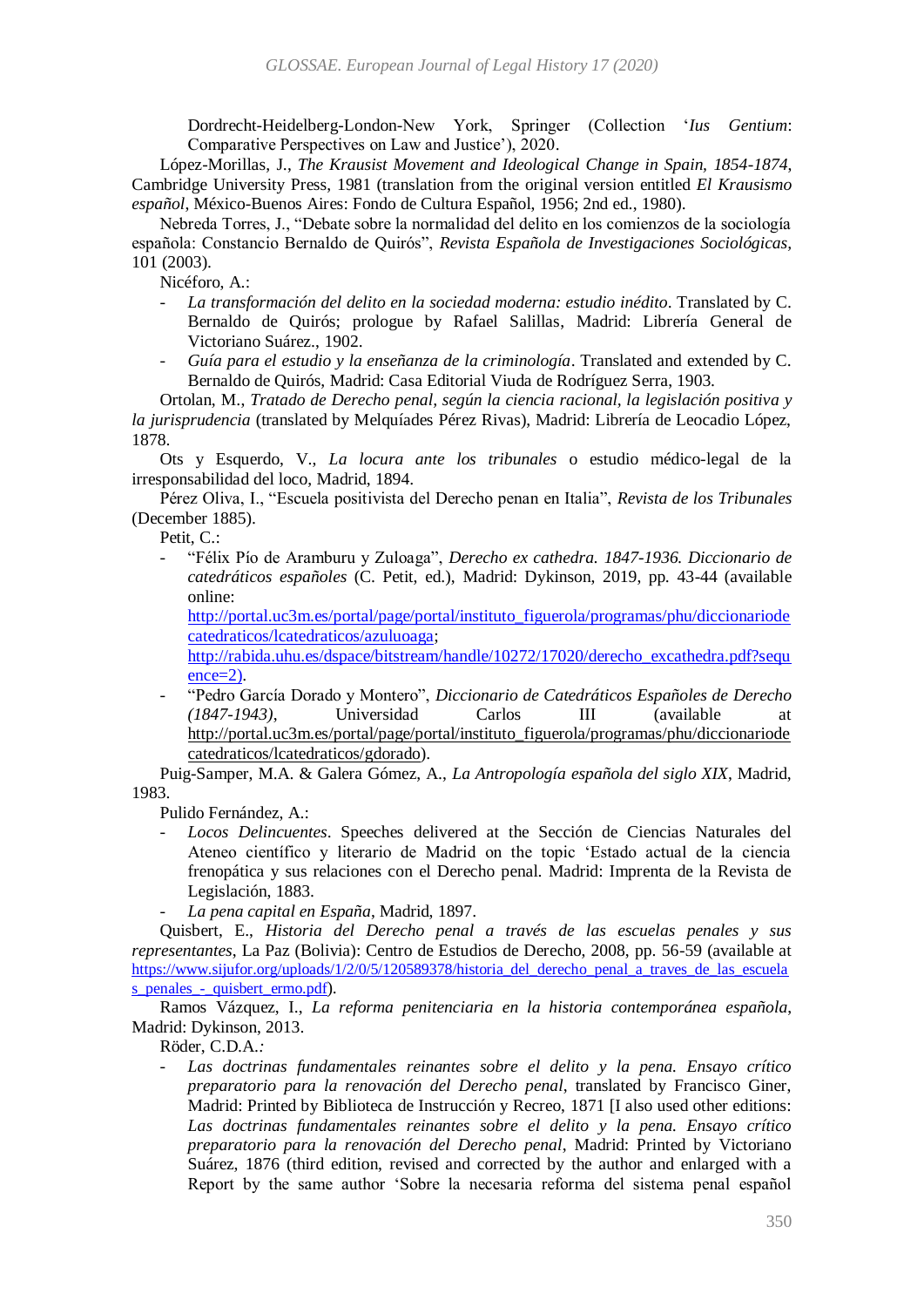mediante el establecimiento del régimen cedular', pp. 321-363) (available at [http://fama2.us.es/fde//ocr/2006/doctrinasFundamentales.pdf\)](http://fama2.us.es/fde/ocr/2006/doctrinasFundamentales.pdf); *Las doctrinas fundamentales reinantes sobre el delito y la pena en sus interiores contradicciones*, Madrid, 1877].

*- An poenam malum esse debet* or *Commentatio de quaestione an poena malum esse debeat* (1839).

Rodríguez Dranguet, A., *Defensa Social, Tratamiento de los Peligrosos, Legislación de Vagos e Maleantes, Ley y Reglamento*, Madrid: Ediciones Góngora, First edition, 1935.

Roldán Cañizares, E., *Luis Jiménez de Asúa: Derecho penal, República, Exilio*, Madrid: Dykinson, 2019.

Romero y Girón, V.:

- *-* 'Prologo' to the *Proyecto de Código Penal Italiano*, by P. S. Mancini (translated by Vicente Romero y Girón), Madrid: Imprenta de la Revista de Legislación, 1879 [\(https://books.google.es/books/about/Proyecto\\_de\\_c%C3%B3digo\\_penal\\_italiano.html](https://books.google.es/books/about/Proyecto_de_código_penal_italiano.html?id=3ekzAQAAMAAJ&redir_esc=y) [?id=3ekzAQAAMAAJ&redir\\_esc=y\)](https://books.google.es/books/about/Proyecto_de_código_penal_italiano.html?id=3ekzAQAAMAAJ&redir_esc=y).
- *- Discurso leído por el Excmo. Sr. D. Vicente Romero Girón... en la sesión inaugural del curso de 1890 á 1891 celebrada en 14 de noviembre de 1890*, Madrid: Real Academia de Jurisprudencia y Legislación: Imprenta del Ministerio de Gracia y Justicia, 1890. Rueda Neira, R.R.:
- *- Elementos de Derecho penal, con arreglo al programa de esta asignatura en la Universidad de Santiago*, Santiago: Printed by José M. Paredes, 1886.
- *- Parte artística del Código penal vigente. Estudio teórico y práctico de las reglas de aplicación de penas*, Santiago: Printed by José M. Paredes, 1890.

Ruíz Robledo, A., *El derecho fundamental a la legalidad*, Valencia: tirant lo Blanch, 2004. Ruiza, M., Fernández, T. & Tamaro, E.:

- *-* "Biografia de Concepción Arenal", Biografías y Vidas. La enciclopedia biográfica en línea, Barcelona, (2004) (available at [https://www.biografiasyvidas.com/biografia/a/arenal.htm\)](https://www.biografiasyvidas.com/biografia/a/arenal.htm).
- *-* "Biografía de Rafael Salillas", *Biografías y Vidas. La enciclopedia biográfica en línea*, Barcelona, 2004 (available at [https://www.biografiasyvidas.com/biografia/s/salillas.htm\)](https://www.biografiasyvidas.com/biografia/s/salillas.htm).

Salillas, R.:

- *- El delincuente español. El lenguaje (estudio filológico, psicológico y sociológico) con dos vocabularios jergales*, Madrid, Librería de Victoriano Suárez, 1896 (available at [http://www.cervantesvirtual.com/obra/el-delincuente-espanol-el-lenguaje-estudio](http://www.cervantesvirtual.com/obra/el-delincuente-espanol-el-lenguaje-estudio-filologico-psicologico-y-sociologico-con-dos-vocabularios-jergales--0/)[filologico-psicologico-y-sociologico-con-dos-vocabularios-jergales--0/\)](http://www.cervantesvirtual.com/obra/el-delincuente-espanol-el-lenguaje-estudio-filologico-psicologico-y-sociologico-con-dos-vocabularios-jergales--0/).
- *- La antropología en Derecho penal* (1889).
- *- La vida penal en España*, Madrid: Imprenta de la Revista de la Legislación, 1888.
- *-* (Other Works): *Doña Concepción Arenal en la ciencia penitenciaria* (1894), *Psicología picaresca* (1895), *Los ñáñigos en Cuba* (1895), *El delincuente español. El lenguaje* (1896), *La teoría básica* (1901), *La reforma penitenciaria* (1904), *El doctor J. Huarte y su 'examen de ingenios'* (1905) and *La evolución penitenciaria* (1919), *Las Cortes de Cádiz* (1910), *Morral el anarquista* (1914).

Sánchez de Juan, M.C., *Medicina y reformismo penal: la obra de Rafael Salillas*, Doctoral Thesis, Cátedra de Historia de la Medicina, Universidad de Salamanca, 1986.

Sánchez Herrero, A., *El hipnotismo y la sugestión. Estudios de fisio-psico y de psicoterapia seguidos de dos apéndices… segundo: la hipnoscopia judicial y la sugestión hipnóticoinquisitiva en el derecho penal y civil*, Valladolid: Estab. Tip. de Hijos de J. Pastor, 1889. Sánchez-González, D. del M.:

*-* "Historiografía penal española (1808-1870): la Escuela Clásica española", *Estudios de historia de las ciencias criminales en España* (J. Alvarado Planas, A. Serrano Maíllo, eds.), Madrid: Dykinson, 2007, pp. 69-130.

*-* "La influencia de los escritores italianos en el pensamiento jurídico-penal español del siglo XIX", "Italia-España-Europa": Literaturas comparadas, tradiciones *traducciones: XI Congreso Internacional de la Sociedad Española de Italianistas* [held